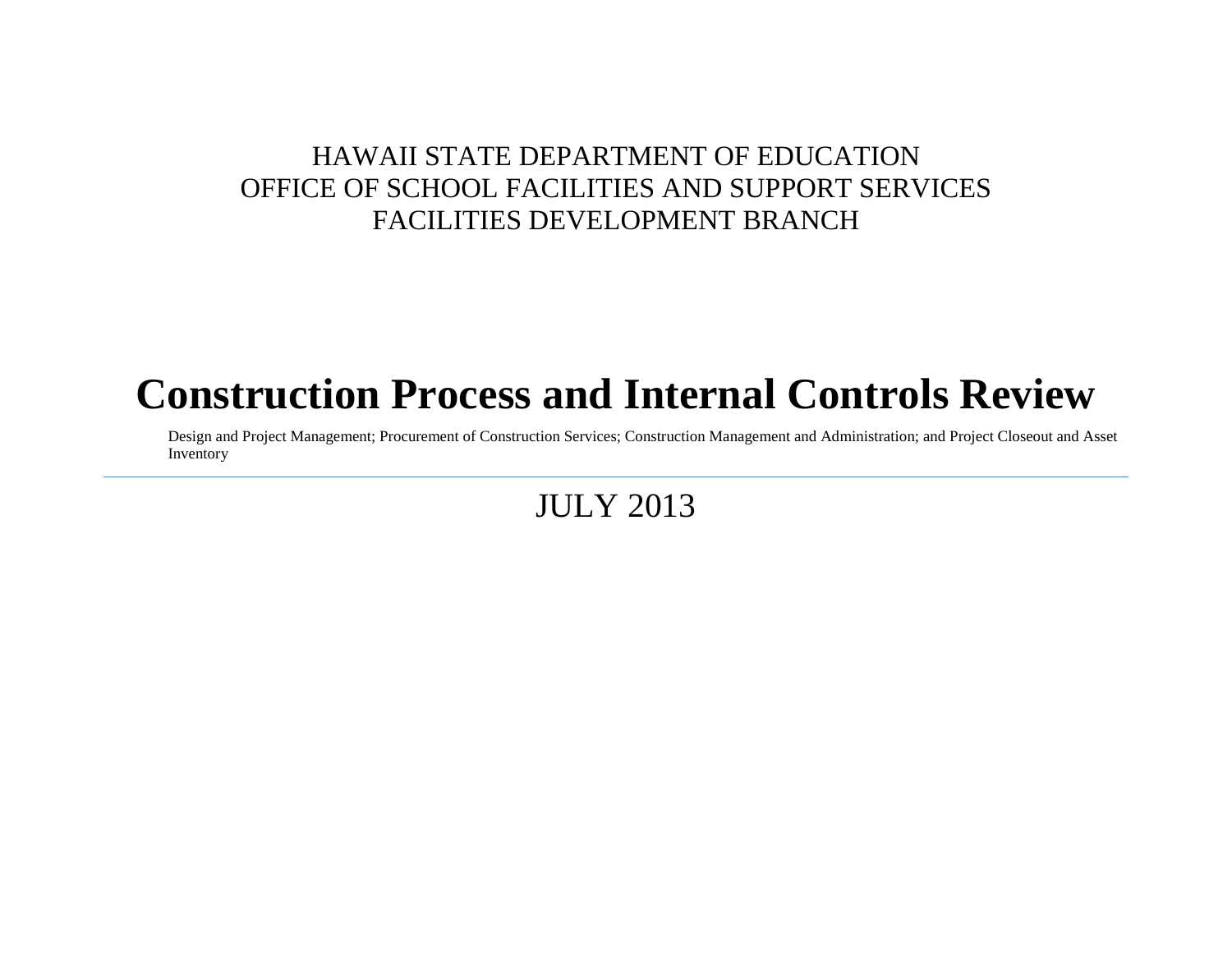## CONSTRUCTION PROCESS AND INTERNAL CONTROLS REVIEW JULY 30, 2013

# Table of Contents

| <b>Executive Summary</b>                                     |                |    |  |  |
|--------------------------------------------------------------|----------------|----|--|--|
| FDB Project: Objective, Scope, and Timing                    | 1              |    |  |  |
| FDB Project: Background                                      | $\overline{2}$ |    |  |  |
| Program Highlights                                           | $\overline{4}$ |    |  |  |
| <b>Summary of Findings</b>                                   | 6              |    |  |  |
| <b>Summary List of Findings</b>                              | 8              |    |  |  |
| Detailed Report – Observations: Findings and Recommendations |                | 10 |  |  |
| <b>General Findings and Recommendations</b>                  | 10             |    |  |  |
| Category 1: Design and Project Management                    | 22             |    |  |  |
| Category 3: Construction Management and Administration       | 32             |    |  |  |
| Category 4: Project Closeout and Asset Inventory             | 52             |    |  |  |
| Appendix 1 – Interview List                                  |                |    |  |  |
| Appendix 2 – Documents Reviewed                              |                |    |  |  |
| Appendix 3 – Sampled Projects                                |                |    |  |  |
| Appendix 4 – Management Response to Phase I Assessment       |                |    |  |  |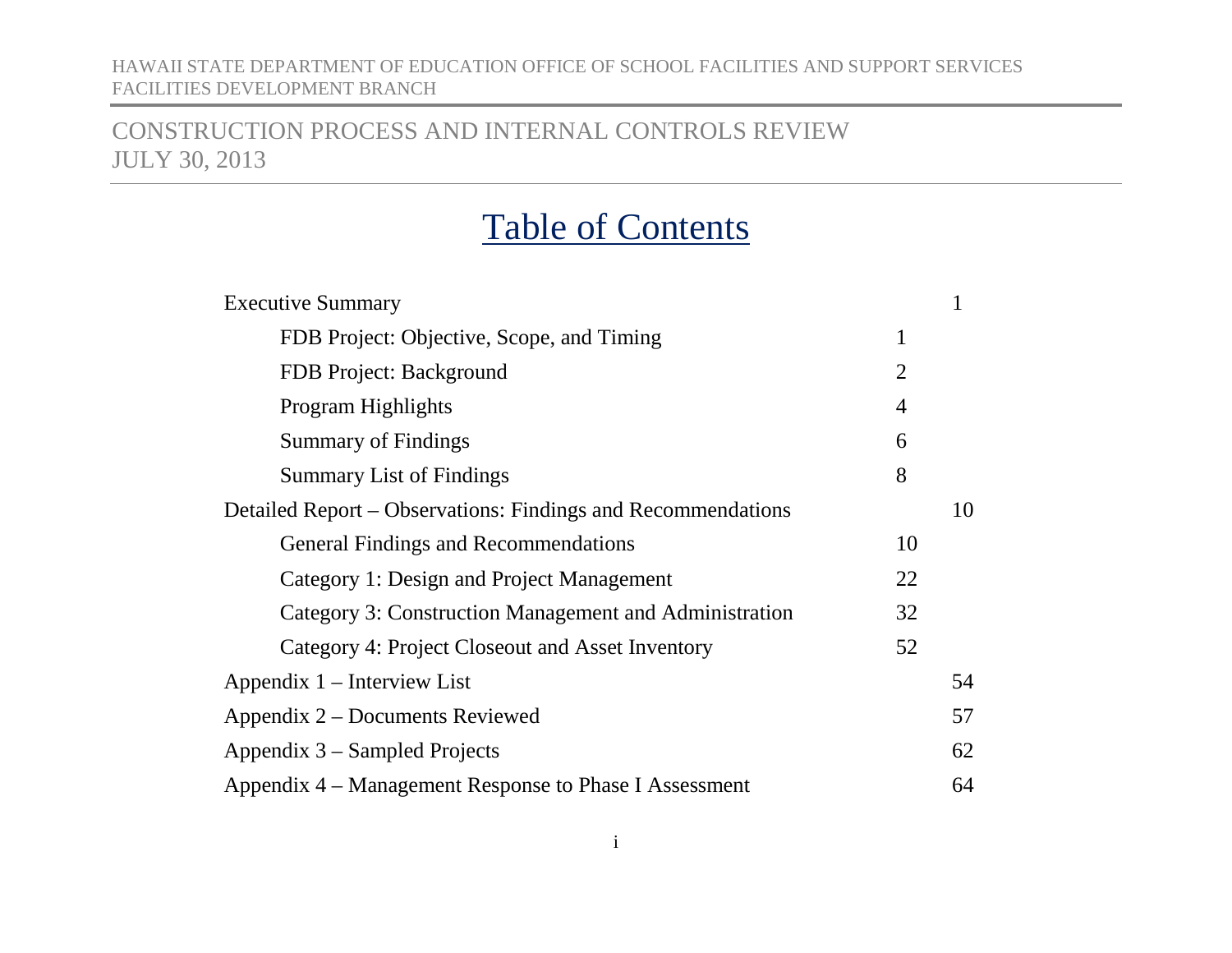## CONSTRUCTION PROCESS AND INTERNAL CONTROLS REVIEW JULY 30, 2013

# <span id="page-2-1"></span><span id="page-2-0"></span>**Executive Summary**

### **FDB PROJECT: OBJECTIVE, SCOPE, AND TIMING**

At the request of the Hawaii State Department of Education Office ("DOE"), Deloitte & Touche LLP performed a current state assessment of selected DOE's Facilities Development Branch ("FDB") functional activities. The objective of the assessment was to evaluate FDB's processes and controls related to specific construction and repair and maintenance activities against our understanding of leading industry practices, and to provide observations and recommendations for improvement to FDB management.

Phase I of the assessment, performed in fiscal year 2012, covered the following specific functional activities:

- 1. Project Prioritization;
- 2. Budgeting and Needs Forecasting;
- 3. Funding of Projects and Project Initiation; and
- 4. Procurement of Professional Services.

The results of the assessment of these activities were presented in a final report issued in April 2012.

The scope of this assessment, known as phase II, covered the following specific functional activities:

- 1. Design and Project Management;
- 2. Procurement of Construction Services;
- 3. Construction Management and Administration; and
- 4. Project Closeout and Asset Inventory.

The assessment focused on current FDB practices, which were evaluated considering specific internal control objectives and our understanding of leading industry practices. Our assessment was based on a review of current policies and procedures in place during fiscal year 2013; discussions with personnel regarding Department of Accounting and General Services ("DAGS"), Facilities Maintenance Branch ("FMB"), and FDB practices; and a sampling of projects in progress or completed during the current and previous fiscal years to review actual practices employed. The assessment also included an evaluation of certain processes and controls performed by FMB and DAGS given their responsibilities for small repair and maintenance on O'ahu (FMB), and for small repair and construction on neighbor islands (DAGS).

Our findings and recommendations are summarized in the following sections, and are presented for management's consideration to improve current practices and operational efficiencies. Detailed discussions of each of our findings are presented in the Detailed Report – Observations: Findings and Recommendations section following the Executive Summary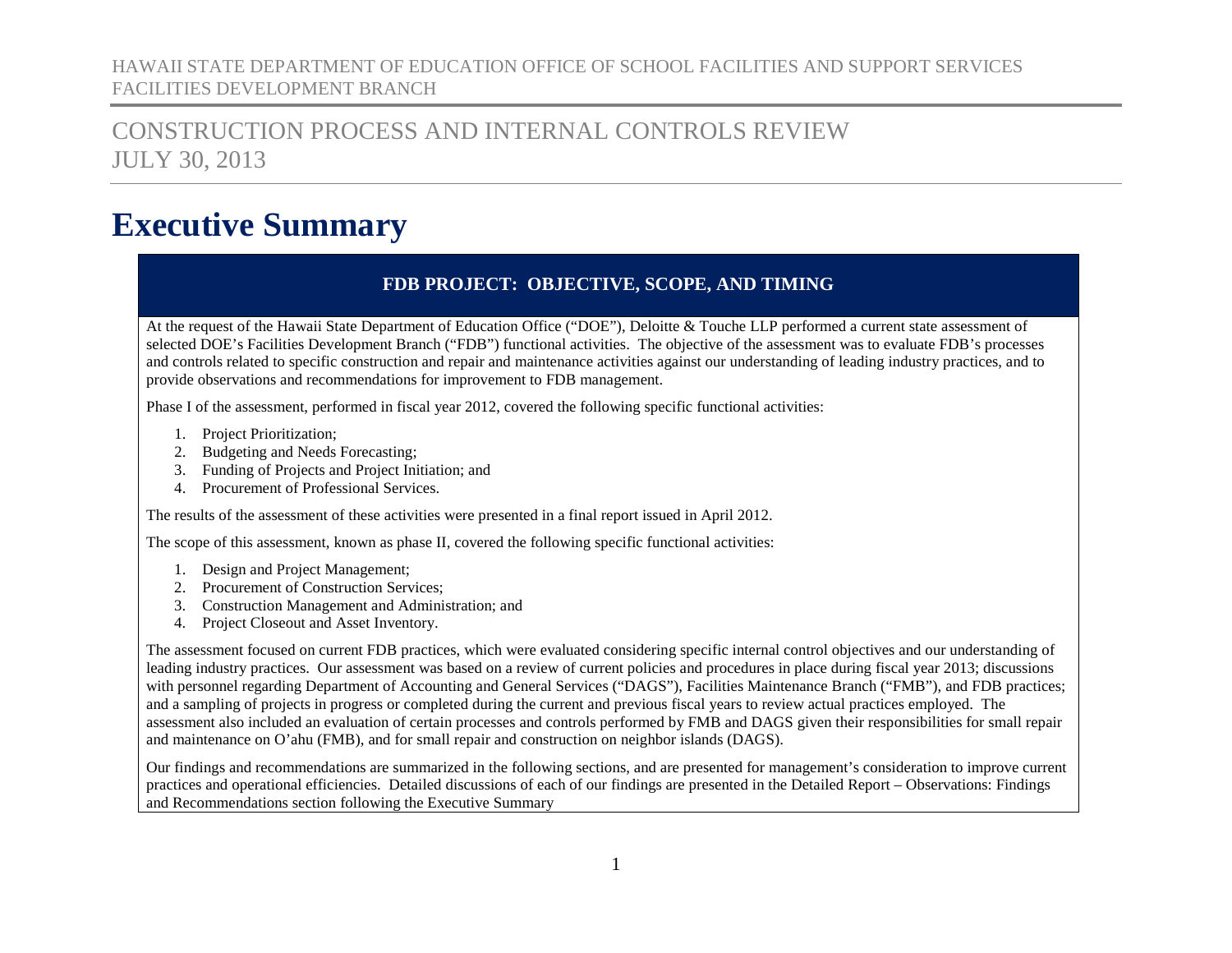## CONSTRUCTION PROCESS AND INTERNAL CONTROLS REVIEW JULY 30, 2013

### <span id="page-3-2"></span><span id="page-3-1"></span>**FDB PROJECT: BACKGROUND**

<span id="page-3-0"></span>The Hawaii State Department of Education's Facilities Development Branch was formed in 2005 when responsibility for DOE construction and construction-related activities was transferred by Act  $51<sup>1</sup>$  $51<sup>1</sup>$  $51<sup>1</sup>$  from the Hawaii State Department of Accounting and General Services ("DAGS") to the DOE.

FDB operates in a complex and challenging environment. FDB is responsible for approximately 256 public schools statewide. The majority of DOE's facilities are more than 20 years old and require ongoing repairs and maintenance. In addition, new construction often involves work on suboptimal sites that pose topographic challenges, which may require environmental or other remediation, or which may involve cultural or historical considerations or constraints. The FDB organization is composed of three sections, the Planning Section, the Project Management Section ("PMS"), and the Construction Management Section ("CMS"). For staffing, FDB has 66 approved positions and 16 vacancies. FDB personnel are located in multiple office locations on O'ahu including the Kalanimoku Building and temporary facilities at Kalani High School.

Within DOE, FDB is responsible for all construction and construction-related activities including: capital improvement projects ("CIP"), large repair and maintenance projects ("R&M"), and architectural and engineering assistance (also called "consultant" or "professional services"). For projects at schools located on neighbor islands (comprising the districts of Hawai'i, Kaua'i, and Maui), a Service Level Agreement ("SLA")<sup>[2](#page-3-2)</sup> between DAGS and DOE defines the support services DAGS Central Services provides for work order level repair and maintenance and that DAGS Public Works provides for large R&M and construction management for school facilities projects. DAGS has offices in Lihue, Kahului, Moloka'i, and Hilo. In addition, DAGS has a base yard and a presence on the Kona side of Hawai'i and a base yard in Honokaa.

FDB manages construction for most R&M and CIP projects on O'ahu; FDB hires third-party construction managers to manage remaining projects

 $<sup>1</sup>$  Session Laws of Hawaii 2004.</sup>

 $2$  Service Level Agreement between Department of Education and Department of Accounting and General Services dated July 1, 2005, amended October 1, 2006.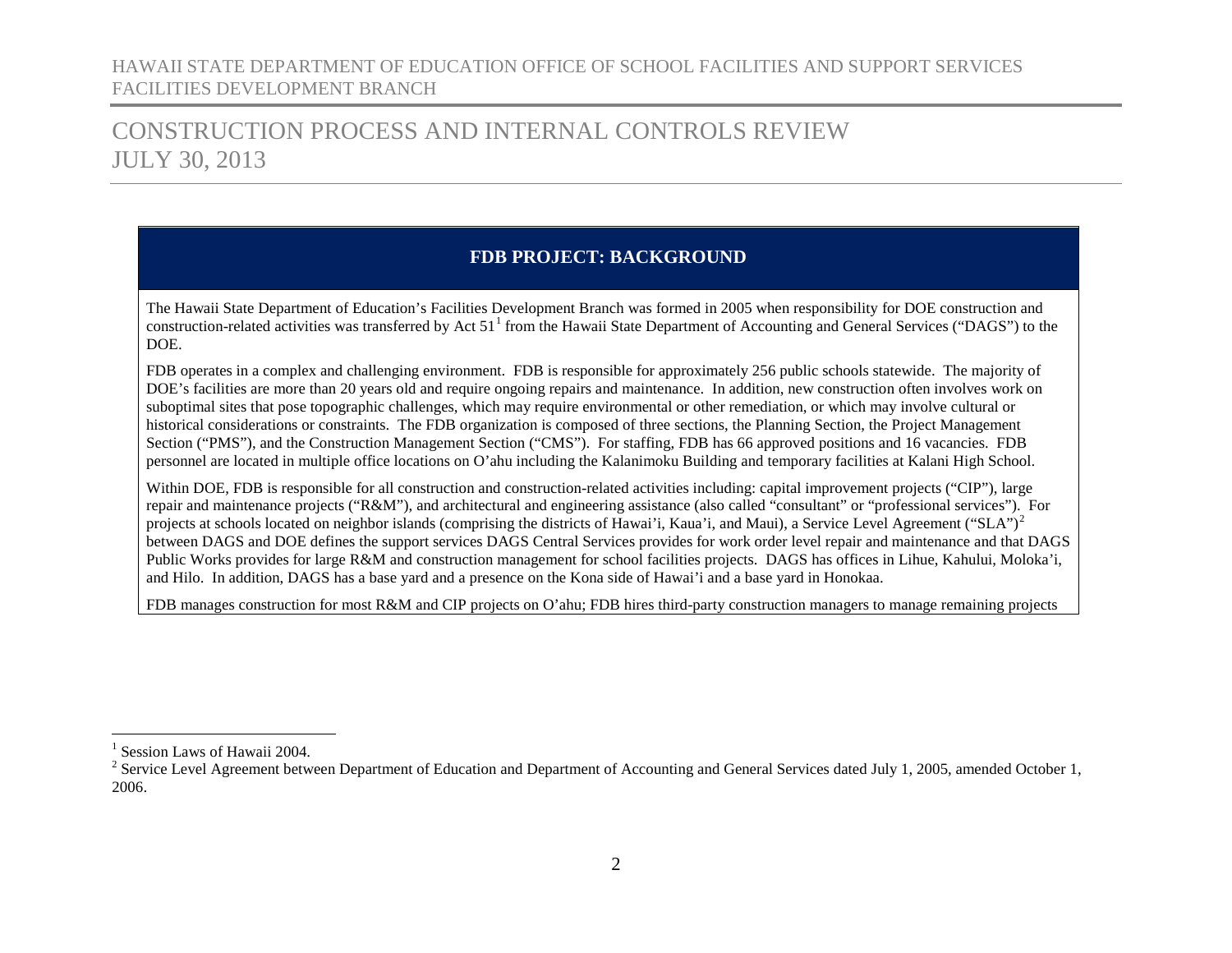## CONSTRUCTION PROCESS AND INTERNAL CONTROLS REVIEW JULY 30, 2013

### <span id="page-4-0"></span>**FDB PROJECT: BACKGROUND**

on O'ahu and certain projects on the neighbor islands.

Because of the age and heavy use of most of its facilities, DOE must also address small R&M projects on an ongoing basis. Small R&M are projects that are initiated by school user work order requests through the Maximo system. On O'ahu, the 228-person FMB responds to and addresses small R&M work orders, both emergency and trouble calls.<sup>[3](#page-4-0)</sup> On neighbor islands, DAGS Central Services performs the same function.

FDB's budget for fiscal year 2013 was approximately \$296 million. FDB performs approximately 200-250 projects per year, most of which are for R&M. Projects range in size from R&M costing less than \$1,000, such as repainting jobs, to the \$32 million Wailuku II (Puu Kukui) Elementary School new construction project.

Projects fall into categories based on scope, size, and complexity: mid-level R&M are projects typically valued at \$250,000 or less that may not require a consultant and construction plans. Personnel from the Building Inspection Planning Unit (BIPS) within FDB's Planning Section manage mid-level R&M. Large R&M are bond-funded construction projects which require consultant-developed design and construction documents, and involve program-level initiative projects such as electrical upgrades, hazardous material abatements, or whole school renovations. CIP projects also require consultant-developed design and construction documents and typically include such projects as new school buildings. Starting in fiscal year 2014, FDB will realign projects into categories or key performance indicators based on the concern the project addresses. The key performance indicators are facility condition, program support, capacity, and equity.

<sup>&</sup>lt;sup>3</sup> FMB addresses work orders valued up to \$10,000. If the work order is an emergency and costs more than \$10,000, FMB abates the issue and FDB reimburses FMB. There is no cost threshold for emergency work orders on neighbor islands.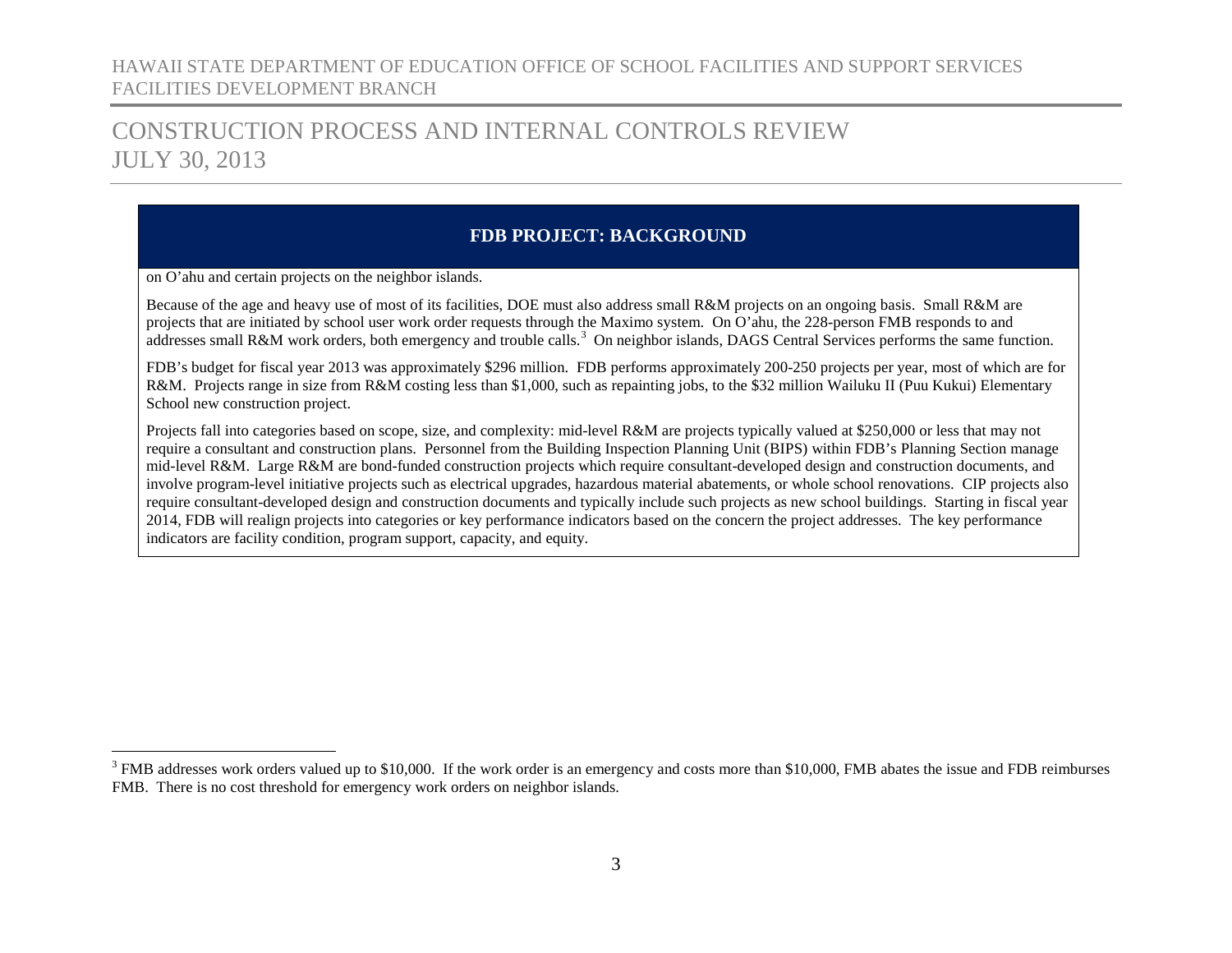## CONSTRUCTION PROCESS AND INTERNAL CONTROLS REVIEW JULY 30, 2013

### <span id="page-5-0"></span>**PROGRAM HIGHLIGHTS**

FDB continues to demonstrate a solid foundation of processes and controls to develop, build, and maintain educational facilities for the State of Hawaii Department of Education. FDB does a good job managing a large volume of projects while addressing challenges related to district size and site geographical diversity and varied historical and cultural considerations. Based on the phase I and II assessments, and in comparison to industry practices, FDB does employ certain leading practices and possess characteristics that create an operating platform that is both stable at its core, but flexible enough to adapt to change. Following are some examples:

• YEARS OF EXPERIENCE

FDB has many long-tenured employees, most of whom have been managing design and construction of school facilities since prior to Act 51 and the shift from DAGS. The wealth of experience in the branch means that FDB rarely encounters project scenarios that collectively it has not seen before. Less experienced personnel can turn to more experienced colleagues for project and construction management assistance. As a whole, FDB personnel's strong knowledge of the construction marketplace across the state and familiarity with many of the consultants who apply to be on the pre-qualified list of consultants and general contractors who submit bids, allow them to anticipate consultant or general contractor strengths and weaknesses and changes in the bid environment. One caution is that as key employees retire, FDB may risk the loss of institutional knowledge. FDB management should take steps to help reduce this risk including updating and centralizing its policies and procedures as recommended in this report.

#### • FLEXIBILITY AND ADAPTABILITY TO CHANGE

FDB leadership has demonstrated a willingness to implement new processes to improve FDB project management approaches and project delivery efficiency. FDB has already seen positive results from changes implemented as a result of recommendations from phase I of this assessment, including a reduction in the number of contracts processed by bundling similar project scopes, changes to consultant procurement based on project size and complexity, and a reassignment of project coordinators based on geographic regions to deepen relationships with users. FDB's flexibility and receptiveness to feedback will continue to serve it well as it develops into a more mature project and construction management organization.

#### • PROCUREMENT OF CONSTRUCTION SERVICES

Implementation of the Hawaiian Electronic Procurement System ("HePS") has streamlined construction bidding and has made the bid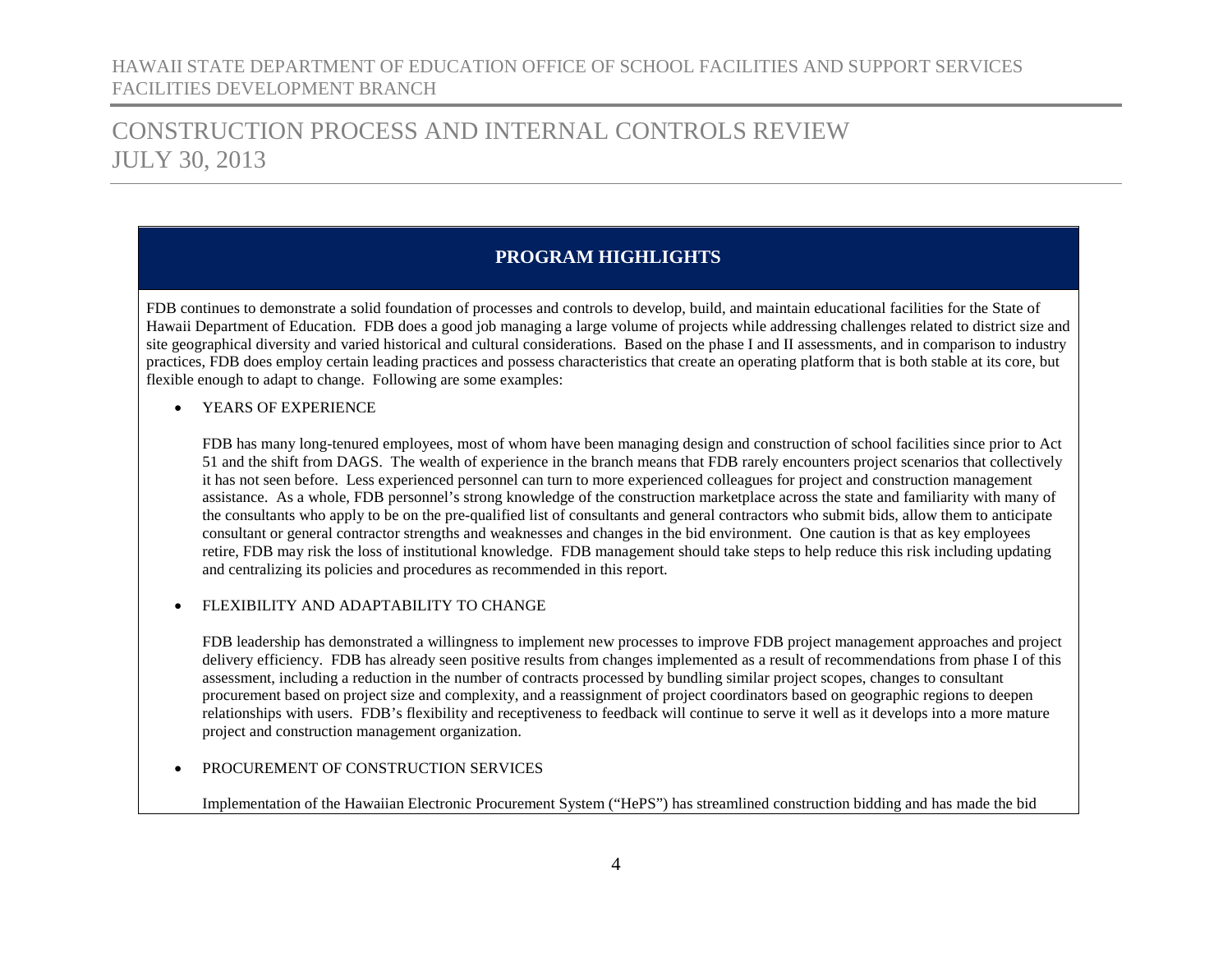## CONSTRUCTION PROCESS AND INTERNAL CONTROLS REVIEW JULY 30, 2013

### **PROGRAM HIGHLIGHTS**

volume more manageable for FDB to process. Manpower devoted to bid openings and processing has been reduced as the process is handled electronically. HePS is one of the few information technology tools that FDB has relied on for one of its project management processes. As a result, HePS has modernized mechanisms for disseminating information for FDB – addendums and other notifications to bidders are all processed electronically through HePS. Still, FDB could improve the extent of the data it captures through HePS. For instance, including detailed information about project scope in the HePS data base will allow FDB to cultivate data to help establish budgets for future similar projects.

There are strong processes and controls for bidding through HePS that drive consistency in letting construction contracts. The Auxiliary Services Branch includes the HePS buyer who works with project coordinators from PMS and is responsible for advertising the bids and compiling and posting the appropriate bid documents.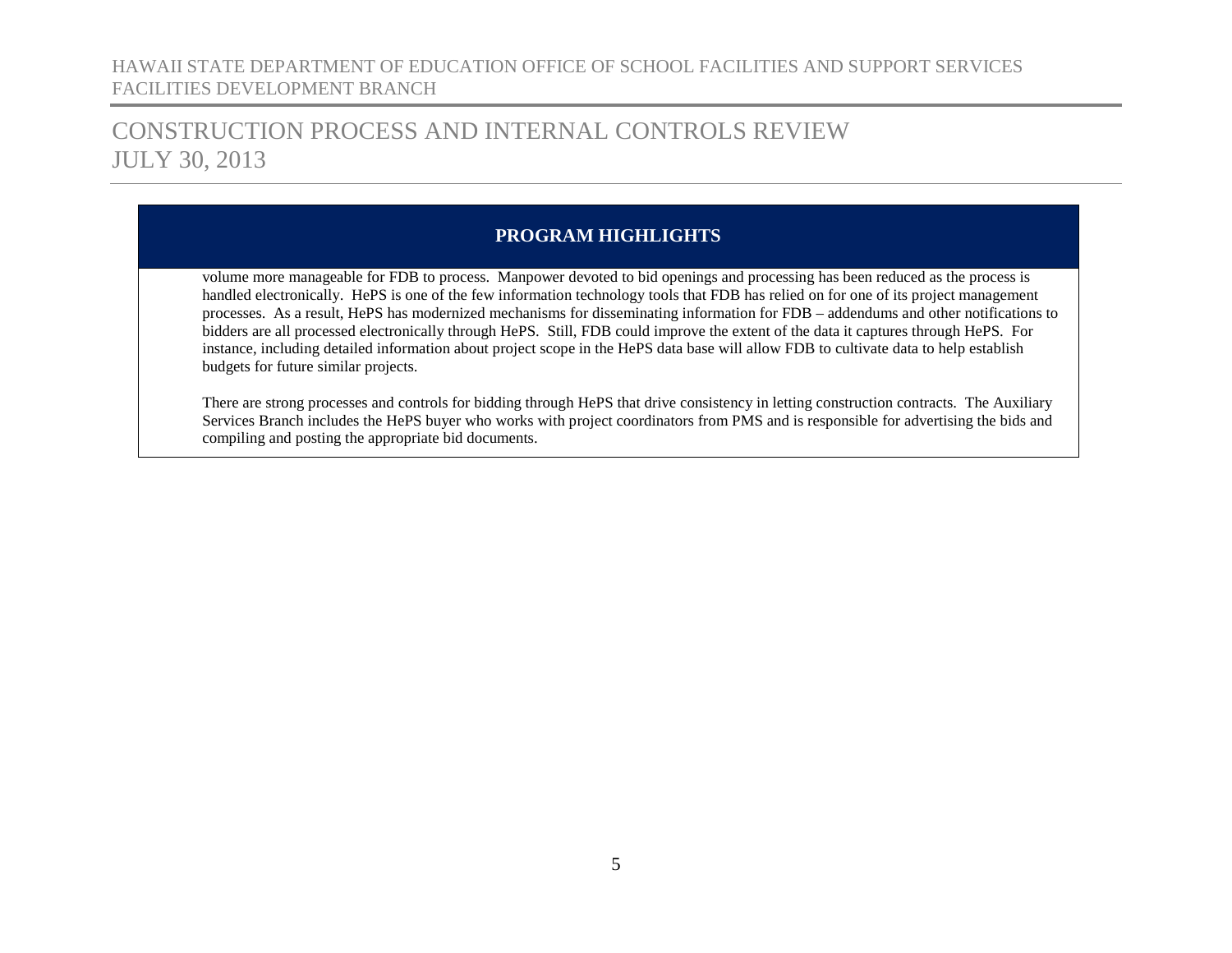## CONSTRUCTION PROCESS AND INTERNAL CONTROLS REVIEW JULY 30, 2013

### <span id="page-7-1"></span><span id="page-7-0"></span>**SUMMARY OF FINDINGS**

Based on this assessment and in comparison to industry practices, FDB has opportunities to streamline and improve its design and construction management processes to improve efficiency and internal controls. Overall it appears that at times FDB may have challenges in finding an appropriate balance between timely design completion and quality of designs, and insufficient construction oversight may exacerbate design deficiencies and cause project delays. FDB could also improve balancing the demands of designing and constructing school facilities with serving the end user.<sup>[4](#page-7-1)</sup> FDB's systems for retention and organization of project documentation and data are outdated, and organized and comprehensive document retention appears to be of less priority than moving as many projects through the design process as possible. Inconsistency of projectdelivery protocols and under-enforcement of agreed-upon metrics for project completion on neighbor islands compound many of these issues. Each of the findings summarized below are discussed further in the Detailed Report – Observations: Findings and Recommendations section.

The key findings resulting from the process and internal controls review are as follows:

• POLICIES AND PROCEDURES

FDB does not have updated, comprehensive, and consolidated policies and procedures to manage design and construction projects. As noted in phase I of this assessment, FDB relies on policies and procedures for design and construction that pre-date the transfer of responsibility for school facility maintenance and construction from DAGS to DOE. As a continuation of efforts to address this repeat finding, FDB should continue to move toward a comprehensive branch manual that can help streamline the project design and construction process and serves as an effective reference for on-boarding new employees. DOE should also implement a process to keep its policies and procedures current on an ongoing basis.

• CAPITAL EFFICIENCY

Inefficiencies in capital planning, construction bidding, and construction management limit FDB's ability to maximize use of its biennium budget to repair, maintain, and construct new school facilities throughout the state. Faced with limited resources, particularly on neighbor islands, FDB cannot consistently and proactively address maintenance issues, which can develop into costlier repairs or get overlooked in the capital planning process. Bid preferences and delays issuing notices to proceed reduce the value that FDB receives in the competitive bidding process. Insufficient project oversight leads to coordination issues during construction, which occasionally lead to costly

<sup>&</sup>lt;sup>4</sup> When used in this assessment, "users" or "end users" shall collectively refer to all school personnel including the principal, vice principal, and custodian.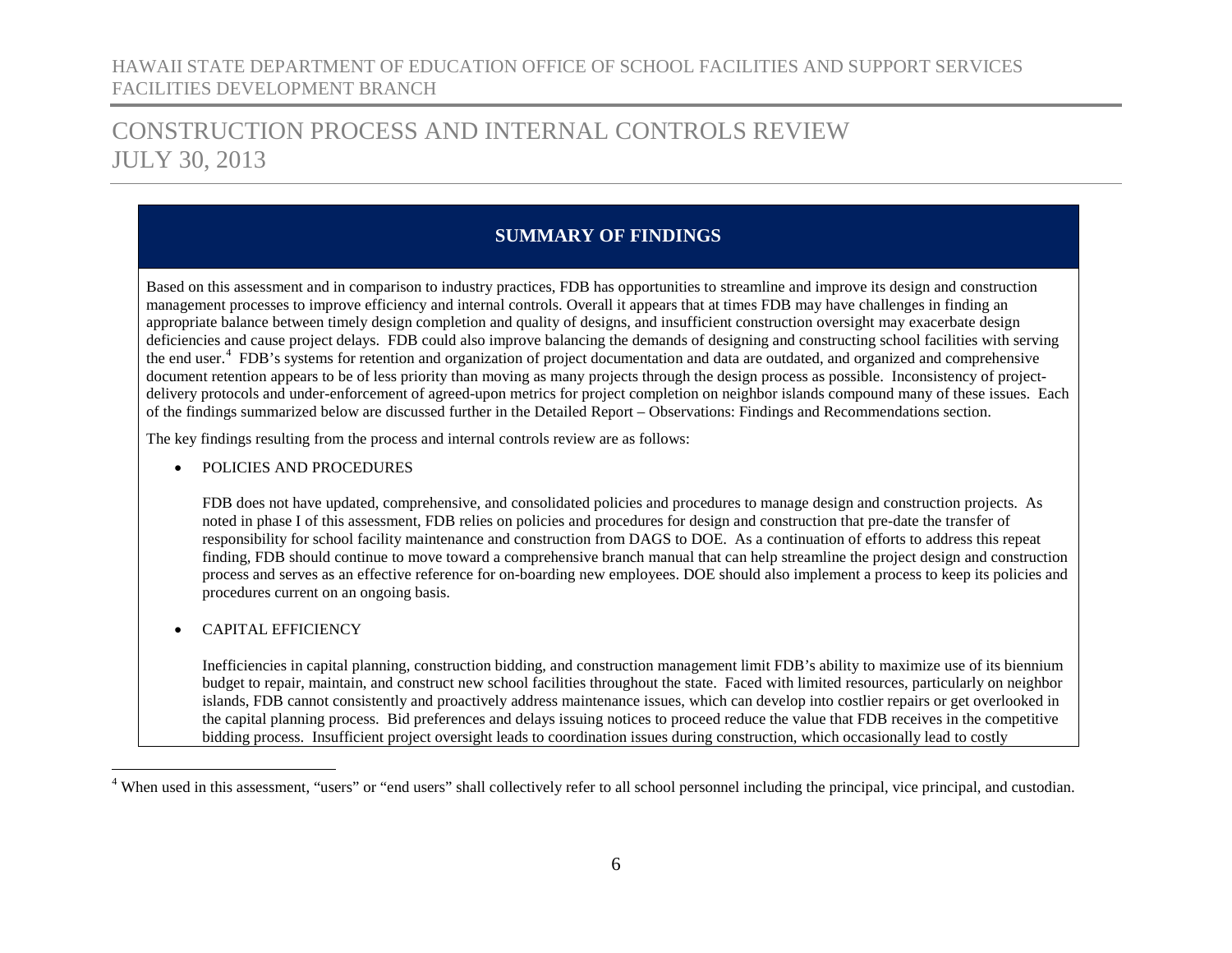## CONSTRUCTION PROCESS AND INTERNAL CONTROLS REVIEW JULY 30, 2013

### **SUMMARY OF FINDINGS**

consultant contract modifications and change orders. Delays in collecting project closeout documents and inconsistent cataloguing of documents received impact building maintenance and may jeopardize asset warranties. Ineffectual liquidated damages clauses that FDB only occasionally enforce further reduce the value that FDB receives from its capital improvement program.

• USER SATISFACTION

FDB and DAGS can provide more consistent updates to end users pertaining to project backlog, status of prioritizations and work order repair and maintenance projects, and ongoing campus construction activities. FDB should continue and expand training efforts for principals, custodians, and Administrative Services Assistants (ASA) and empower ASAs to fulfill their roles as conduits between FDB and the campuses. FDB should develop a robust post-project evaluation process that includes lessons-learned, consultant and contractor evaluations, and feedback from users and ASAs.

• INEQUITY OF WSF FUND USAGE FOR SCHOOLS ON O'AHU AND NEIGHBOR ISLAND SCHOOLS

Through interviews performed, principals for neighbor island schools reported facing the choice between using Weighted Student Formula (WSF) funding designed for school programs to address facility needs and waiting for FDB or DAGS to address a facility need. On O'ahu, principals did not report waiting so long for FMB to address a repair that they used WSF for facilities instead. FDB should improve responsiveness and reduce time to complete small repairs and other facilities projects on the neighbor islands to reduce instances where principals shift WSF funding away from school programs.

SERVICE LEVEL AGREEMENT (SLA) WITH DAGS

Certain performance objectives related to work order processing time established by the SLA with DAGS no longer appear to meet the needs of users on the neighbor islands or cannot be measured with the current system in place to track work orders on the neighbor islands. Additionally, insufficient updates to the SLA have led to outdated references and omission of protocols related to FDB processes and requirements around such tools as FACTRAK and HePS. FDB should consider realigning responsibilities on neighbor islands so operations are comparable with those on O'ahu.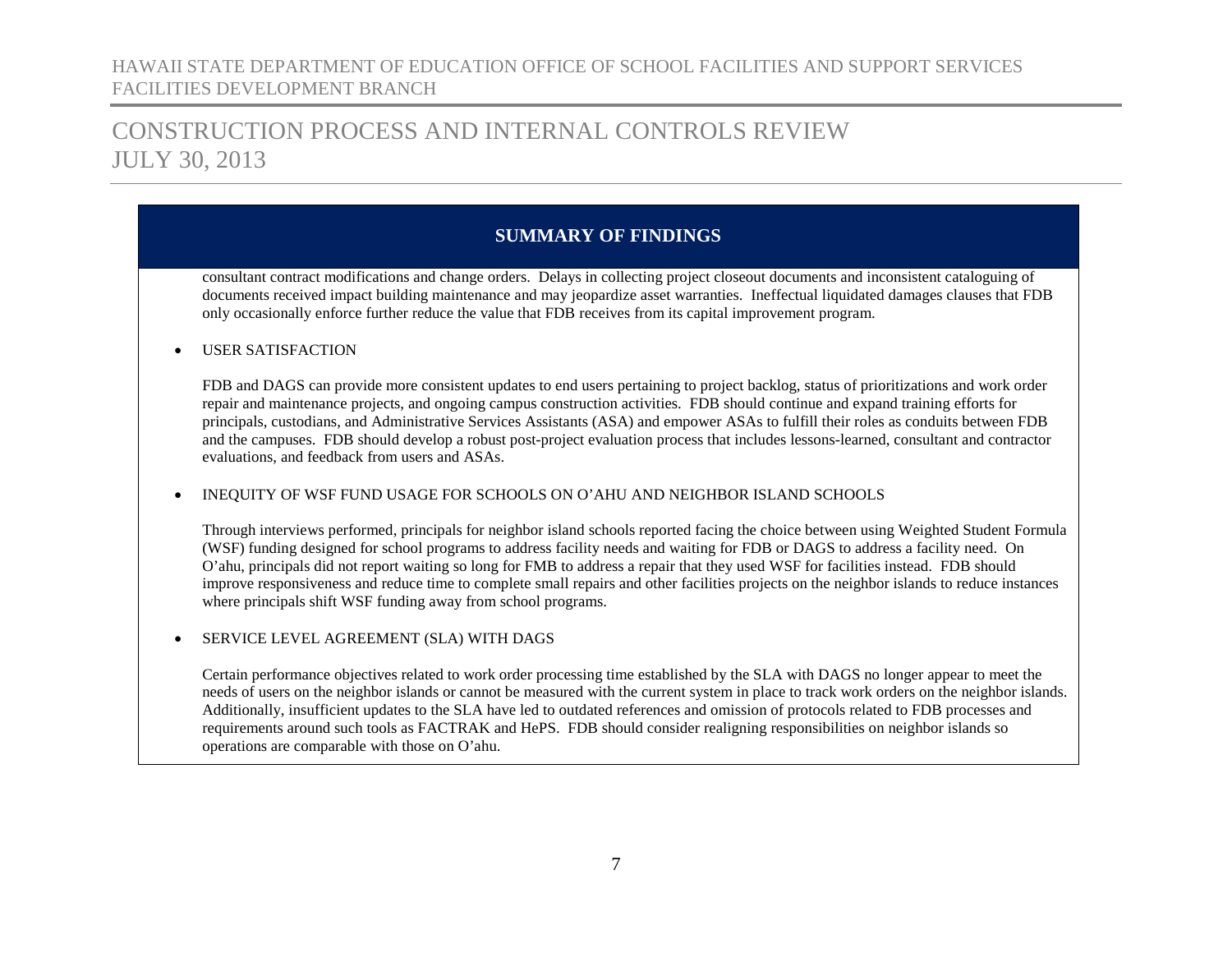## <span id="page-9-0"></span>CONSTRUCTION PROCESS AND INTERNAL CONTROLS REVIEW JULY 30, 2013

### **SUMMARY LIST OF FINDINGS**

#### **GENERAL FINDINGS [AND RECOMMENDATIONS](#page-11-0)**

**[Finding 1: FDB has outdated and decentralized policies governing R&M and CIP.](#page-11-1)**

**Finding 2: FDB does not sufficiently leverage technology [to streamline the project and construction management process.](#page-14-0)**

**Finding 3: [Inconsistency in document retention may lead to compliance violations.](#page-18-0)**

**[Finding 4: Locating FDB resources in multiple facilities constrains inter-section communication and knowledge sharing.](#page-21-0)**

### **CATEGORY 1: DESIGN AND PROJECT MANAGEMENT**

**[Finding 5: Insufficient master planning leads to inefficient use of DOE resources.](#page-23-1)**

**[Finding 6: Inconsistency in soliciting user comments during design development leads to project complications during](#page-25-0)  [construction.](#page-25-0)**

**[Finding 7: FDB does not consistently review consultant designs and evaluate consultant performance.](#page-27-0)**

**[Finding 8: Consultant contract modification processing causes project delays.](#page-30-0)**

**CATEGORY 2: PROCURMENT OF CONSTRUCTION SERVICES**

**No findings.**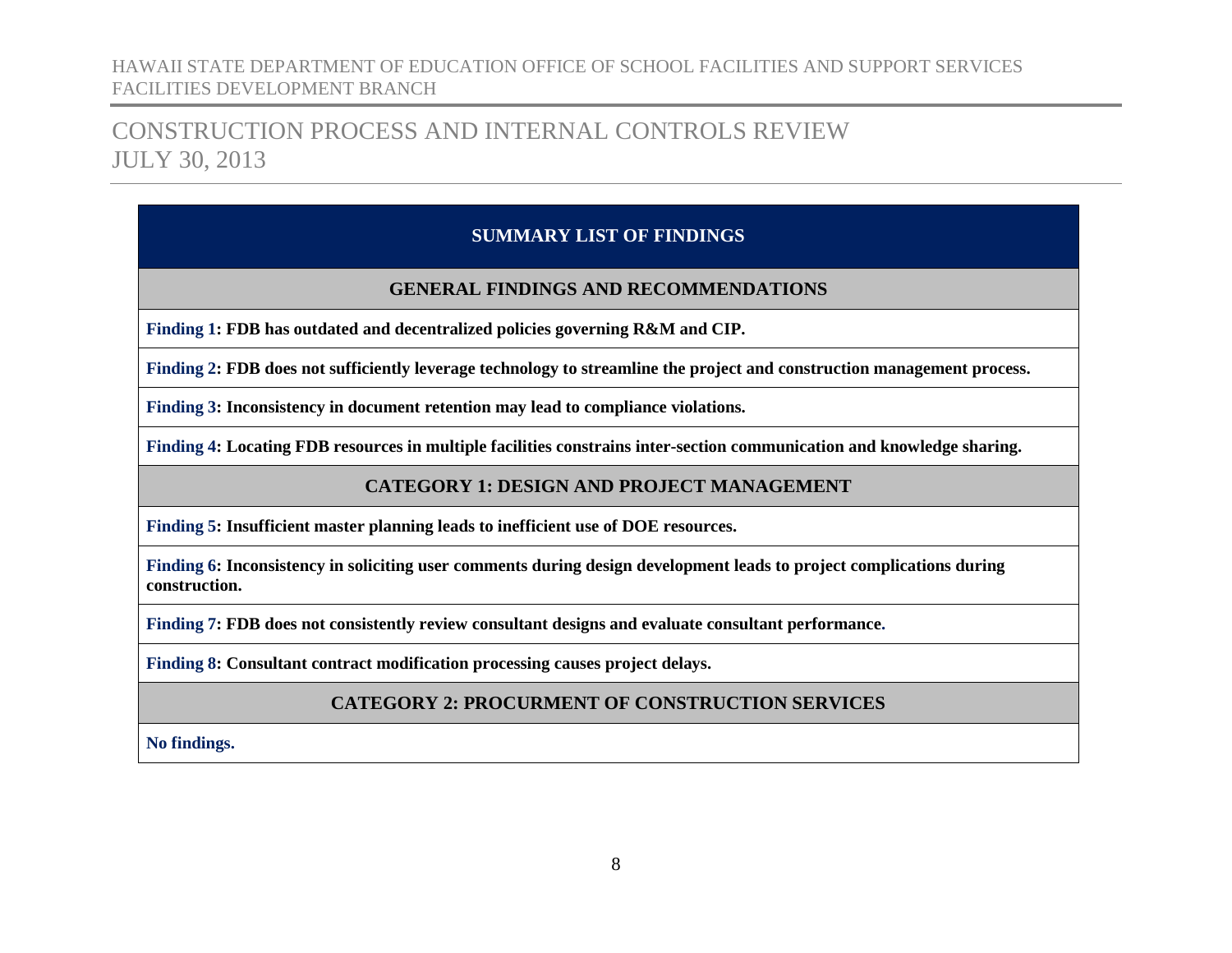## CONSTRUCTION PROCESS AND INTERNAL CONTROLS REVIEW JULY 30, 2013

### **SUMMARY LIST OF FINDINGS**

#### **[CATEGORY 3: CONSTRUCTION MANAGEMENT AND ADMINISTRATION](#page-33-0)**

**[Finding 9: Delays in issuing notices to proceed \(NTP\) lead to increases in construction costs.](#page-33-1)**

**[Finding 10: DAGS may be insufficiently staffed to proactively address work orders on neighbor islands.](#page-35-0)**

**[Finding 11: DAGS may be insufficiently staffed to manage quality for neighbor island R&M projects and CIP.](#page-40-0)**

**[Finding 12: Delays in DAGS and FDB addressing school-requested projects has led neighbor island schools to use their](#page-42-0)  [general education funds \(Weighted Student Formula funding\) to address selected facilities projects.](#page-42-0)**

**[Finding 13: FDB does not adequately work through Administrative Services Assistants \(ASAs\) to keep school stakeholders](#page-45-0)  [apprised of project status.](#page-45-0)**

**Finding 14: [FDB does not incorporate and consistently enforce effective liquidated damages clauses for construction contracts.](#page-48-0)**

**[Finding 15: Project contingency may be insufficiently developed to address common unforeseen conditions.](#page-50-0)**

#### **[CATEGORY 4: PROJECT CLOSEOUT AND ASSET INVENTORY](#page-53-0)**

**Finding 16: [The standards set by the Service Level Agreement with DAGS do not appear to adequately meet the needs of](#page-51-0)  [neighbor island schools.](#page-51-0)**

**[Finding 17: Delays in construction project closeout increase FDB risk.](#page-53-1)**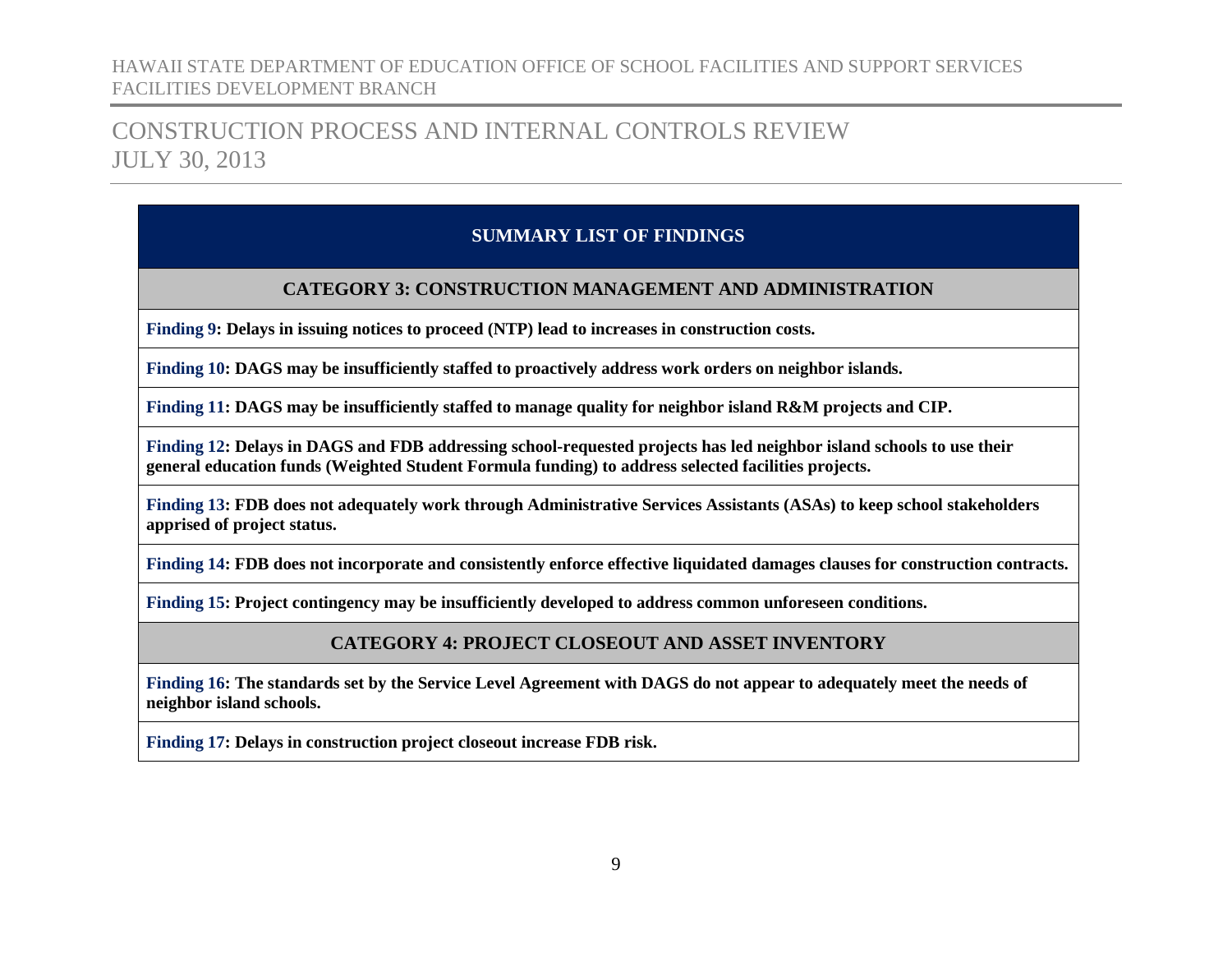## CONSTRUCTION PROCESS AND INTERNAL CONTROLS REVIEW JULY 30, 2013

# <span id="page-11-0"></span>**Detailed Report – Observations: Findings and Recommendations**

#### **GENERAL FINDINGS AND RECOMMENDATIONS**

#### <span id="page-11-1"></span>**Finding 1: FDB has outdated and decentralized policies governing R&M and CIP. (Repeat Finding)**

#### **CONDITION**

As reported in our phase I report issued in April 2012, FDB has not regularly updated its policies and procedures nor has it compiled its policies and procedures in a comprehensive library. FDB primarily relies on the Interim General Conditions issued by the public works section of the Department of Accounting and General Services ("DAGS"), last updated in 1999, for detailed construction contract management process guidance. FDB continues to rely on the knowledge and experience of long-tenured project coordinators, construction managers, unit heads, and section heads who have managed numerous projects across disciplines since before FDB transitioned from DAGS. FDB employees are well versed in the steps necessary to bid, manage, and close projects, but a current and comprehensive set of policies and procedures that reflects this knowledge does not exist. Because FDB draws on policies and procedures contained in disparate and sometimes outdated documents, it relies on a disaggregated set of documents and checklists as policies and procedures, including:

- Construction Contract Administration July 1980
- Policies and Procedures Governing Design Consultant Contracts November 1981
- Revisions to the "Policies and Procedures Governing Design Consultant Contracts November 1981" March 2004
- Policies and Procedures Related to Closing of Construction Contracts February 1984
- Interim General Conditions 1999 Edition for Construction
- Amendment to Interim General Conditions 1999 Edition (No date given)
- Repair and Maintenance Project Guidelines June 1999
- Policies and Procedures Related to Changes Initiated During Construction May 2000
- Design Consultant Criteria Manual (DCCM) July 2003
- FDB Bid Analysis and Recommendations Construction Contract Checklist September 2009
- Documents Required for Closing of Subject Contract
- Hawaii Revised Statutes §103D-302 Competitive Sealed Bidding

FDB distributes policies and procedures in hard copy and does not store documents electronically to facilitate employee access to the latest updated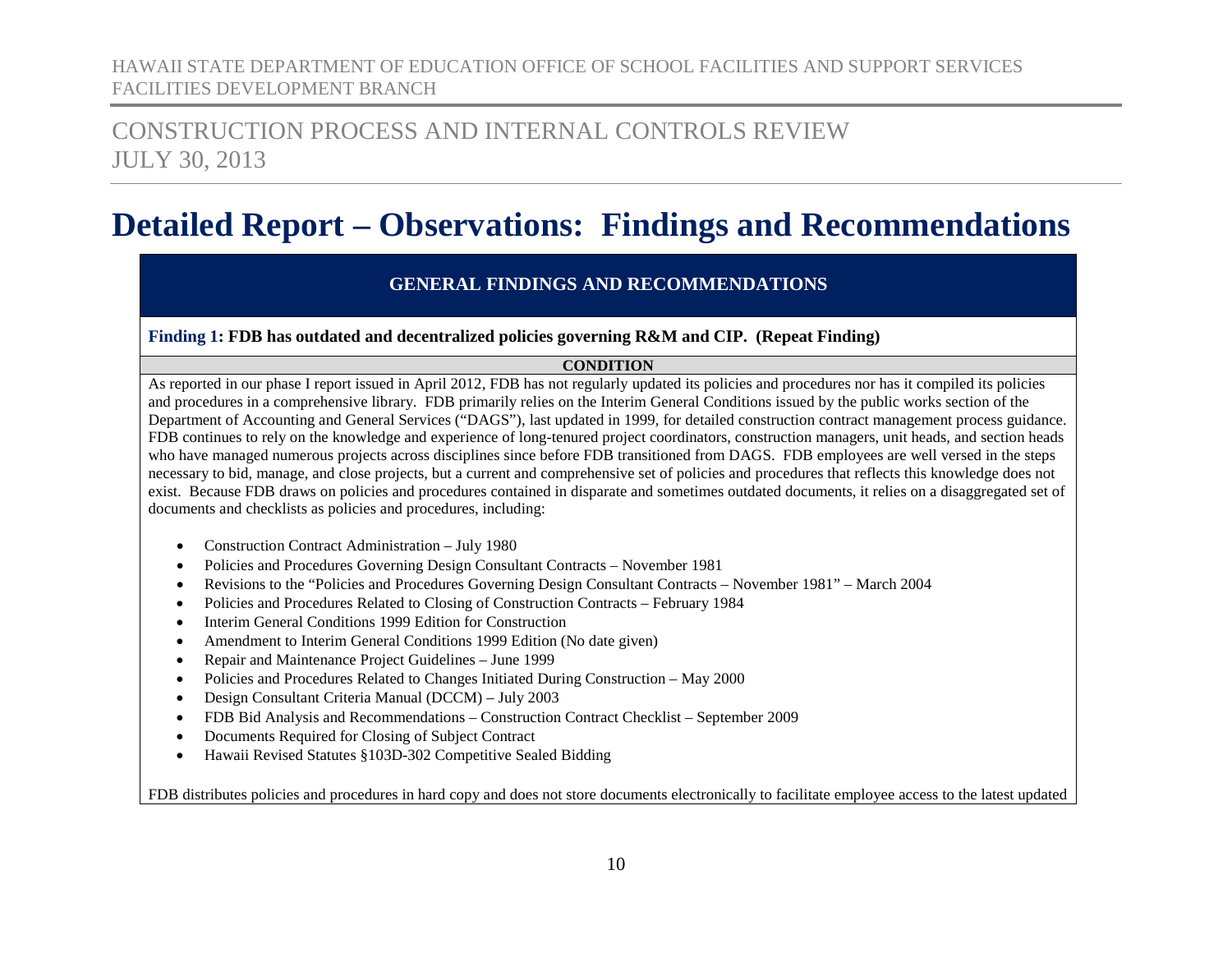## CONSTRUCTION PROCESS AND INTERNAL CONTROLS REVIEW JULY 30, 2013

### **GENERAL FINDINGS AND RECOMMENDATIONS**

#### **Finding 1: FDB has outdated and decentralized policies governing R&M and CIP. (Repeat Finding)**

documents.

#### **CAUSE**

FDB does not have a process in place to formally update policies and procedures to match current department practices and standards. FDB has not prioritized or allocated resources to the development and maintenance of a comprehensive set of policies and procedures and thus relies on an amalgamation of procedures derived over the course of the group's development and transition from a DAGS to a DOE branch. Dissemination of updates to policies and procedures is inefficient as FDB does not store policies and procedures electronically in a centralized location.

#### **EFFECT**

Lack of current and formalized policies and procedures could expose DOE to risk if project coordinators and construction managers do not perform or document key project activities in a consistent fashion. Out-of-date policies and procedures do not sufficiently address new regulations (e.g. ADA requirements) and changes in design and construction requirements due to technological advances or other changes. Additionally, outdated policies and procedures do not appropriately reflect current organizational structure and practice on neighbor islands.

Because policies and procedures are contained in a variety of documents in a variety of locations, it is more difficult for new FDB employees to determine the steps to take and documents to prepare and retain in order to work through design management, construction bidding, construction management, and project closeout processes. Project coordinators indicated that because FDB does not update policies and procedures on a comprehensive basis, they spend additional time during contract negotiation with consultants reviewing and highlighting revisions to portions of outdated policy included in the DCCM. In certain instances, project coordinators have unknowingly relied on outdated policies.

#### **CRITERIA**

Leading practice for organizations that regularly perform capital improvement or repair and maintenance projects is to assemble and follow policies and procedures that guide the planning, design, and construction process, and ensure compliance with relevant regulations and proper management practices. Policies and procedures should be readily accessible, and regularly reviewed and updated in a consolidated fashion to adapt to changes in technology, laws, regulations, and department standards. FDB should specifically assign responsibility for regularly reviewing and updating policies and procedures.

#### **RECOMMENDATION**

FDB should update and consolidate its policies and procedures. A process should be put in place to maintain, review, and update these documents going forward to reflect process and regulatory changes. Future updates should entail the release of comprehensive policies and procedures, including updates and additions, labeled with version and date to avoid confusion, as opposed to discrete addenda meant to augment or supersede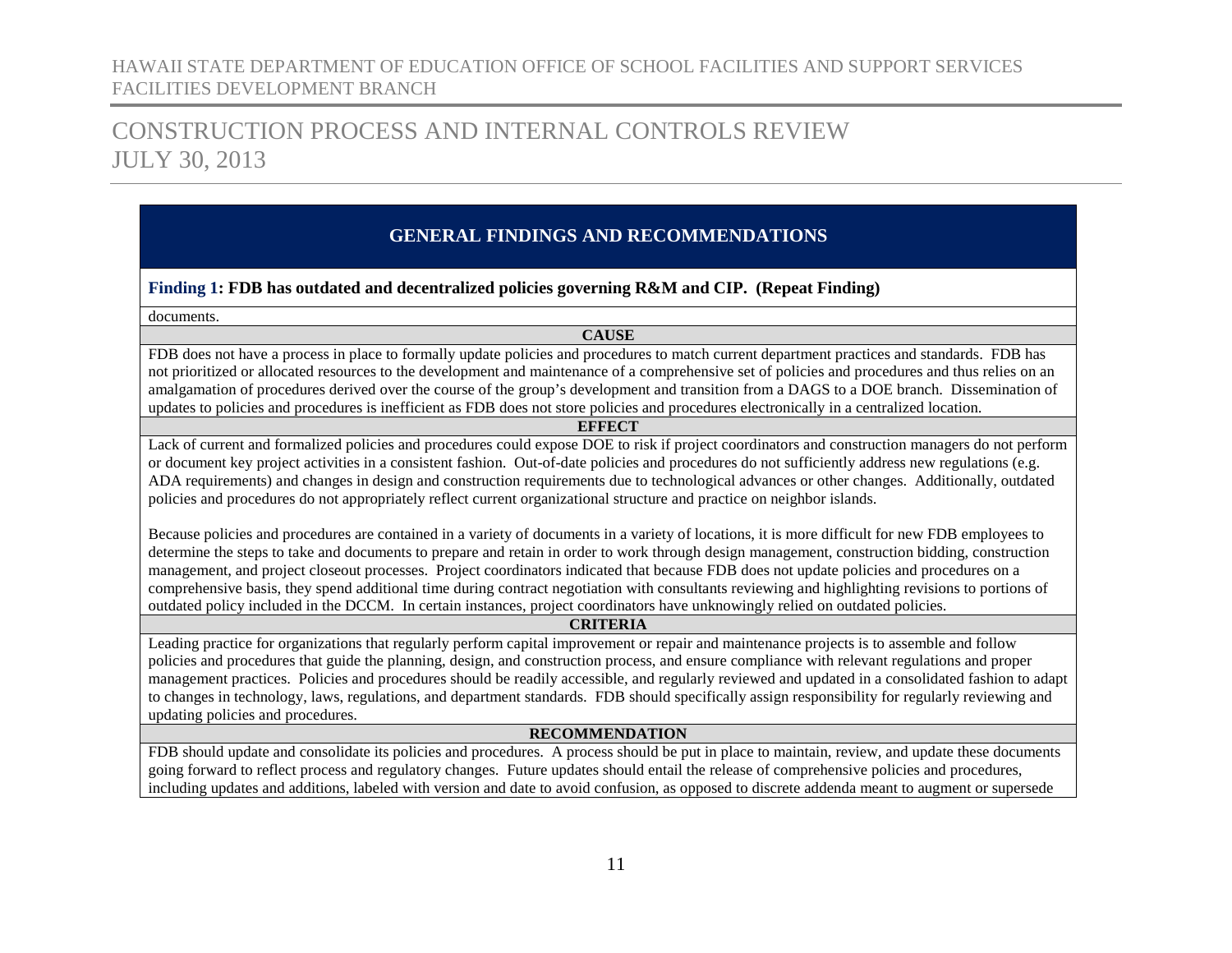## CONSTRUCTION PROCESS AND INTERNAL CONTROLS REVIEW JULY 30, 2013

### **GENERAL FINDINGS AND RECOMMENDATIONS**

#### **Finding 1: FDB has outdated and decentralized policies governing R&M and CIP. (Repeat Finding)**

current policy. FDB should store the latest version of policies and procedures on SharePoint so employees can easily access updated documents. In response to a similar comment in phase I of this assessment, FDB has started updating the Interim General Conditions and DCCM. FDB should assign responsibility to regularly review and update policies and procedures and monitor performance of these responsibilities.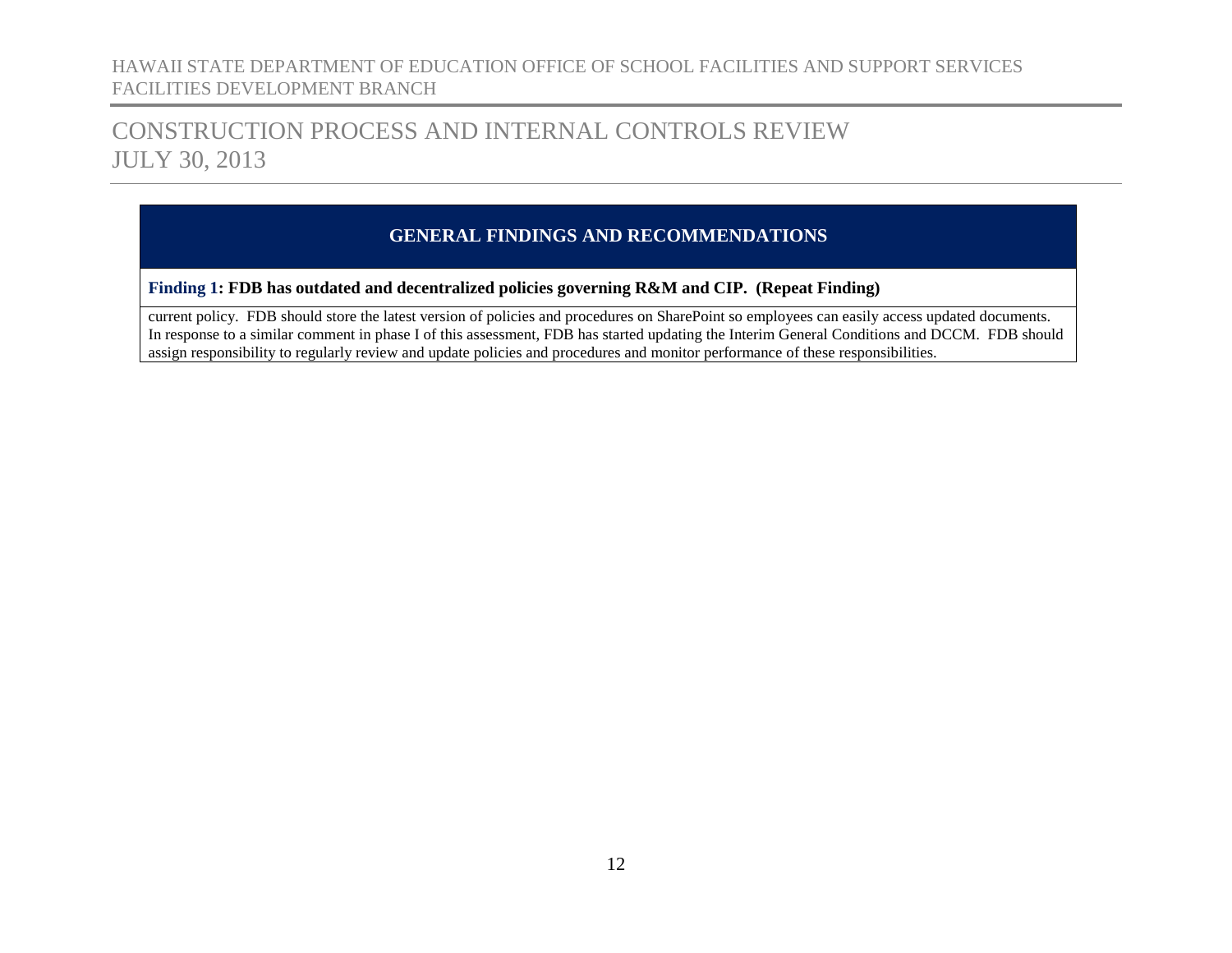## CONSTRUCTION PROCESS AND INTERNAL CONTROLS REVIEW JULY 30, 2013

### <span id="page-14-1"></span>**GENERAL FINDINGS AND RECOMMENDATIONS**

#### <span id="page-14-0"></span>**Finding 2: FDB does not sufficiently leverage technology to streamline the project and construction management process. (Repeat Finding)**

#### **CONDITION**

As noted in phase I of this assessment, FDB relies primarily on the proprietary FACTRAK system for tracking project design and construction costs and status. FDB does not use FACTRAK to its fullest capability in that it does not input or update project cost, project date, or personnel assignment data consistently. In reviewing the Construction Management Section Head Status Report, which includes over 6,000 projects since 1997, with the majority of those since 2005, we noted the following related to the completeness of the tracked data:

- Total Project Population: 6,401
- Number of Projects with Area Engineer Name Populated: 1,710 (27%)
- Number of Projects with Inspector Name Populated: 2,308 (32%)
- Number of Projects with Contractor Name Populated: 2,303 (36%)
- Number of Projects with Notice-to-Proceed (NTP) Date Populated: 1,947 (30%)
- Number of Projects with Estimated Job Completion Date Populated: 1,028 (16%)
- Number of Projects with Contract Amount Populated: 2,009 (31%)
- Number of Projects with No Identifying Information: 2,392 (37%)
- Number of Projects with All Attributes Above Populated: 524 (8%)

In a subset of 24 completed projects from a sample of 37 projects for which FACTRAK input data was examined, it was noted that CMS personnel (or DAGS personnel for most projects on neighbor islands) input key project milestone dates into FACTRAK 76% of the time.<sup>[5](#page-14-1)</sup> PMS personnel enter project management milestones only 34% of the time. In isolated instances, FACTRAK includes project documentation such as contracts

Hawai'i (four completed projects) – 77% Kaua'i (three completed projects) – 100% Maui (three completed projects) – 69% O'ahu (14 completed projects) – 98%

 <sup>5</sup> Results by island: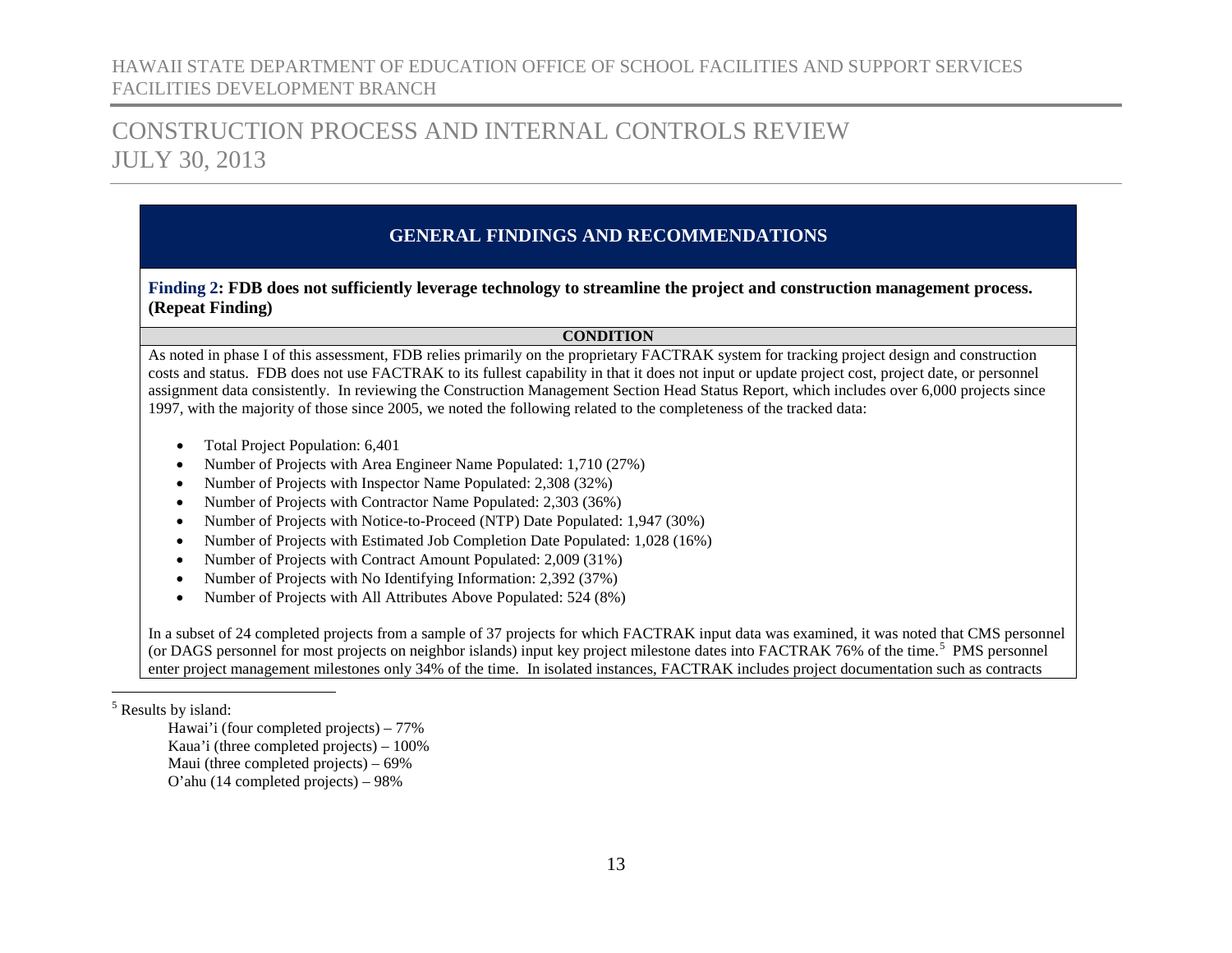## CONSTRUCTION PROCESS AND INTERNAL CONTROLS REVIEW JULY 30, 2013

### **GENERAL FINDINGS AND RECOMMENDATIONS**

#### **Finding 2: FDB does not sufficiently leverage technology to streamline the project and construction management process. (Repeat Finding)**

(38%), payments or monthly estimate (14%), project correspondence (30%), fee proposals (3%), and meeting minutes (3%).

Assistant School Administrators (ASAs) and other interested parties representing the schools rely upon data within FACTRAK to communicate project status to principals and other members of the school community. Many of these parties have access only to the publicly available version of FACTRAK that has less, and even more outdated project information, than the FDB-internal FACTRAK version.

The Project Control Section within the Auxiliary Services Group tracks data related to contract awards, modifications, and change orders using SharePoint. The dates associated with milestones in contract, modification, or change order processing are generally more comprehensive in SharePoint than the data in FACTRAK. However, the database is more limited, as it dates back only to 2009, and currently the project data in SharePoint is not tied to projects in FACTRAK. Thus, to capture the same information in FACTRAK Project Controls or FDB personnel need to enter it in FACTRAK as well.

Inconsistent and incomplete data collection as well as duplicate data collection via separate systems makes it more difficult for FDB to generate program-level reports. For example, rather than being able to simply use a database and select project parameters to produce a report of average duration by activity for project delivery based on construction cost, FDB commissioned an internal study to analyze project information and compile the report.

#### **CAUSE**

Project coordinators, construction managers, and inspectors deprioritize maintaining and updating data in FACTRAK and uploading project documents as they focus instead on the day-to-day requirements for managing multiple concurrent projects. In addition, there are no enforcement measures in place to require personnel to enter this data into FACTRAK. FDB tracks different data sets related to the same projects using different software platforms which are not integrated.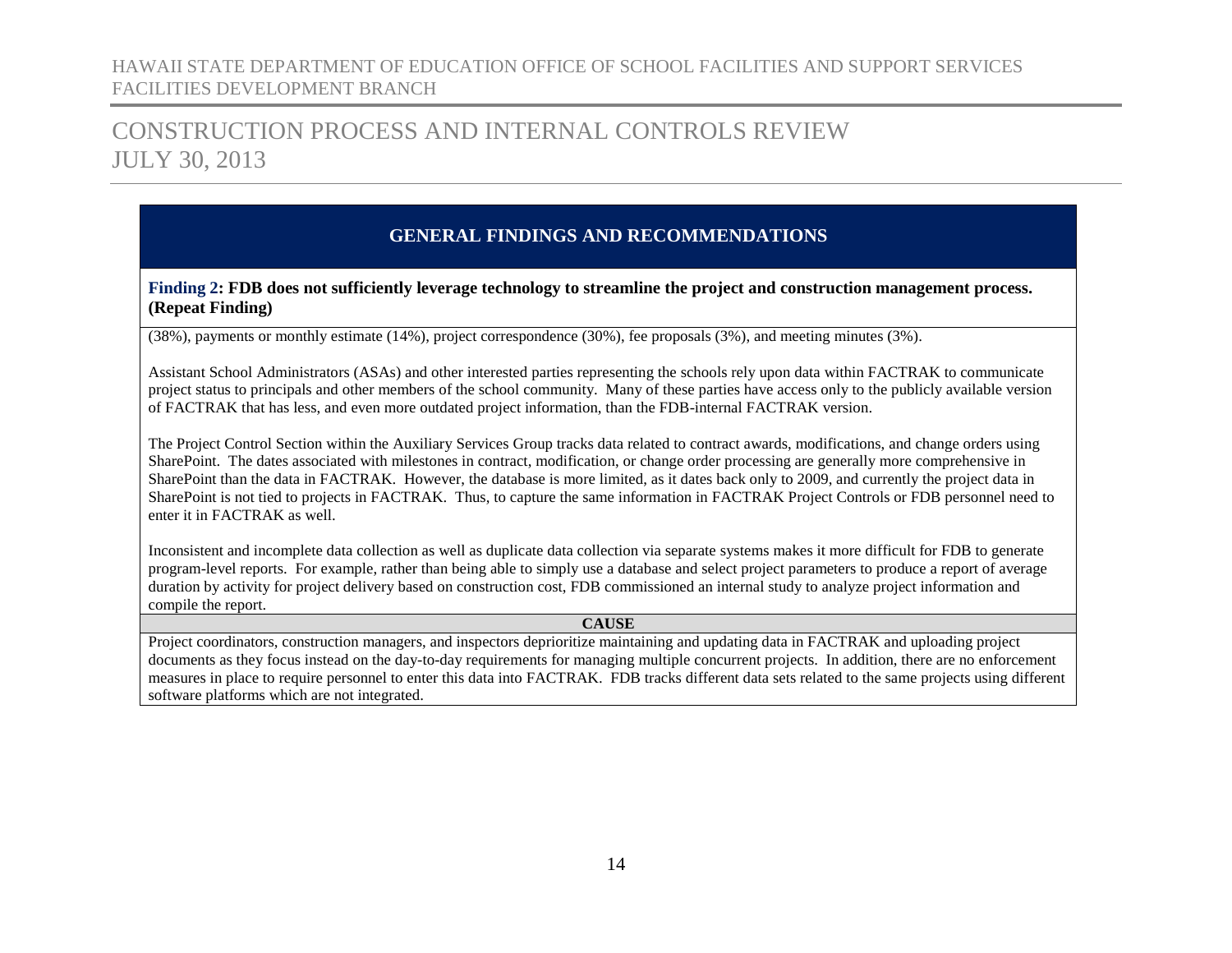## CONSTRUCTION PROCESS AND INTERNAL CONTROLS REVIEW JULY 30, 2013

### **GENERAL FINDINGS AND RECOMMENDATIONS**

**Finding 2: FDB does not sufficiently leverage technology to streamline the project and construction management process. (Repeat Finding)**

#### **EFFECT**

Incomplete data diminishes the effectiveness of FACTRAK as a management analysis and reporting tool. ASAs or other interested parties are not able to reference accurate, up-to-date, or reliable information pertaining to projects at their schools, including, in some cases, which project coordinator is assigned to the project. Auxiliary Service Branch personnel are not always able to find updated budgets to verify that funding is available when processing contracts.

Estimated project costs that are not updated in FACTRAK increase the risk that projects that are in the backlog for an extended period before being funded, may be funded based on outdated estimates that do not account for inflation or other market changes.

The Project Control Section and FDB experience inefficiencies when tracking project data across different platforms without the ability to automatically synchronize the data. Multiple entries of the same data make FDB susceptible to inaccuracies or inconsistencies.

#### **CRITERIA**

It is a leading practice for entities with capital development programs as large as FDB's to track their portfolio of projects using software or other systems that allow them to aggregate and manipulate project data, automate approval processes, and generate comprehensive and tailored project or portfolio reports. Program owners typically track and trend key performance indicators such as performance by project type and project manager, processing through contract and change order approval milestones, and project acceptance and closeout.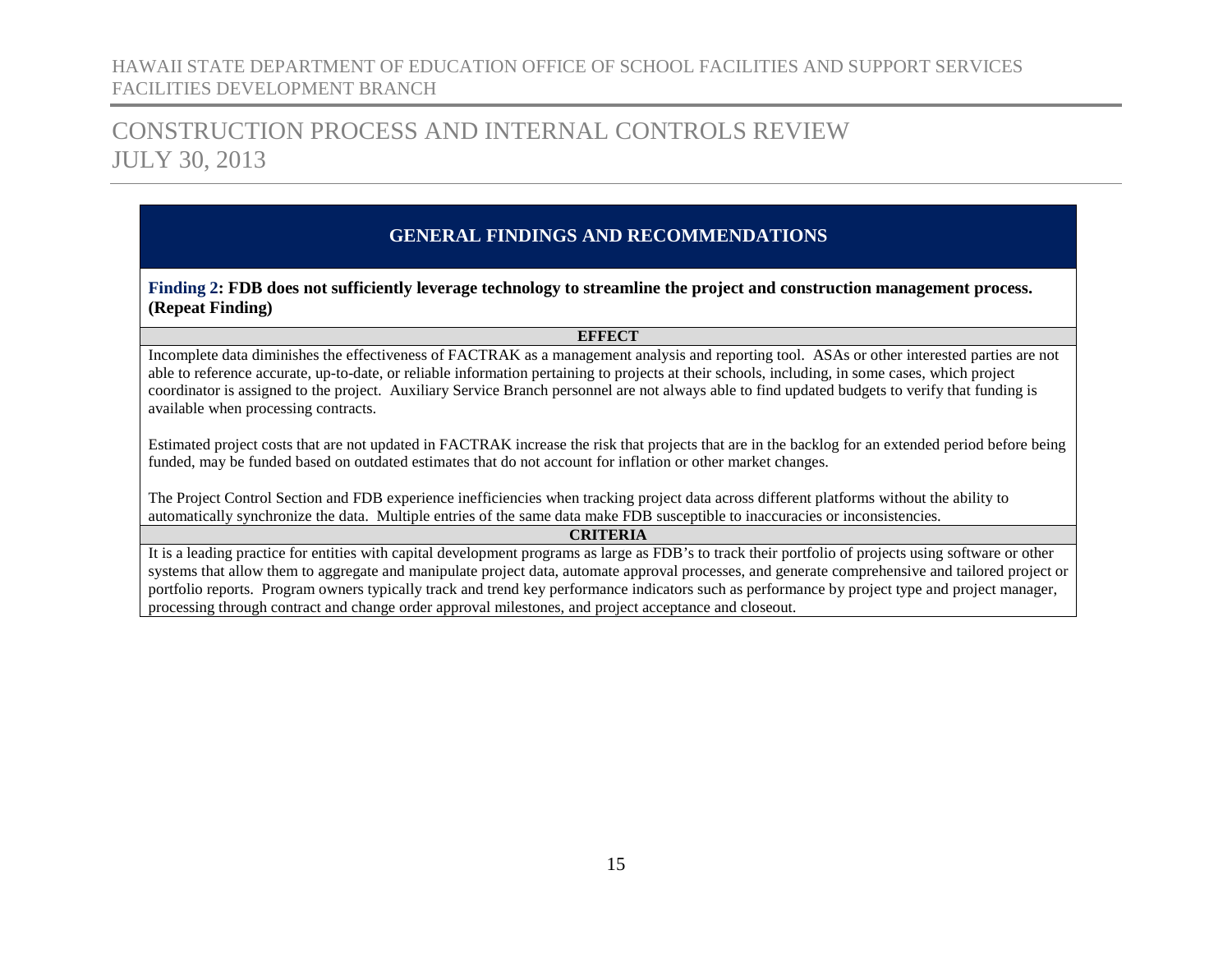## CONSTRUCTION PROCESS AND INTERNAL CONTROLS REVIEW JULY 30, 2013

### **GENERAL FINDINGS AND RECOMMENDATIONS**

#### **Finding 2: FDB does not sufficiently leverage technology to streamline the project and construction management process. (Repeat Finding)**

#### **RECOMMENDATION**

FDB should consider investment in a project management software system that would allow FDB to centrally track all projects from identification through construction completion, with management and executive level reporting customized to user needs. FDB should consider functionality enhancements such as:

- The requirement that certain project information be input before projects can move forward;
- The ability to identify, sort, and filter projects by various attributes (e.g. scope of work);
- Automation of approval stage gates;
- Automation of workflows and approval processes;
- Links to supporting documentation;
- Reporting of key project metrics;
- The ability to customize reporting by project or program.

FDB should also investigate the viability of enhancing the existing FACTRAK system to provide additional functionality. Should procurement of a new system not be imminent, at a minimum FDB should enforce the input of project data by project coordinators, construction managers, DAGS personnel, and inspectors into its existing system. FDB should consider evaluating frequency and accuracy of data input into FACTRAK by employee and incorporating the results into annual employee reviews. A central tracking system, including enhanced functionality to upload key project documentation, would facilitate remote project oversight and document processing for neighbor island projects.

With the departure of a major FACTRAK user from the CMS, FDB should identify resources who will continue efforts to monitor the input of key project data for both project and construction management. FDB should consider leveraging clerks and secretaries for FACTRAK input.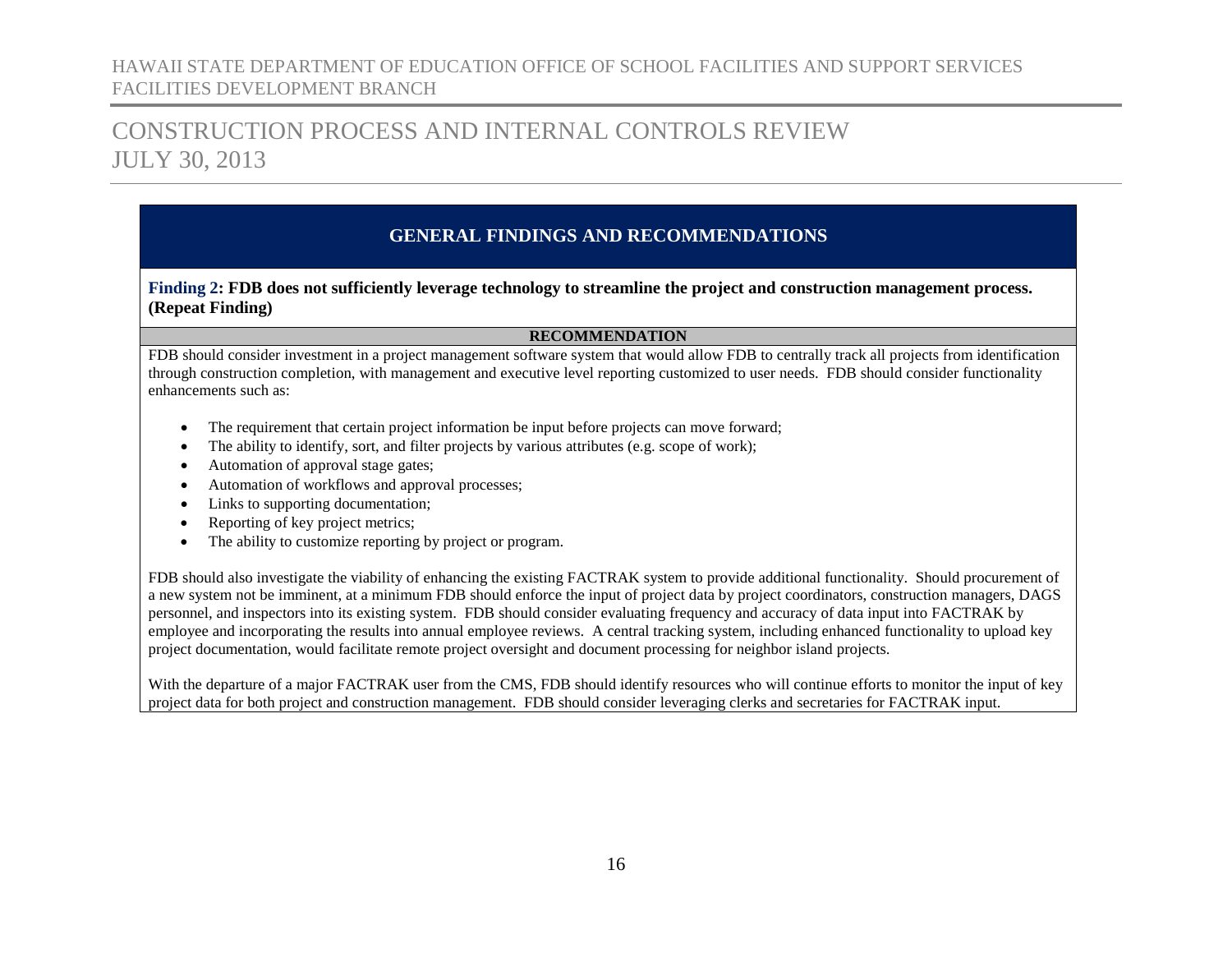## CONSTRUCTION PROCESS AND INTERNAL CONTROLS REVIEW JULY 30, 2013

### <span id="page-18-3"></span><span id="page-18-2"></span><span id="page-18-1"></span>**GENERAL FINDINGS AND RECOMMENDATIONS**

#### <span id="page-18-0"></span>**Finding 3: Inconsistency in document retention may lead to compliance violations. (Repeat Finding)**

#### <span id="page-18-6"></span><span id="page-18-5"></span><span id="page-18-4"></span>**CONDITION**

As part of this assessment, we reviewed project documents for 36 projects for retention and compliance with state laws and FDB policies and procedures.<sup>[6](#page-18-1)</sup> The sample included projects located on O'ahu and the neighbor islands. Of the projects, 24 were completed construction projects and the others were still under construction or in design. Following is a summary of specific compliance-related documents that were not included in the sampled project folders:

- 1 out of 36 project folders was missing evidence of a bid analysis, including the invitation for bid and award decision (Competitive Sealed Bidding – Hawaii Public Procurement Code, §103-302).
- 2 out of 34 project folders were missing bonding documentation in accordance with the Hawaiian Public Procurement Code, §103D- $305.<sup>7</sup>$  $305.<sup>7</sup>$  $305.<sup>7</sup>$
- 29 of 33 project folders were missing a construction schedule as required by the Interim General Conditions 1999 Edition for Construction Article 7.22.<sup>[8](#page-18-3)</sup>
- 4 of 34 project folders were missing bid security documentation as required by Hawaiian Public Procurement Code, §103D-323.<sup>[9](#page-18-4)</sup>
- 7 of 34 project folders were missing documentation of contractor worker's compensation coverage in accordance with the Interim General Conditions 1999 Edition for Construction, Article 7.3.<sup>10</sup> Five of those cases (out of 13 projects) pertained to projects at schools located on the neighbor islands.
- 6 of 34 project folders were missing documentation of general liability and auto liability insurance coverage in accordance with the Interim General Conditions 1999 Edition for Construction, Article 7.3.<sup>11</sup> Four of those cases (out of 13 projects) pertained to projects at schools located on the neighbor islands.

<sup>&</sup>lt;sup>6</sup> See Appendix 3 for projects reviewed.

 $7$  Two additional projects had yet to reach a point where bonding was necessary.

<sup>&</sup>lt;sup>8</sup> Three projects either did not require a schedule or had yet to reach the construction phase.

 $9$  FDB had not yet issued two projects for bid.<br><sup>10</sup> General contractor selection had yet to take place for two projects.

 $11$  General contractor selection had yet to take place for two projects.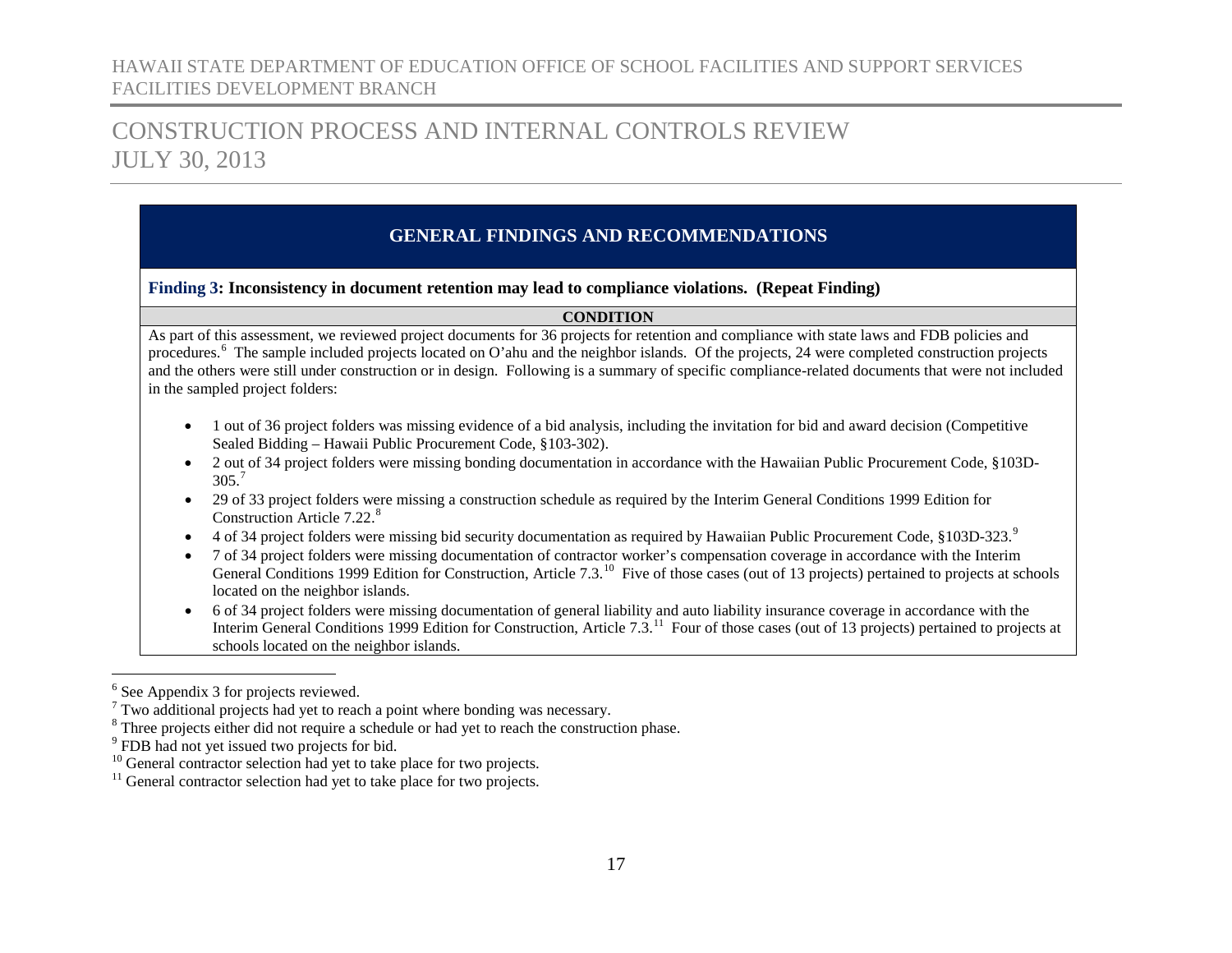## CONSTRUCTION PROCESS AND INTERNAL CONTROLS REVIEW JULY 30, 2013

### <span id="page-19-4"></span><span id="page-19-3"></span><span id="page-19-2"></span><span id="page-19-1"></span><span id="page-19-0"></span>**GENERAL FINDINGS AND RECOMMENDATIONS**

#### **Finding 3: Inconsistency in document retention may lead to compliance violations. (Repeat Finding)**

- 8 of 34 project folders did not include appropriate tax clearance documentation as required by Hawaiian Public Procurement Code, §103D-326.[12](#page-19-0) Seven of those cases (out of 13 projects) pertained to projects at schools located on the neighbor islands.
- 9 of 24 project folders did not include required closeout documents such as as-built drawings, maintenance service contracts, and operating and maintenance manuals in accordance with the Interim General Conditions 1999 Edition for Construction, Article 7.31.<sup>[13](#page-19-1)</sup> All nine of those cases (out of 13 projects) pertained to projects at schools located on the neighbor islands.
- 9 of 24 project folders did not include a certification letter from the consultant stating that no EPA banned materials were specified for the project or in the construction documents in accordance with Article 2.5.15.1 of the Design Consultant Criteria Manual.<sup>14</sup> All nine of those cases (out of 13 projects) pertained to projects at schools located on the neighbor islands.
- 3 of 24 project folders did not include a copy of the Project Acceptance Notice in accordance with the Interim General Conditions 1999 Edition for Construction, Article 7.32.<sup>15</sup> All three of those cases (out of 13 projects) pertained to projects at schools located on the neighbor islands.
- 10 of 34 project folders were not compliant with requirements of the Interim General Conditions 1999 Edition, Article 3.4.1 for FDB to award contracts within 60 days after the opening of proposals.<sup>16</sup> Five of those instances (out of 13 projects) pertained to projects at schools located on the neighbor islands.

Based on the sampled project folders and the examples summarized above, construction document retention for projects managed by BIPS or DAGS on the neighbor islands was less complete and less organized than CMS-managed projects on O'ahu. In addition, the sample included neighbor island projects managed by third-party construction managers. Third-party construction managers maintained organized and labeled construction documents similar to the standards set by CMS. However, based on the sample, third-party construction managers are not more diligent than DAGS about maintaining all required documentation.

<sup>&</sup>lt;sup>12</sup> General contractor selection had yet to take place for two projects.<br><sup>13</sup> Count of project folders represents complete projects.<br><sup>14</sup> Count of project folders represents complete projects.<br><sup>15</sup> Count of project folde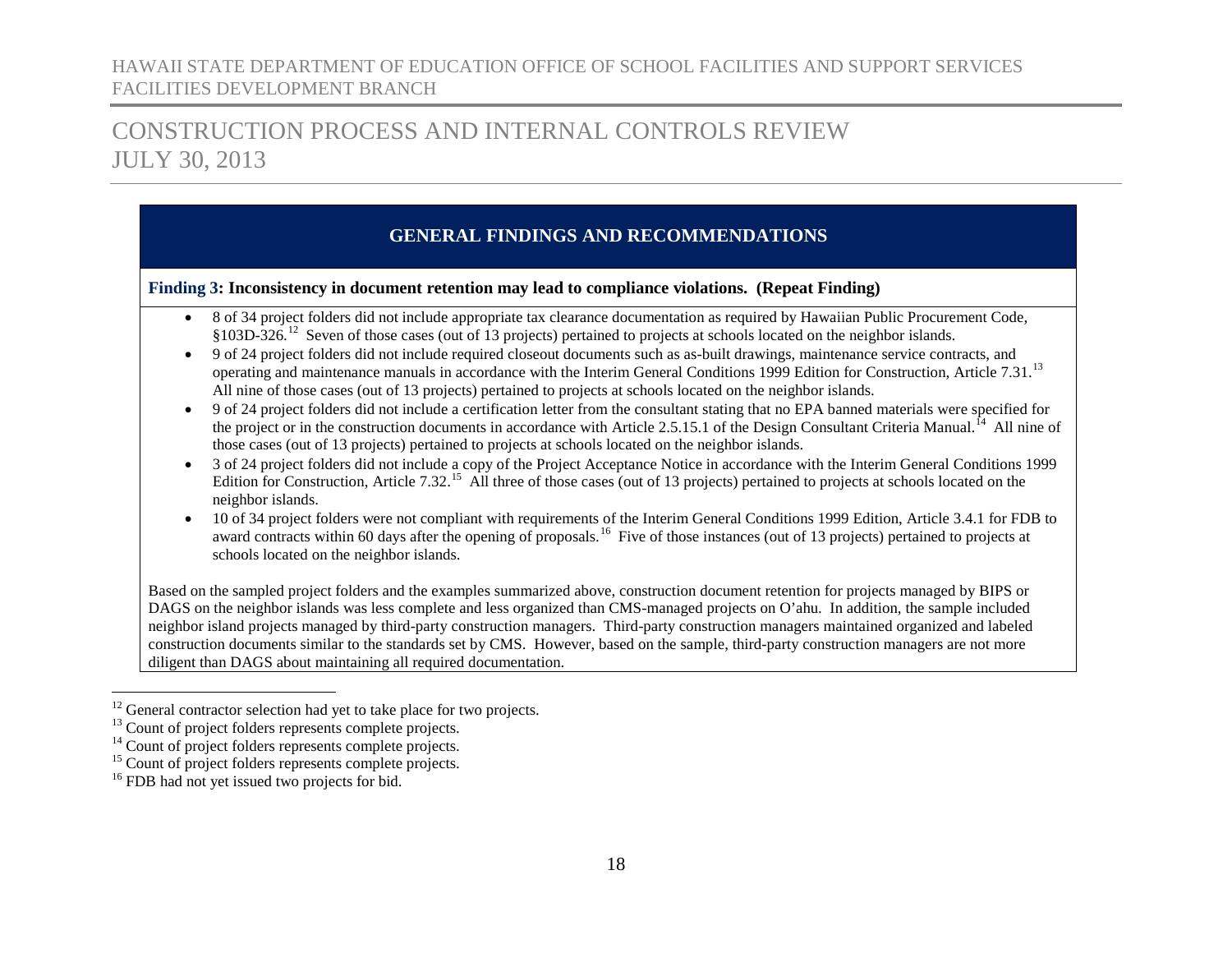## CONSTRUCTION PROCESS AND INTERNAL CONTROLS REVIEW JULY 30, 2013

### **GENERAL FINDINGS AND RECOMMENDATIONS**

#### **Finding 3: Inconsistency in document retention may lead to compliance violations. (Repeat Finding)**

FDB has noted that in many cases, it retains appropriate project documents even if the documents are not all kept in project folders. One such example is the Kilauea Elementary School Cafeteria project. FDB received only one bid, which it accepted. FDB completed the necessary paper work for the Office of Business Services to justify sole sourcing the project, but did not include the paper work in the project folder.

**CAUSE**

Except for the in-process development of a Project Document Checklist, document retention standards are not clearly and succinctly defined in a set of comprehensive policies and procedures. In addition, FACTRAK is not effectively used as a central repository for storing and organizing these documents. Neighbor island construction managers do not appear to be as attentive to gathering and organizing the requisite construction documentation for their projects, in part due to insufficiently defined requirements in the SLA for document retention.

#### **EFFECT**

Incomplete project documentation exposes FDB to compliance, financial, and project performance risk, particularly for any disputes that arise.

#### **CRITERIA**

Leading practice organizations create and enforce policies and procedures regarding the preparation and maintenance of key project documents. Retaining evidence of project documentation is required in order to meet compliance standards such as holding pre-bid conferences or appropriate containment of hazardous materials, and to protect FDB in the event of disputes.

#### **RECOMMENDATION**

As it has with the in-process development of the Project Document Checklist for professional services management, FDB should continue to develop checklists of design and construction documents which are required to be retained and tie the checklists closely to statutory and branch requirements. Within the SLA, FDB should specifically identify documents to be retained and whether DAGS should retain in Public Works offices or whether DAGS should transmit documents to FDB. In the longer term, as part of its goal to further integrate and improve the use of technology for design and construction management, FDB should transition to electronic document retention and embed requirements for users to upload key project documents for management review before project milestones can be achieved.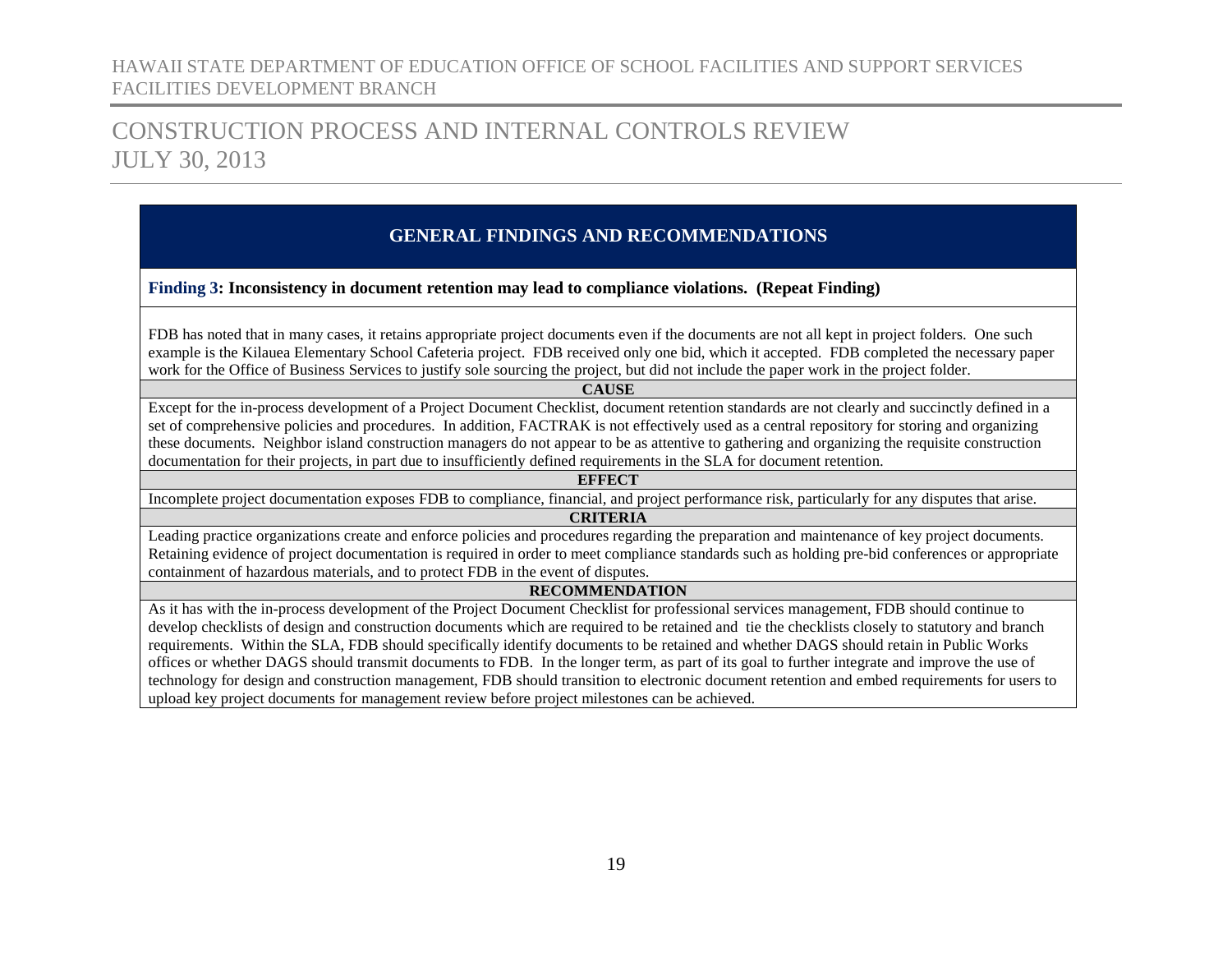## CONSTRUCTION PROCESS AND INTERNAL CONTROLS REVIEW JULY 30, 2013

### **GENERAL FINDINGS AND RECOMMENDATIONS**

#### <span id="page-21-0"></span>**Finding 4: Locating FDB resources in multiple facilities constrains inter-section communication and knowledge sharing.**

<span id="page-21-1"></span>**CONDITION**

The PMS and CMS occupy multiple floors within the Kalanimoku building in Honolulu, while the FDB Planning Section is stationed in temporary facilities at Kalani High School, six miles away. The Auxiliary Services Branch is also split up over multiple locations, with the Project Control Section located in Kalanimoku and the Hawaii Electronic Procurement (HePS) buyer and Auxiliary Services Administrator located at a site several blocks away.

Through inquiry, both in phase I and this phase of the assessment, FDB personnel noted difficulties teaming internally to share knowledge. For example, Planning Section personnel compile cost estimates with limited input from others in the organization with greater estimating expertise, leading to inaccurate cost estimates. As they move into project procurement stages, PMS personnel often struggle to decipher scopes written or verified by Planning Section personnel which delays procurement or creates risk that projects proceed with inappropriate scopes.

#### **CAUSE**

FDB currently aligns its sections in multiple facilities. FDB workload makes it difficult for FDB personnel to stay ahead of projects and anticipate the need to set up appointments with colleagues across sections to clarify scope or seek guidance in estimating.

#### **EFFECT**

Locating personnel from different sections in different facilities creates obstacles for personnel to share knowledge and likely contributes to project delays.

#### **CRITERIA**

Organizations make decisions to collocate resources to drive efficiency, improve communication, and develop a unified culture.<sup>17</sup> For organizations such as FDB, where R&M and CIP processes follow a standard trajectory through identification, planning, funding, procurement, design management, bidding, construction management, and closeout, and require interaction from personnel across all three FDB sections plus the Project Control Section, communication is critical to facilitate appropriate knowledge share.

<sup>&</sup>lt;sup>17</sup> Franklin Becker and Arthur Pearce, *A Balanced Real Estate and Human Resource Model for Assessing the Financial Implications of Large Scale Real Estate Decisions*, [http://iwsp.human.cornell.edu/file\\_uploads/collocation1\\_1238245431.pdf](http://iwsp.human.cornell.edu/file_uploads/collocation1_1238245431.pdf) (January 2003).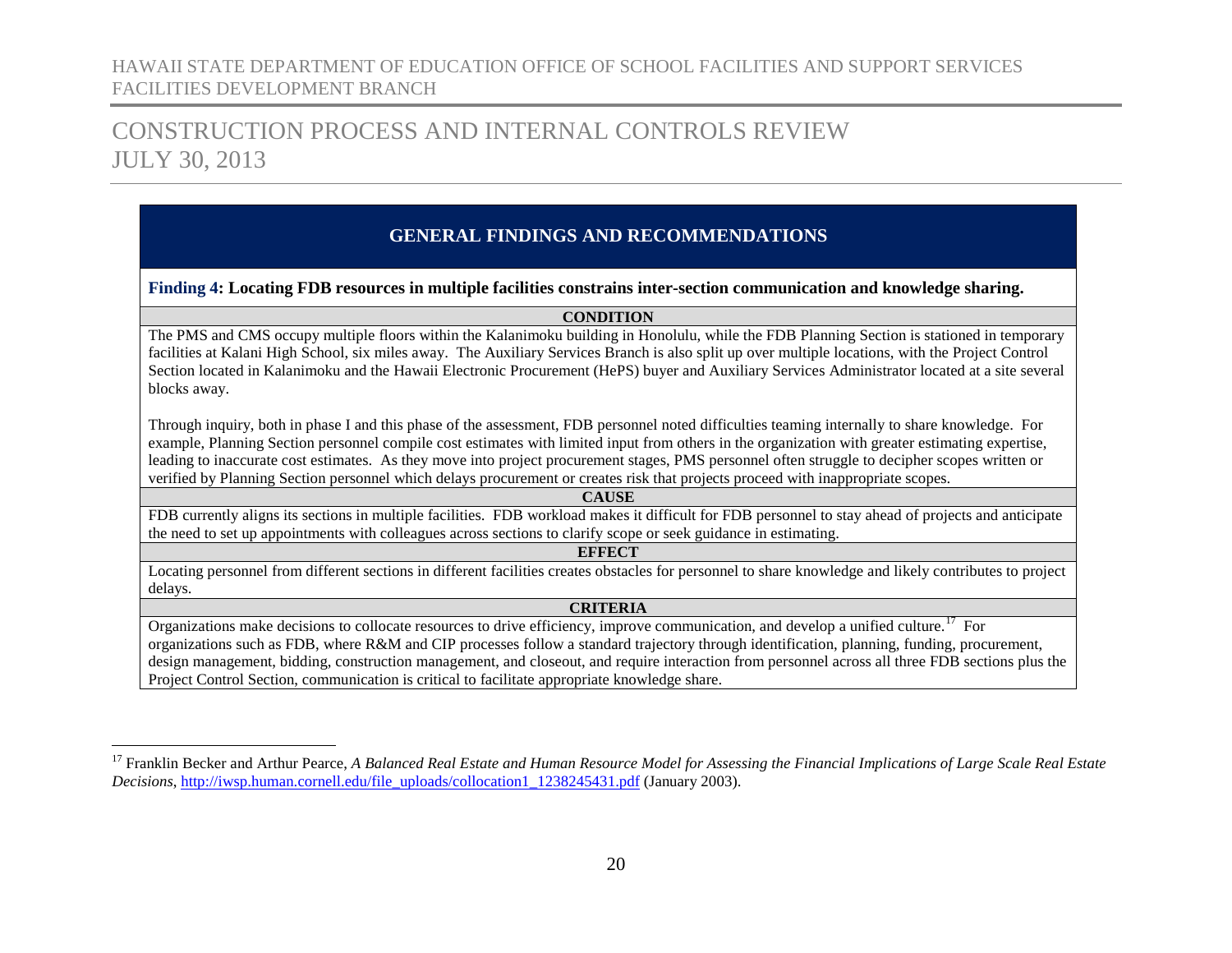## CONSTRUCTION PROCESS AND INTERNAL CONTROLS REVIEW JULY 30, 2013

### **GENERAL FINDINGS AND RECOMMENDATIONS**

**Finding 4: Locating FDB resources in multiple facilities constrains inter-section communication and knowledge sharing.**

#### **RECOMMENDATION**

FDB should consider collocating resources to improve inter-section communication and coordination. In considering this alignment, FDB should perform analysis that accounts for any anticipated growth in the branch, changes in worker productivity, and strategies for alternative uses of real estate to adjust for expansion or contraction of real estate needs to reach a long-term solution regarding collocating resources.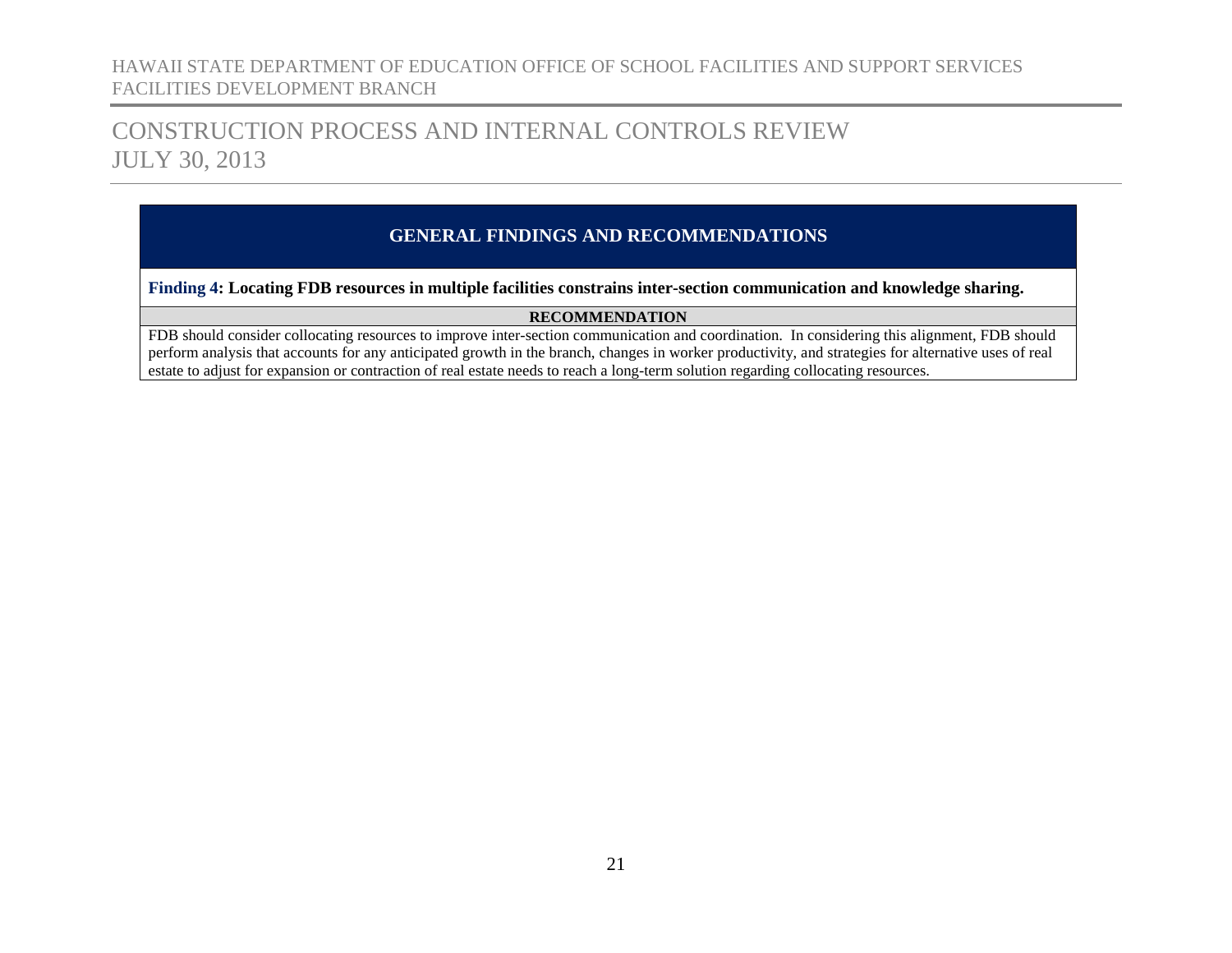## CONSTRUCTION PROCESS AND INTERNAL CONTROLS REVIEW JULY 30, 2013

### <span id="page-23-0"></span>**CATEGORY 1: DESIGN AND PROJECT MANAGEMENT**

#### <span id="page-23-1"></span>**Finding 5: Insufficient master planning leads to inefficient use of DOE resources.**

#### **CONDITION**

FDB project prioritizations do not always address school needs on a timely basis and in a logical sequence, and project designs do not always account for maintenance needs and other limitations once projects are completed. Following are specific examples from the Island of Hawai'i where insufficient master planning led to suboptimal results.

- Honaunau Elementary School FDB completed phase I of an electrical upgrade project in October 2011 to bring additional power capacity to the school. However, phase I did not include connections of branch circuits off the new capacity to make the additional power to the school usable. The school custodian noted that the circuits powering the school's computer lab continue to trip. Design consultant selection for phase II of the electrical upgrade was initiated in September 2012, meaning that the work for the phase I electrical upgrade is likely to sit unusable for two years beyond its completion.
- Kea'au Middle School FDB performed a whole school renovation project that included painting the canopy of a covered walkway. Upon inspection of the canopy, we noted rusted holes in the metal canopy roof that were painted over rather than repaired. The whole school renovation project did not include funding for such repairs in advance of cosmetic improvement. FDB's investment in repainting the canopy will be diminished as one would expect the hole in the canopy to require further remediation.

As noted in phase I of this assessment, FDB fixed asset tracking for the majority of its schools does not include vintage information at an asset level that would allow FDB to prepare asset replacement schedules for forecasting and long-term budgeting purposes.

#### **CAUSE**

School representatives participate in project prioritizations for projects at their schools. Principals sometimes prioritize projects without consideration of other repairs that need to take place before a given project proceeds. BIPS inspectors, DAGS engineers, and ASAs may not always consider and make the principals aware of the small maintenance backlog when recommending priorities for each school. FDB's fixed asset tracking is insufficient to rely upon to make prioritization decisions.

#### **EFFECT**

By letting projects sit incomplete for extended periods of time, by prioritizing improvement over repairs, and by approving designs that do not consider maintenance and other limitations and that require accessories not included in project funding, FDB may not fully capitalize on its investment in improving its facilities. Scoping projects and placing them on a backlog for a prolonged period may invalidate some of the original scoping as aspects of the campus that impact the scope of the project may have changed by the time FDB is ready to proceed with the project. As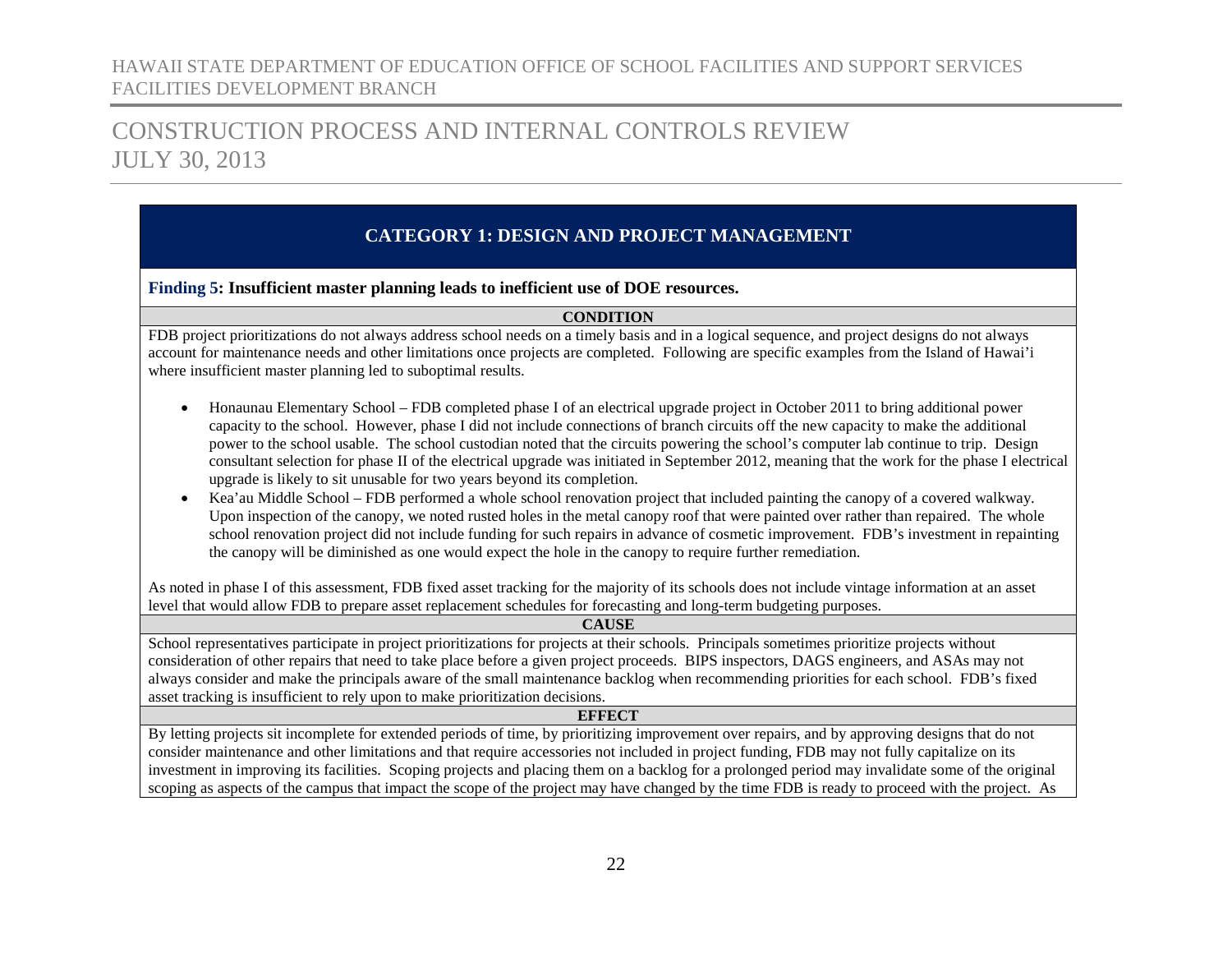## CONSTRUCTION PROCESS AND INTERNAL CONTROLS REVIEW JULY 30, 2013

### <span id="page-24-1"></span><span id="page-24-0"></span>**CATEGORY 1: DESIGN AND PROJECT MANAGEMENT**

**Finding 5: Insufficient master planning leads to inefficient use of DOE resources.**

described in the Phase I assessment report, FDB does not adequately track its assets across its campuses to aid in sufficiently forecasting when major repairs will be necessary. As a result, FDB's ability to forecast its long-range needs is hindered by inadequate data regarding the repair and replacement requirements of many of its current facilities.

#### **CRITERIA**

Serial constructors rely on strong master planning that includes proper project sequencing to maximize investment in facility maintenance and development.

#### **RECOMMENDATION**

In the short term, FDB should take steps to further align small work order level repairs with larger R&M and CIP. As noted in phase I of this assessment, FDB should improve its asset tracking system to better inform its short- and long-term repair and maintenance needs.<sup>[18](#page-24-0)</sup> On the neighbor islands, where addressing the large backlog of work orders challenges the limited staff of DAGS trades people, FDB should pay particular attention and work with local ASAs to review and properly sequence the R&M backlog before prioritizing larger R&M and CIP.[19](#page-24-1) As part of its project closeout procedures, FDB should incorporate requirements to compile a "lessons learned" memo that becomes part of a data base. Though FDB executes numerous projects with similar scopes, compiling lessons learned on projects will help FDB personnel identify processes within FDB that can be improved and allow FDB personnel to learn from their colleagues' experiences.

In the longer term, FDB should continue to work with the legislature to expand programs such as Zones of School Innovation, to target underachieving schools, schools in impoverished areas, or schools with a disproportionate amount of deferred maintenance for focused and comprehensive facility improvement projects to fully and systematically address small and large R&M backlogs.

 $18$  FDB issued an RFP and selected a consultant to provide assistance with developing a comprehensive facilities master plan and a data-driven asset management plan to direct R&M. FDB expects the project to be completed in late 2013.

 $19$  See Finding 10 for further discussion of impacts of DAGS' staffing levels.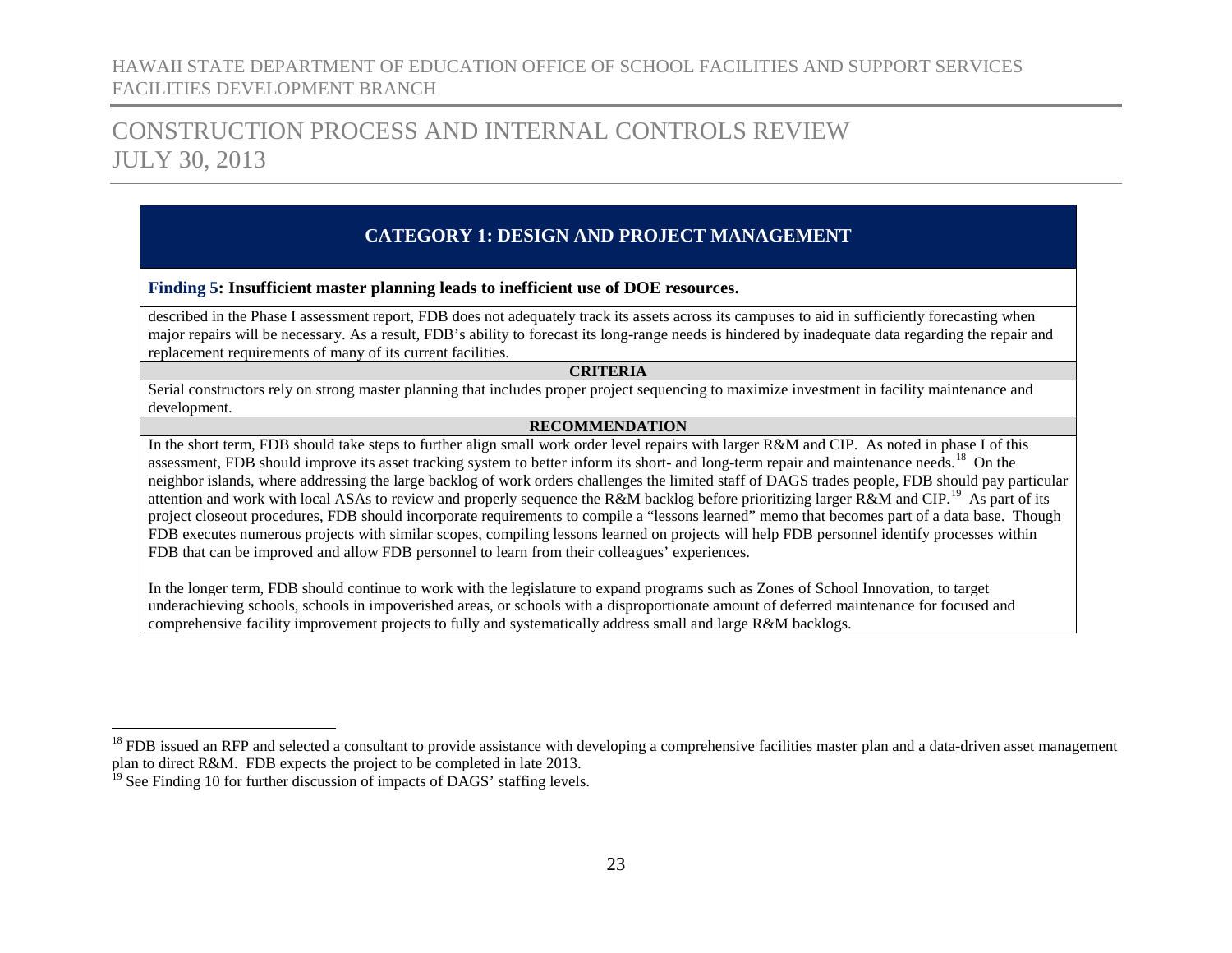## CONSTRUCTION PROCESS AND INTERNAL CONTROLS REVIEW JULY 30, 2013

### **CATEGORY 1: DESIGN AND PROJECT MANAGEMENT**

<span id="page-25-0"></span>**Finding 6: Inconsistency in soliciting user comments during design development leads to project complications during construction.**

#### <span id="page-25-1"></span>**CONDITION**

FDB project coordinators do not consistently or sufficiently solicit end user comments during the design development. Through inquiry with 13 ASAs and principals, we noted that nine indicated that they had no opportunity for input during the design phase, had limited technical skills to provide any meaningful review, and/or were given unrealistic timelines in which to comment. Some ASAs and principals with experience working on CIP indicated that they had the opportunity to comment during design development. But for most R&M projects, project coordinators provide a set of 60-80% complete drawings to principals who, despite having limited technical design or construction skills and a multitude of other responsibilities related to running schools, are asked to provide comments within 10 days to two weeks without further guidance from the architect or project coordinator. Similarly, project coordinators ask ASAs, who also have varying degrees of experience reading blueprints, for comments on design drawings. The feedback process is poorly defined as principals and ASAs report receiving little guidance regarding what to review, how to approach review, and in what format to provide input. One project coordinator estimated that users provide feedback on designs only 20% of the time.

#### **CAUSE**

Project coordinators and architects do not typically meet with ASAs, principals, and other school users to review plans, solicit feedback, and address questions, particularly for R&M and particularly when either the architect or project coordinator is located on an island other than where the project will take place.

The feedback process is poorly defined making it difficult for users to review and to make meaningful comments when there is no regular interaction with the architect and/or project coordinator. ASAs may not have adequate training to review and interpret design documents and to help principals and other users visualize the project during design review. See Finding 13 for additional observations regarding the role of ASAs.

**EFFECT**

Asking users to review and comment on design documents when most users do not have the technical skills or time in their schedules to provide such review may increase post-contract documents, lead to change orders, and delay projects.<sup>[20](#page-25-1)</sup> Users who are unable to visualize projects based on design documents are more likely to request changes once construction begins and they can see aspects of the project that may not conform to

<sup>&</sup>lt;sup>20</sup> Post-contract documents are design drawings or documents issued after the bid has been awarded.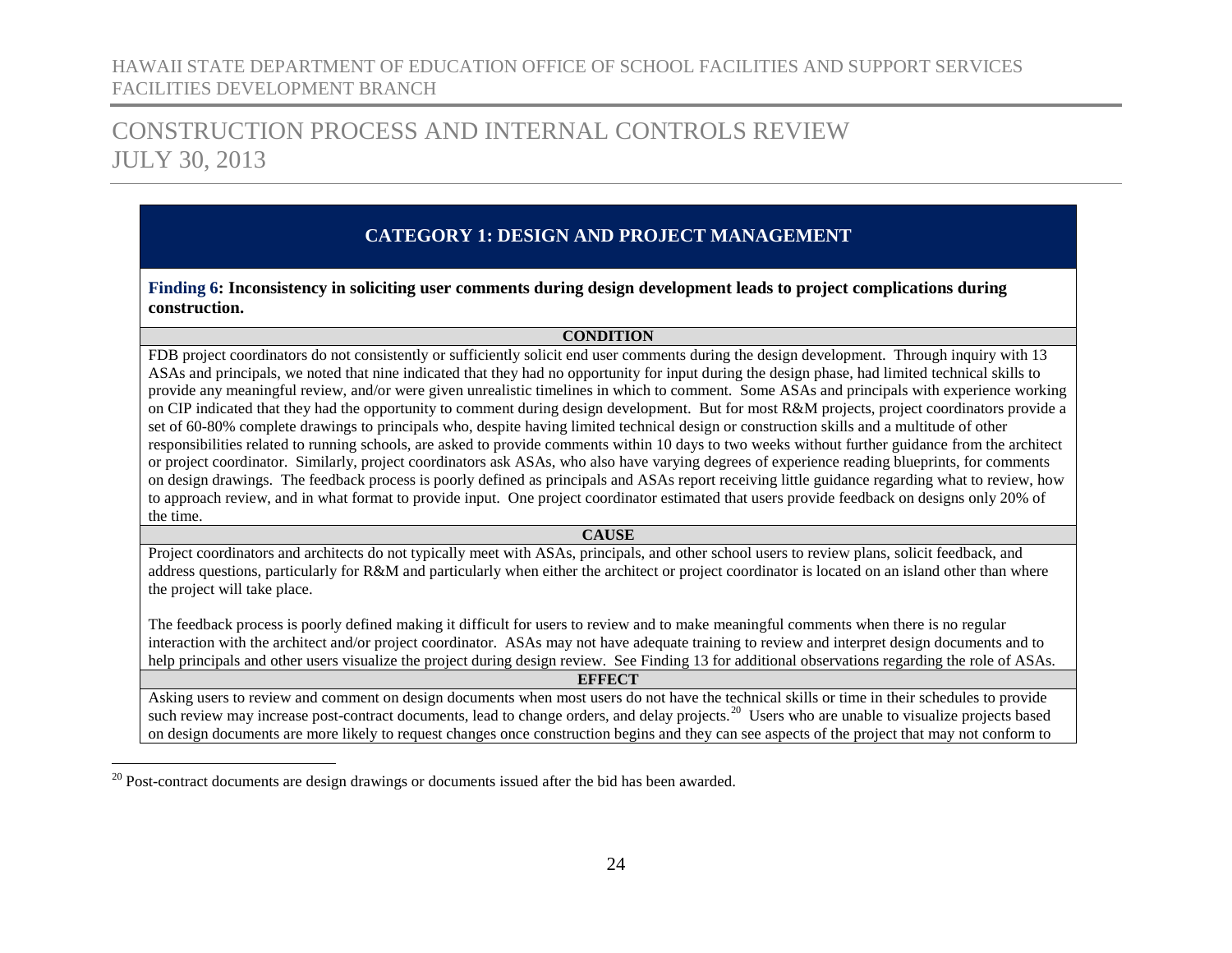## CONSTRUCTION PROCESS AND INTERNAL CONTROLS REVIEW JULY 30, 2013

### **CATEGORY 1: DESIGN AND PROJECT MANAGEMENT**

**Finding 6: Inconsistency in soliciting user comments during design development leads to project complications during construction.**

their expectations. Changes during construction may lead to delays and additional project costs. In addition, customer satisfaction diminishes if users feel that their input is not considered.

#### **CRITERIA**

Thorough design document review, including solicitation and incorporation of end user input into project design during design development, is a critical ingredient of an on-schedule and on-budget construction project that meets user needs.

#### **RECOMMENDATION**

FDB should strive to minimize user-generated change orders during construction and improve user satisfaction with projects by proactively soliciting design comments during the design development. Following are some suggestions that may enhance end users' abilities to make meaningful contributions to design review.

- Interactively present design plans to end users in order to solicit feedback and gain buy-in to the project.
- Create checklists with specific design attributes for users to review to facilitate the review process.
- Provide regular training to ASAs related to basic construction means and methods, blueprint review, and interpretation of specifications.
- Include requirements that facilitate user review of design documents as part of comprehensive department policies and procedures. Requirements could include a minimum comment period of two weeks, interactive presentations for projects anticipated above a certain value threshold, and meetings between ASAs and end users to review design documents for all other projects.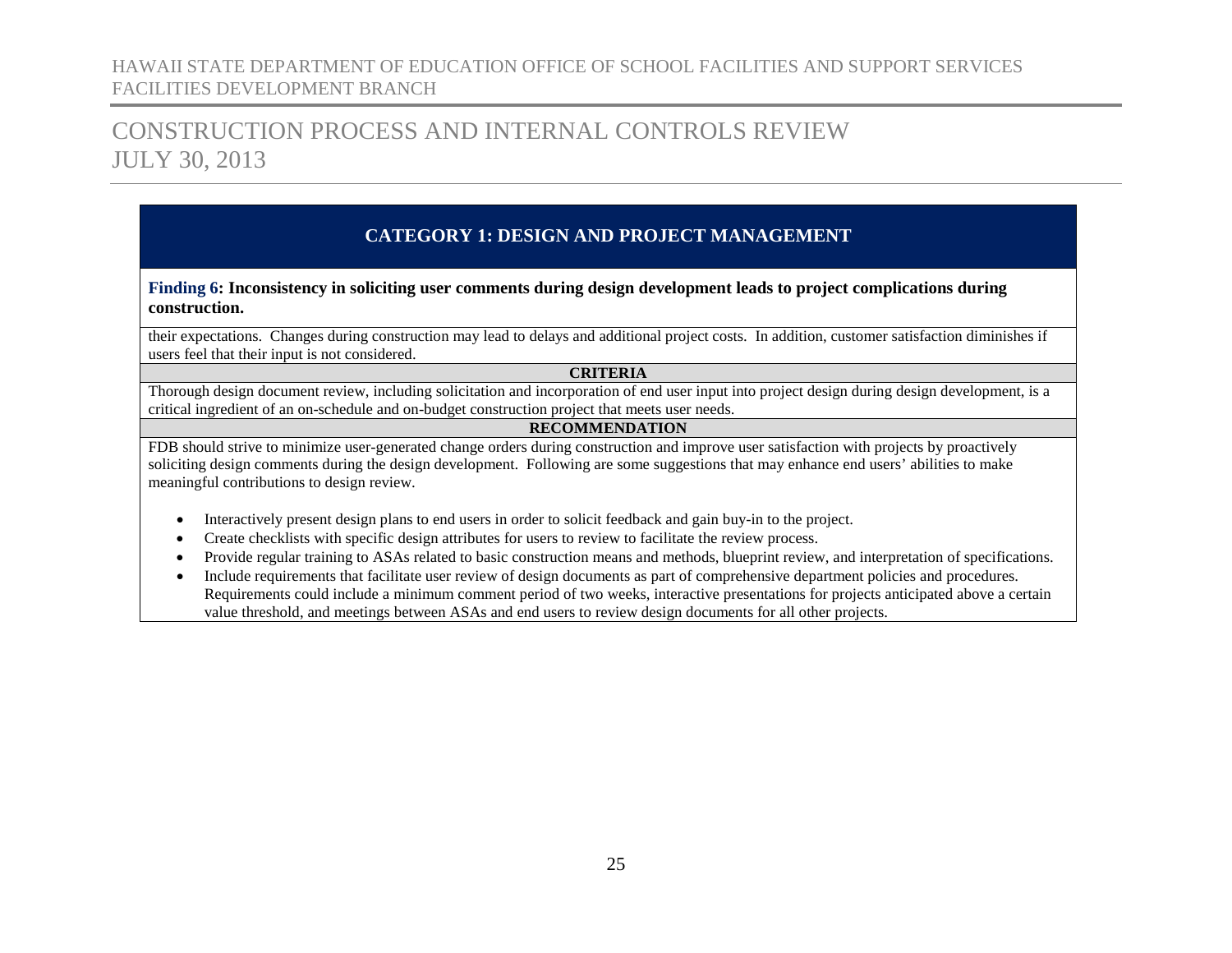## CONSTRUCTION PROCESS AND INTERNAL CONTROLS REVIEW JULY 30, 2013

### **CATEGORY 1: DESIGN AND PROJECT MANAGEMENT**

#### <span id="page-27-0"></span>**Finding 7: FDB does not consistently review consultant designs and evaluate consultant performance.**

#### **CONDITION**

Most FDB project coordinators manage multiple projects at any time, usually with different consultants, at different schools, and with different scopes. While project coordinators are trained as either engineers or architects, and thus have the technical skills necessary to review and comment on consultant designs, project coordinators focus on project design management, coordination, and other administrative tasks. Typical tasks that project coordinators perform include the following:

- Schedule development and coordination
- Consultant fee negotiation
- Contract development
- Planning and securing appropriate funding
- Document compilation including FACTRAK updating
- User coordination and feedback solicitation
- Contract modification negotiation
- Management of post-contract documents during construction
- Project closeout

Given the other responsibilities pertaining to managing multiple projects, it is difficult for project coordinators to perform adequate quality control reviews on consultant design drawings and documents.

Project coordinators provide design documents to other DOE and FDB groups for review and comments, including FMB, CMS and the Network School Support Branch (NSSB). However, like project coordinators, members from these groups also have limited availability to review design documents so FDB occasionally processes consultant designs without adequate review. Also, as noted in phase I of this assessment, pressure to complete designs ahead of fund lapsing deadlines reduces the amount time available for technical review. Inadequate design review as well as insufficient coordination and supervision during construction can lead to construction complications.

In addition to the above, project coordinators and construction managers do not consistently prepare consultant evaluations upon project completion. In a sample of 24 project folders for completed projects, only one contained a consultant evaluation. Because FDB does not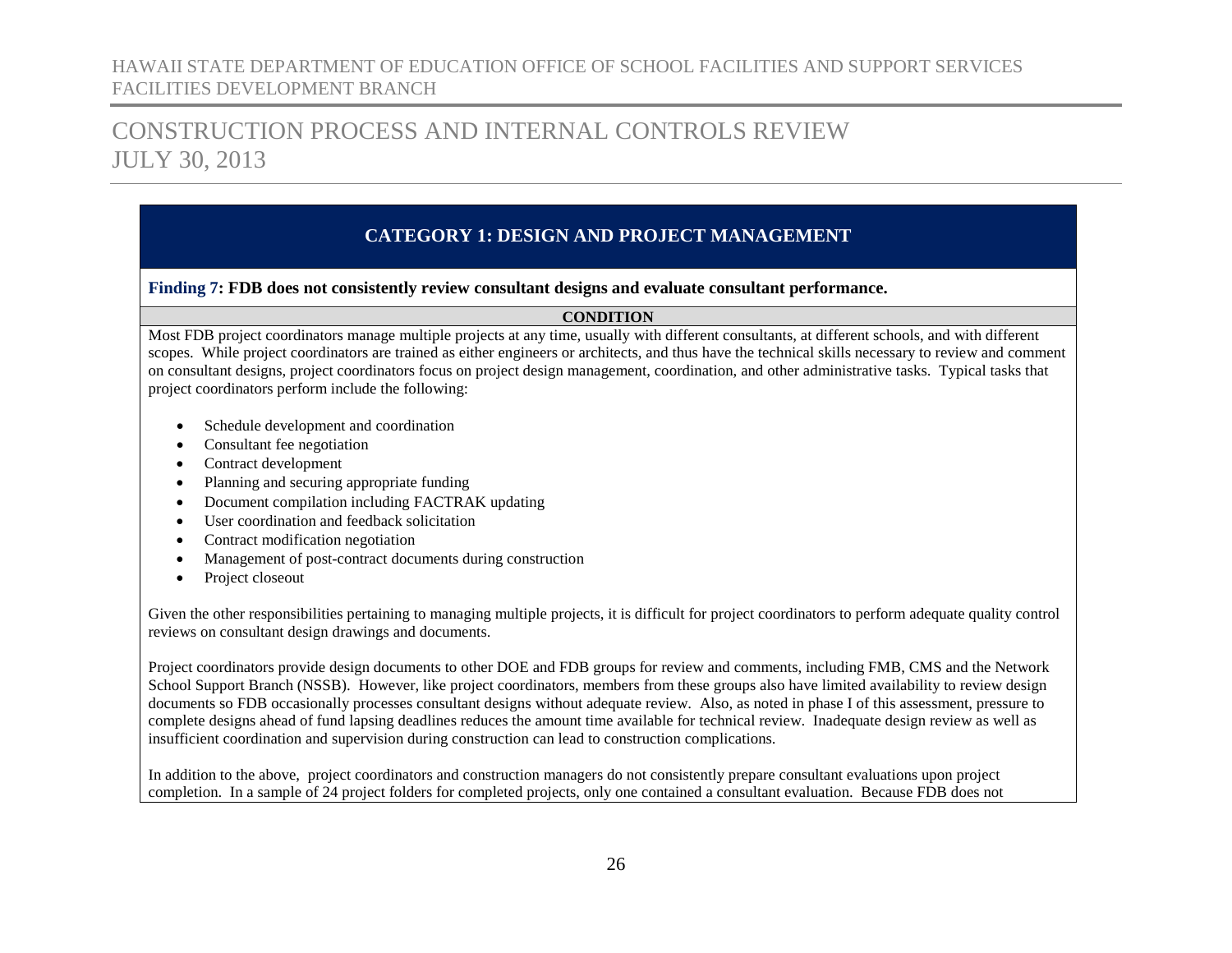## CONSTRUCTION PROCESS AND INTERNAL CONTROLS REVIEW JULY 30, 2013

### **CATEGORY 1: DESIGN AND PROJECT MANAGEMENT**

#### **Finding 7: FDB does not consistently review consultant designs and evaluate consultant performance.**

consistently include consultant evaluations in its project folders, it is difficult to ascertain whether design errors that manifest themselves during construction fall within the design standards for the profession and could have been mitigated with more coordination during construction, or whether certain oversights warrant making an errors and omissions claim against the consultant.

#### **CAUSE**

FDB does not have a quality control section devoted to reviewing consultant designs and proactively addressing changes before they impact construction cost and schedule. Faced with a limited amount of time, project coordinators prioritize project management over design review on their projects. FDB does not include requirements for project coordinators and construction managers to evaluate consultants and general contractors as part of the project closeout process.

#### **EFFECT**

Insufficient design review prior to bidding can lead to incomplete, inaccurate, or illogical designs that do not reflect field conditions or incorporate user requests. Such designs frequently lead to change orders during project construction. Scope changes during construction tend to be more costly to address than if the scope had been included as part of the bid documents because general contractors do not price change orders in a competitive bid scenario. Additionally, change orders that lead to project delays can lead to claims from any third-party consultants for extended overhead related to additional project period of performance.

Based on a detailed review of project documents for a sample of projects, 20 projects with construction change orders were identified. It was noted that those 20 projects yielded 48 change orders totaling \$3.2 million (14% of original contract amount) that could be classified as design oversights resulting in post-contract documents (PCDs).

FDB has many long-tenured professionals who have worked with and are familiar with the past performance of consultants on the professional services screened list. However, performing consultant evaluations can help FDB better assess the current capabilities of consultants and account for performance variations of different consultant personnel or due to changes in the structure of the consultant's organization.

#### **CRITERIA**

Owners invest time in thorough design document review prior to bidding or general contractor procurement to try to reduce the number of costly and delay-causing changes during construction. Evaluation of consultant and general contractor performance helps construction owners make prudent selections on future construction projects.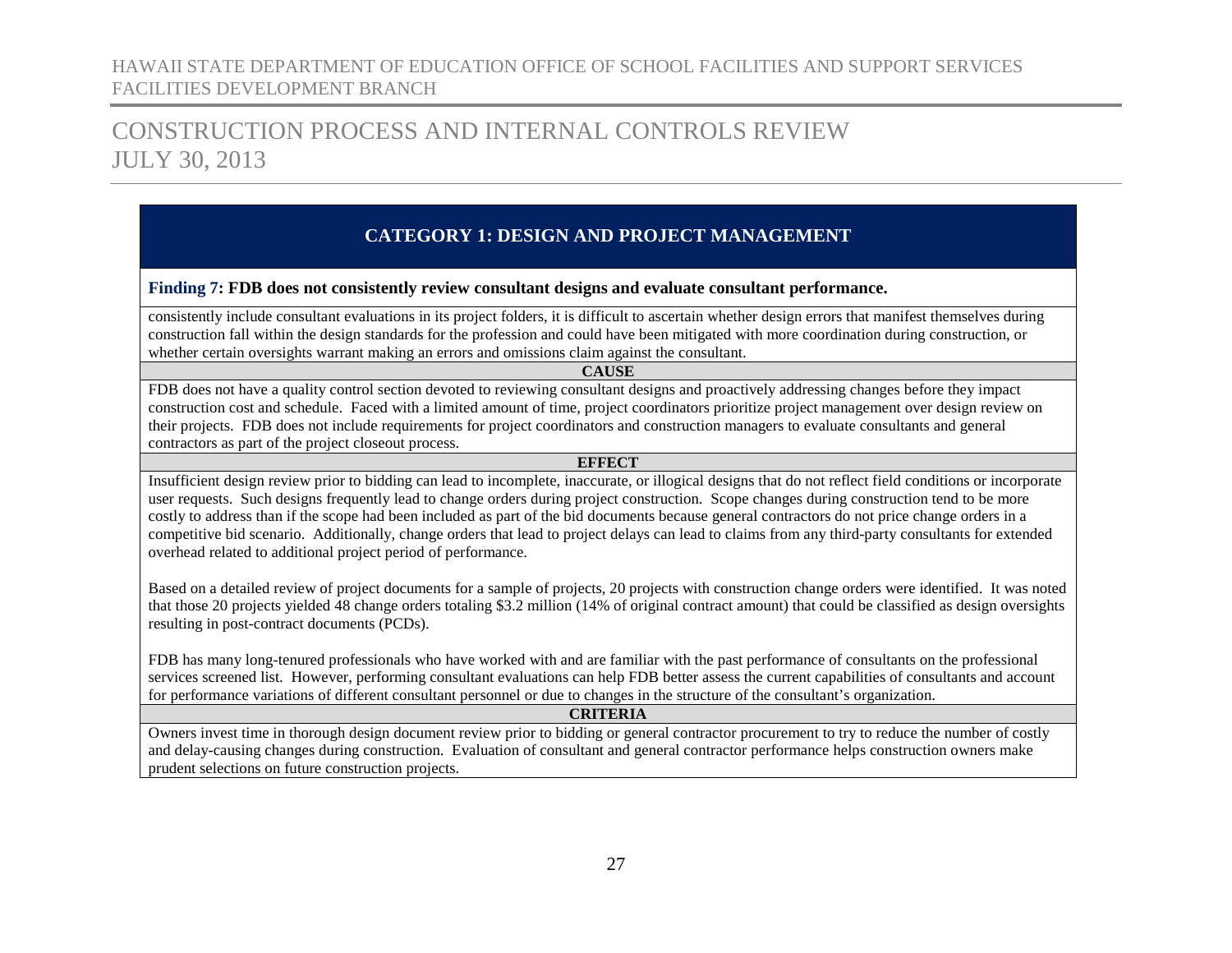## CONSTRUCTION PROCESS AND INTERNAL CONTROLS REVIEW JULY 30, 2013

### **CATEGORY 1: DESIGN AND PROJECT MANAGEMENT**

#### **Finding 7: FDB does not consistently review consultant designs and evaluate consultant performance.**

#### <span id="page-29-0"></span>**RECOMMENDATION**

FDB should consider leveraging the engineering and architecture backgrounds of its team members to establish a quality assurance task force to review consultant designs for such attributes as responsiveness to basis of design (addressing relevant codes, meeting specified schedule and budget, and performing in the proposed period of construction), constructability, meeting technical standards and requirements, and incorporating user and other party review comments.<sup>21</sup> Additionally, FDB should continue to require consultants to perform on-site investigations during scoping to facilitate adequate assessment of project scope. FDB should schedule consultant scope meetings and on-site walkthroughs with the project coordinator, consultant, ASAs, DAGS (on Hawai'i and Maui), and users so that FDB and DOE representatives familiar with the scope of the project are available and can address any consultant questions.

Change orders are inevitable and FDB is especially susceptible to change orders due to challenging sites and the prevalence of unforeseen conditions. As FDB encounters certain typical unforeseen conditions such as geological conditions and asbestos remediation, it should consider establishing unit costs for work related to these commonly encountered unforeseen conditions to include in construction contracts or as part of the ongoing update to the general conditions for contracts.

As part of the ongoing development of a project document checklist of required documents for project closeout, FDB should consider requiring consultant evaluations from the project coordinator, construction manager, and any appropriate school user such as the ASA.

<sup>&</sup>lt;sup>21</sup> FDB management noted that it is in the process of establishing a design evaluation team. Furthermore, FDB will distinguish high-profile/high-value or complex projects from commonplace projects and apply a more rigorous consultant qualification and selection process for those projects.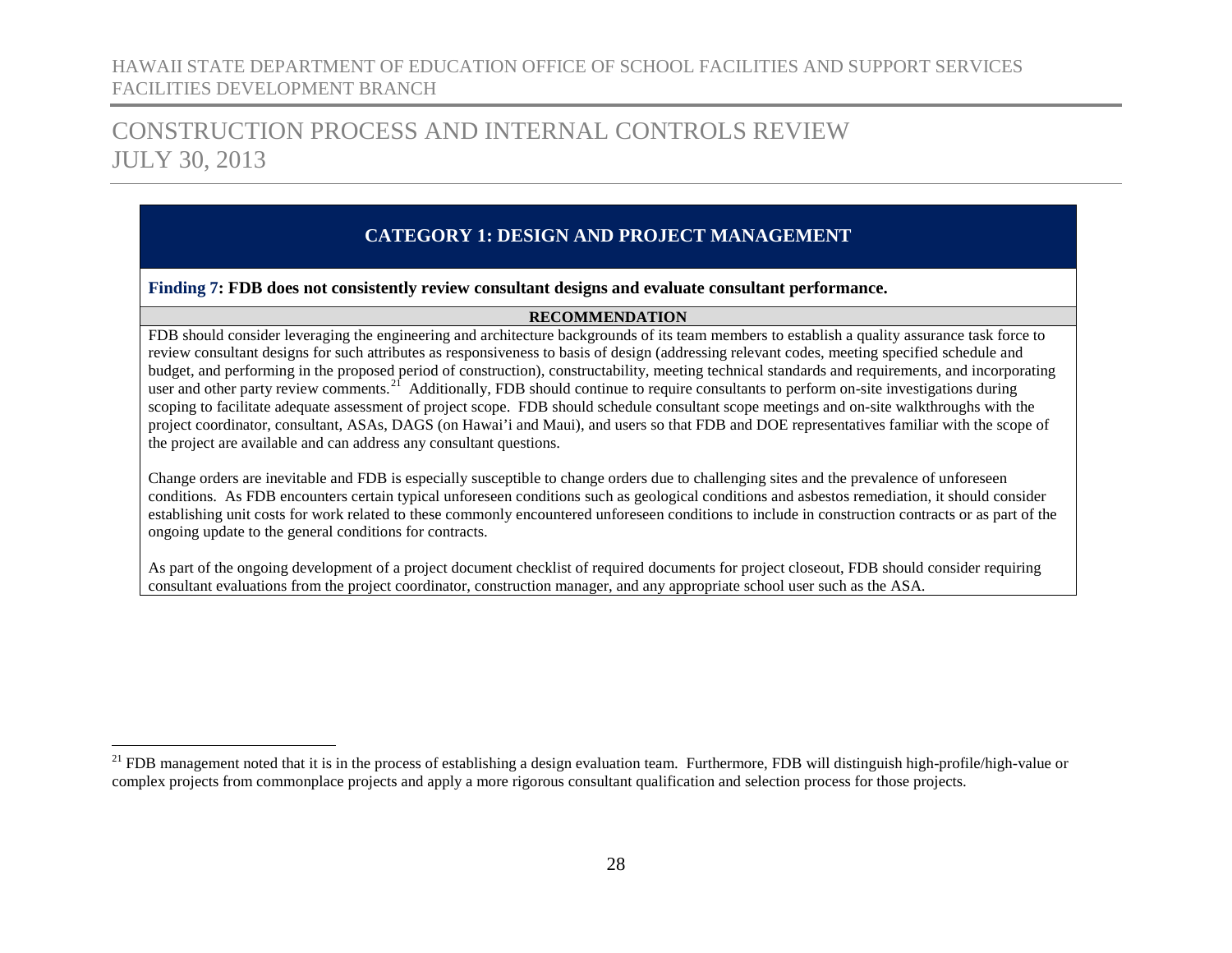## CONSTRUCTION PROCESS AND INTERNAL CONTROLS REVIEW JULY 30, 2013

### **CATEGORY 1: DESIGN AND PROJECT MANAGEMENT**

<span id="page-30-0"></span>**Finding 8: Consultant contract modification processing causes project delays.**

#### <span id="page-30-1"></span>**CONDITION**

Consultant contract modifications typically arise due to unforeseen field conditions that present themselves during the construction phase of projects. According to PMS personnel, when an issue discovered in the field necessitates a scope change or redesign, work to address the redesign or changed scope is placed on hold until FDB processes a contract modification for the consultant. Unlike a general contractor change order that can be paid out of contingency funds, a consultant modification functions as a new or additional contract and must be processed through superintendent approval with the procurement of additional funding.<sup>[22](#page-30-1)</sup>

FDB typically approves contract modifications in 30-60 days. Of 572 contract modifications for which both the project manager log in date and encumbrance receipt date were available, the following processing times were noted:

 $^{22}$  At FDB's discretion, when available, construction contingency can also be used to fund contract modifications. Additionally, some consultant contracts contain reimbursables that can be used via an allowance transfer to address unforeseen design conditions.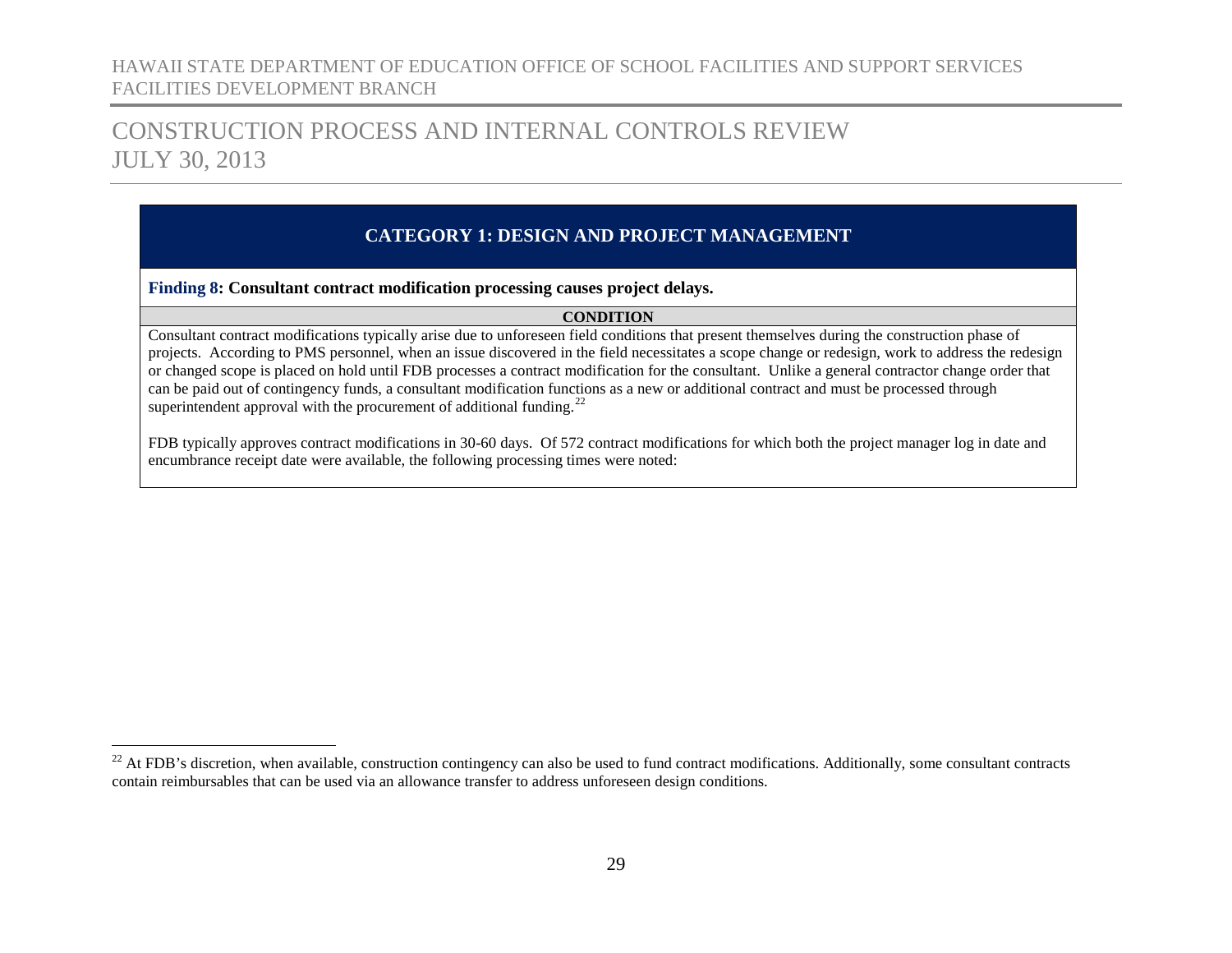## <span id="page-31-0"></span>CONSTRUCTION PROCESS AND INTERNAL CONTROLS REVIEW JULY 30, 2013

## **CATEGORY 1: DESIGN AND PROJECT MANAGEMENT Finding 8: Consultant contract modification processing causes project delays.** In a separate analysis of eight completed projects that included contract modifications among a larger sample of project documents for 24 projects, it was noted that six of those projects included an average 430 days of approved time extensions.<sup>[23](#page-31-0)</sup> **CAUSE** It is common for unforeseen conditions related to archeology, geotechnical conditions, and hazardous material abatement to present themselves on construction work at DOE facilities, often forcing construction to stop while necessary remediation takes place. While the PMS does include allowances in some consultant contracts, there is no contingency to address true unforeseen conditions that require design contract modifications **Contract Modification Processing** Process Time Modifications Modifications Number of Percentage of 0-10 days 6 1% 11-20 days 50 50 21-30 days  $131$  23% 31-60 days 283 | 49% 61-90 days 77 13% 91-120 days  $14 \mid 2\%$ 121-150 days 6 1 1% 151-180 days 2 0% 180+ days 3 1%

<sup>&</sup>lt;sup>23</sup> Neither duration of time extension or the existence of the time extension can be tied directly back to consultant contract modifications. However, the presence of consultant contract modifications likely contributes to projects delays.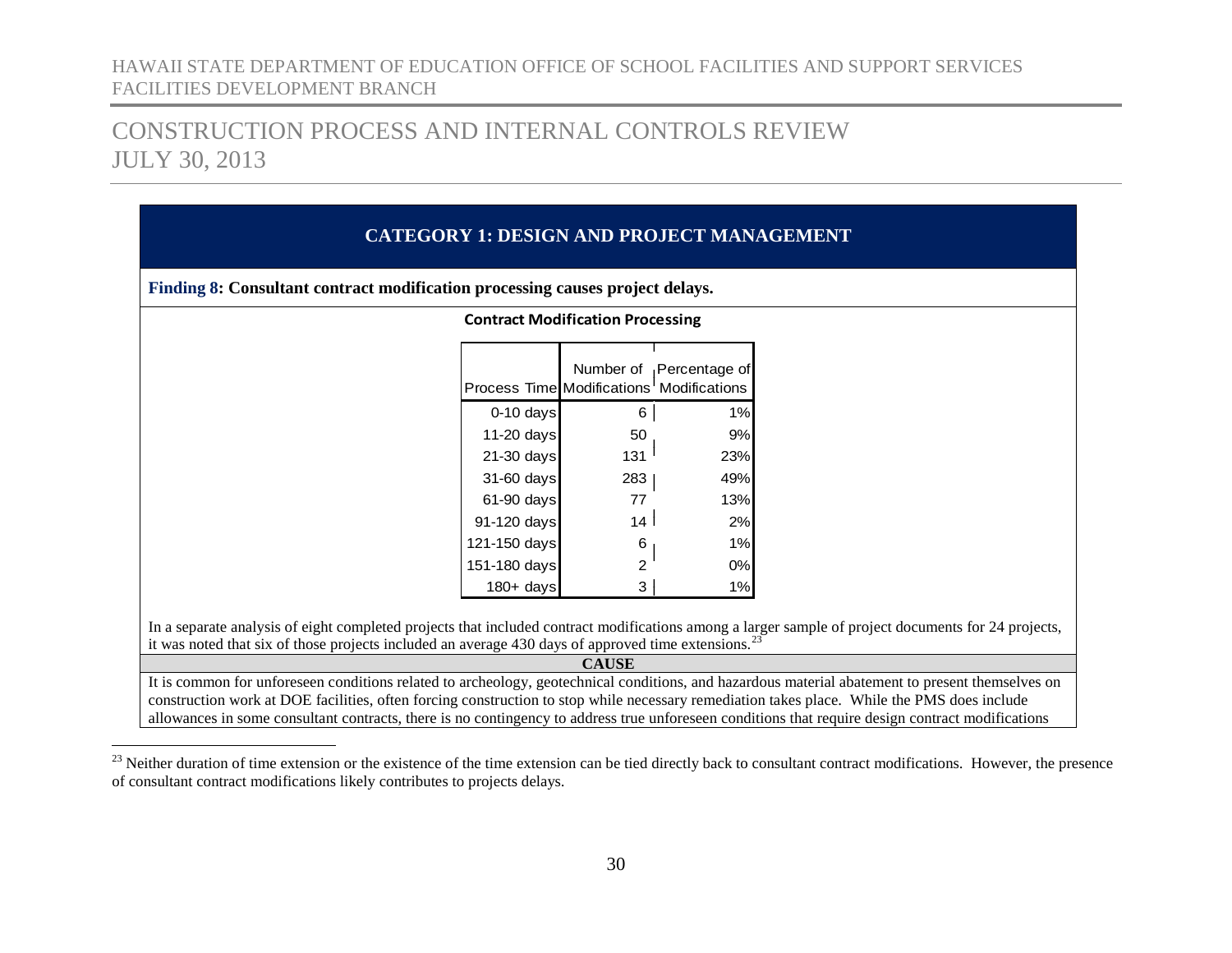## CONSTRUCTION PROCESS AND INTERNAL CONTROLS REVIEW JULY 30, 2013

### **CATEGORY 1: DESIGN AND PROJECT MANAGEMENT**

**Finding 8: Consultant contract modification processing causes project delays.**

during construction. As noted, design quality issues leading to post-contract documents can lead to contract modifications as well.

#### **EFFECT**

The consultant contract modification approval process leads to delays on construction projects and reduces the likelihood that FDB is able to achieve best value for such projects. In addition, DOE projects may develop a reputation in the general contractor community for its design-related delays. General contractors may increase their pricing for DOE projects to protect themselves and account for the inefficiency of starting and then stopping a project. On projects subject to delays related to consultant contract modifications, general contractors may disengage and demobilize to address projects with other owners and DOE projects may not be a priority once they are ready to restart.

#### **CRITERIA**

Owners with large capital project programs typically have graduated contract approval thresholds to balance risk and efficiency. Savvy owners rely on comprehensive master planning and effective design review to reduce or eliminate delay-causing design changes once construction has started. When there is a risk of unforeseen conditions, owners use allowances or contingencies based on the anticipated exposure to reduce project disruption.

#### **RECOMMENDATION**

FDB should streamline the consultant contract modification approval process. FDB should continue the use of allowances in consultant contracts and consider ways to increase their use on projects more likely to encounter unforeseen conditions. FDB should continue to balance the use of allowances with concerns about over encumbering and needlessly tying up funds.

The use of purchase orders for modifications below a certain threshold may also help streamline the approval process. For instance, if a modification is less than 10% of the contract value or \$10,000, then FDB can consider using a purchase order which PMS personnel indicated get processed in about one week.

Finally, increasing the value of contracts that require attorney general review, as suggested in phase I of this assessment, will reduce one step of the approval process for some contract modifications.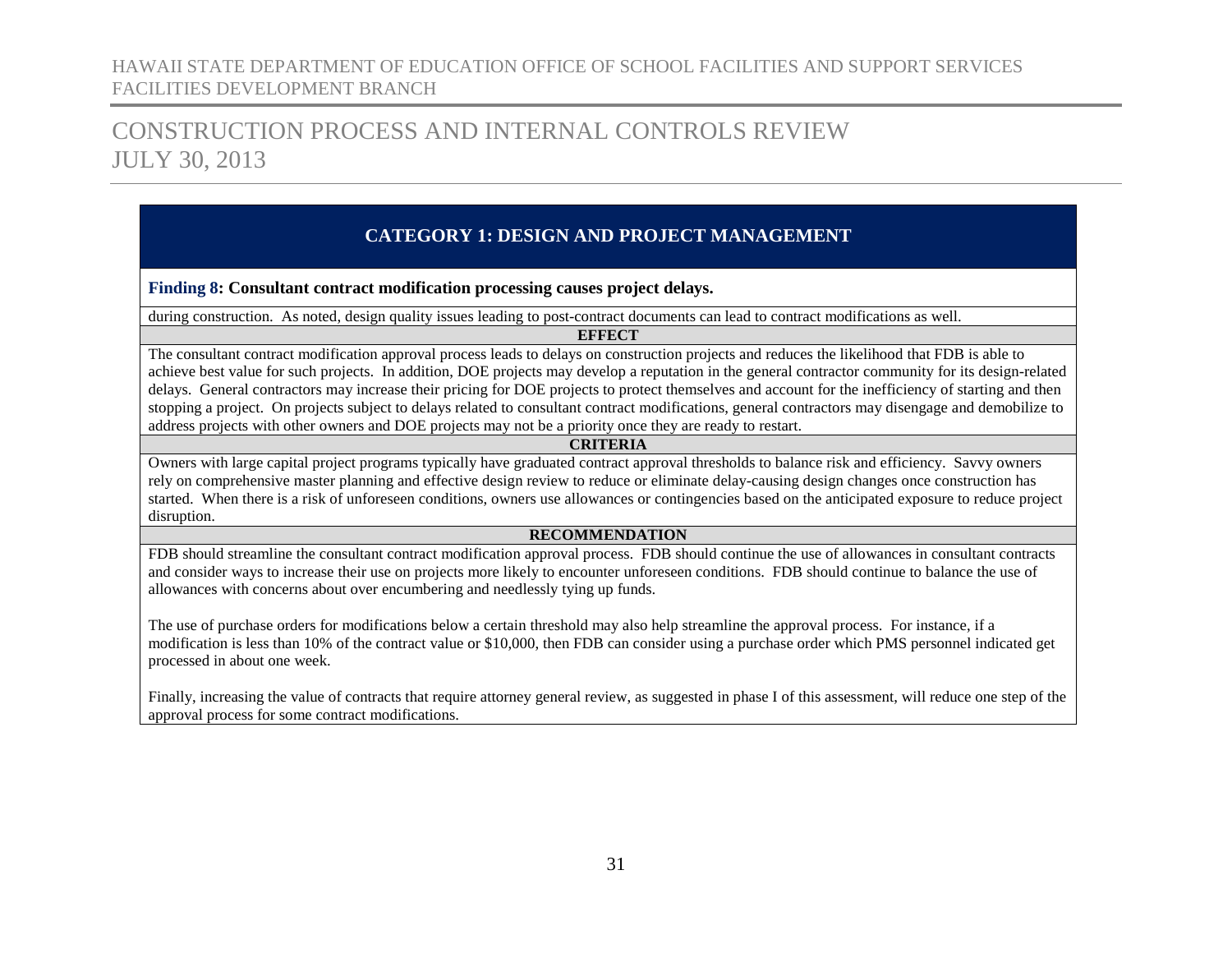## CONSTRUCTION PROCESS AND INTERNAL CONTROLS REVIEW JULY 30, 2013

#### **CATEGORY 3: CONSTRUCTION MANAGEMENT AND ADMINISTRATION**

<span id="page-33-1"></span><span id="page-33-0"></span>**Finding 9: Delays in issuing notices to proceed (NTP) lead to increases in construction costs.**

#### **CONDITION**

In a sample of 224 projects for which both the contract award date and NTP date were available, FDB issued NTPs after 180 days for 26% of the contract awards. Per the Interim General Conditions, general contractors can submit a claim for cost escalation if FDB does not issue an NTP within 180 days of awarding the contact.

#### **CAUSE**

Insufficient capital planning to account for CMS personnel available to perform the volume of projects in FDB's pipeline overextend FDB personnel and delay project starts. Working with consultants who are inexperienced with the permitting process on neighbor islands may slow the permitting process for projects at schools located on neighbor islands. Consideration of school schedule can impact project start timing for certain projects.

#### **EFFECT**

Delays in issuing NTPs beyond 180 days increase the risk of change orders due to cost escalation, increasing project costs for FDB and reducing the value FDB receives from its biennium capital budget. Knowing that their projects may not begin until as long as six months after bid, general contractors may factor in price escalations into their bids, increasing project costs for FDB.

#### **CRITERIA**

Section 3.10.4 of the Interim General Conditions – 1999 Edition allows general contractors to submit a claim for labor and material costs (but not overhead costs) which are directly attributable to delays beyond the first 180 days if FDB does not issue a notice to proceed within 180 days after the award of the contract.

In the construction industry, it is atypical for general contractors to be asked to hold proposed contract pricing beyond 90 days.

Section 3.4.1 of the Interim General Conditions – 1999 Edition specifies that FDB shall award the contract within 60 days of the opening of bids.

#### **RECOMMENDATION**

FDB should improve capital planning to reduce the time it takes to issue NTPs once it awards a contract. PMS personnel should work with consultants to obtain necessary permits and review design and bid documents to verify that documents are construction-ready prior to the bid. The Interim General Conditions give FDB flexibility in how quickly it awards contracts after the bid closes. While FDB should act with expediency when practical to do so, if FDB anticipates permitting or other hurdles in issuing an NTP shortly following the award of the contract, particularly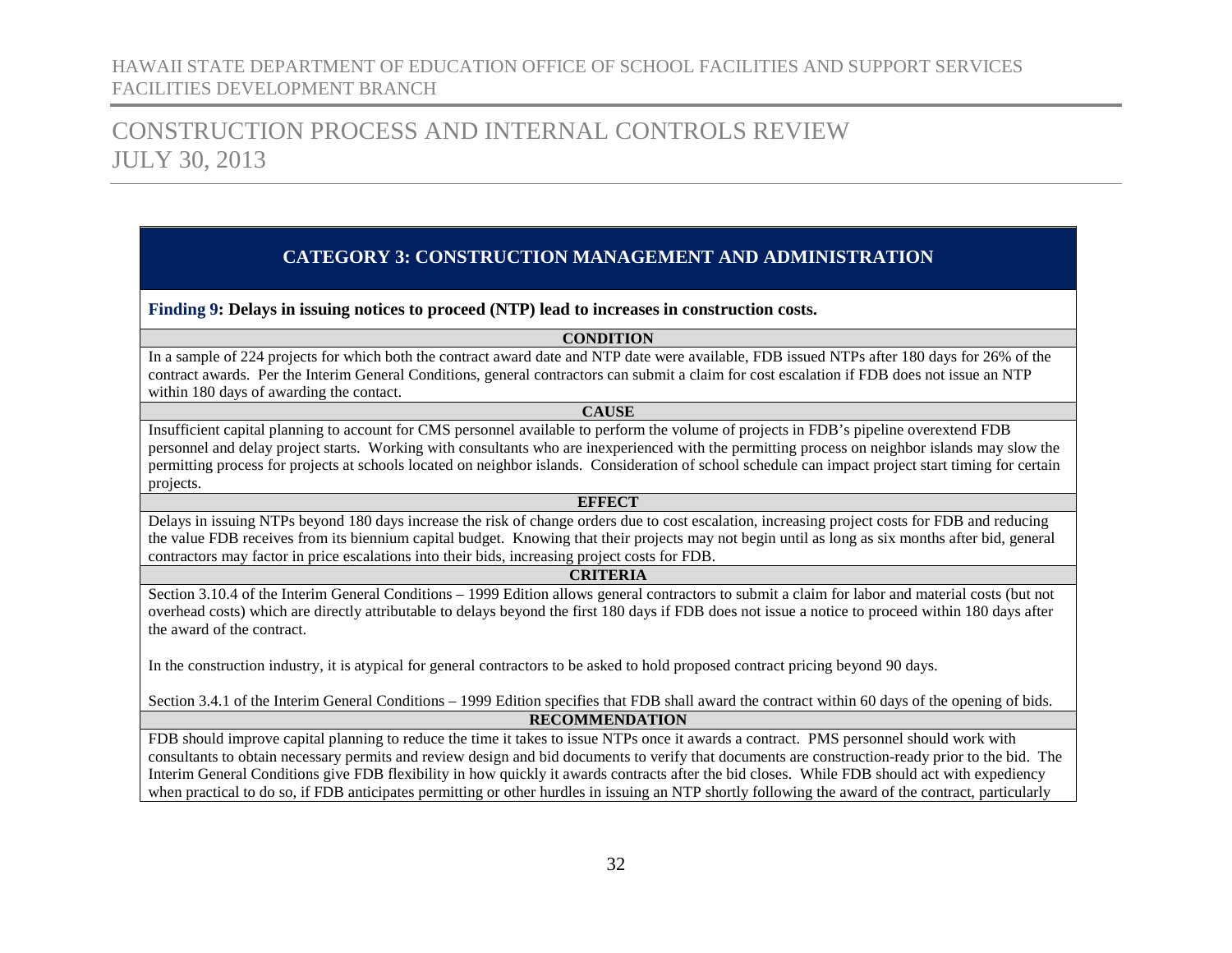## CONSTRUCTION PROCESS AND INTERNAL CONTROLS REVIEW JULY 30, 2013

### **CATEGORY 3: CONSTRUCTION MANAGEMENT AND ADMINISTRATION**

**Finding 9: Delays in issuing notices to proceed (NTP) lead to increases in construction costs.**

for a project at a school on a neighbor island, it should use as many of the 60 days allotted for awarding the contract before doing so. Including 60 additional days between bid close and NTP, the number of contracts that exceed the allotted 240 days for the original sample drops from 58 to 22, or 10% of the original sample.

FDB should also continue to hold preconstruction conferences that include the general contractor, ASA, principal, consultant, project coordinator, and construction manager to try to facilitate project scheduling while making efforts to consider school timing concerns.

While the sample considered in this finding does not include any contract processed through HePS, FDB has faced a temporary surge in processed bids since it became mandatory for general contractors to submit bids through HePS in March 2012. FDB should prepare to address the award of these contracts systematically to avoid delaying NTP issuance and processing an increased number of change orders related to material and labor escalation costs.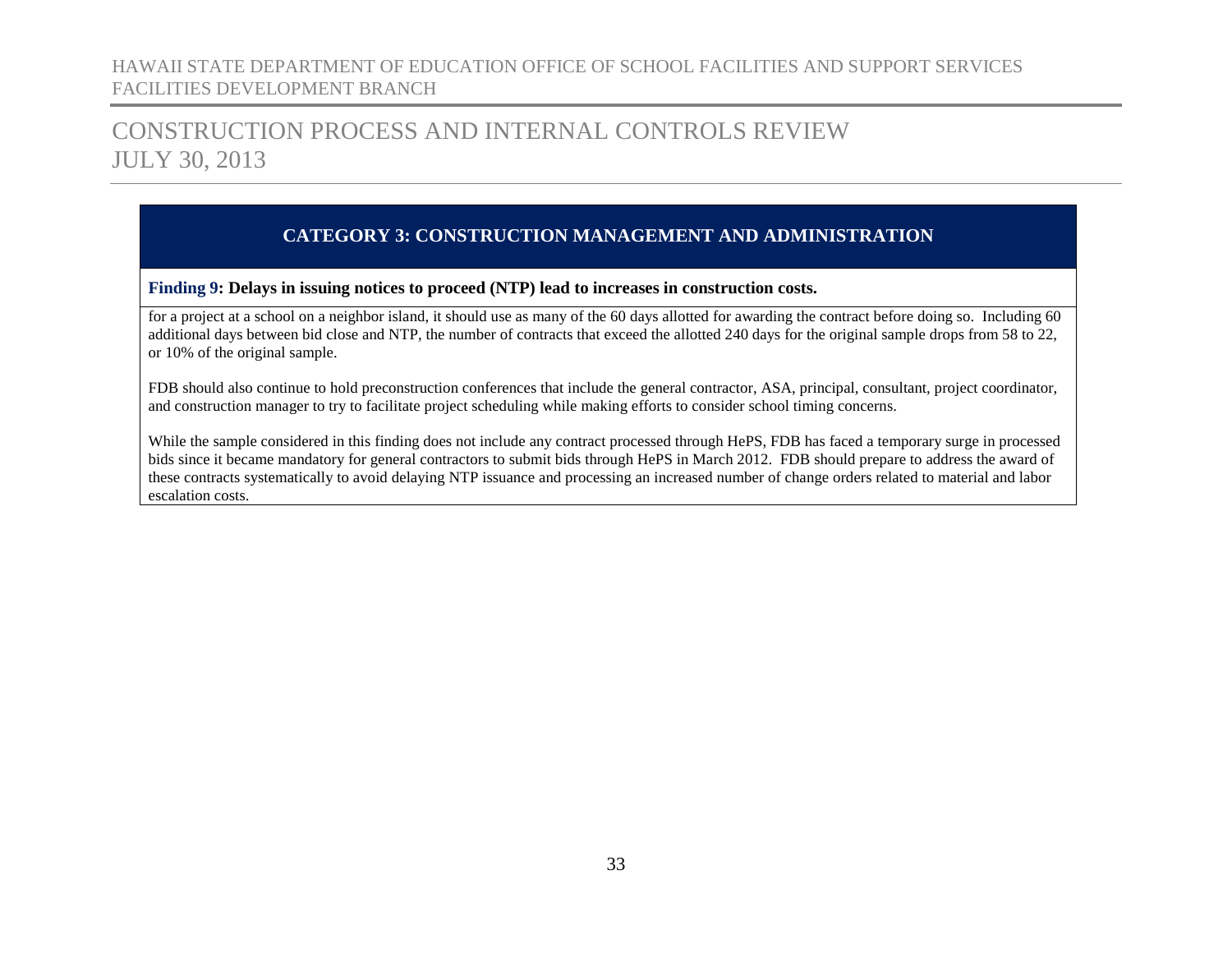## CONSTRUCTION PROCESS AND INTERNAL CONTROLS REVIEW JULY 30, 2013

### **CATEGORY 3: CONSTRUCTION MANAGEMENT AND ADMINISTRATION**

<span id="page-35-0"></span>**Finding 10: DAGS may be insufficiently staffed to proactively address work orders on neighbor islands.**

#### <span id="page-35-1"></span>**CONDITION**

On neighbor islands, DAGS is responsible for helping schools prioritize R&M and managing some R&M and CIP, as well as prioritizing and addressing work orders. In addition to responsibilities related to DOE facilities, DAGS also manages projects related to state facilities on its islands. The neighbor island DAGS teams include inspectors and a staff of tradespeople who work on both state and DOE facilities. As opposed to O'ahu, where FMB personnel execute and manage work orders and CMS personnel inspect schools and manage larger R&M projects and CIP, DAGS on neighbor islands, between DAGS Public Works and DAGS Central Services, is responsible for addressing work orders and managing larger R&M and CIP. One DAGS engineer estimates that neighbor island DAGS personnel focus 80% of their efforts on DOE projects. Also in contrast to O'ahu, where FMP, BIPS, and CMS personnel proactively identify school maintenance needs as they address other projects and requests, DAGS has limited resources to proactively identify and address maintenance needs at schools.<sup>[24](#page-35-1)</sup>

Inspector and tradesperson staffing on neighbor islands is generally lower than staffing levels on O'ahu, and O'ahu staff, between the FMB and FDB CMS inspectors, are fully devoted to DOE projects and typically do not have to travel as far as inspectors and engineers on neighbor islands. Figure 1 below shows the tradespeople staffing levels per district.

 $24$  BIPS assists on neighbor islands on a limited basis.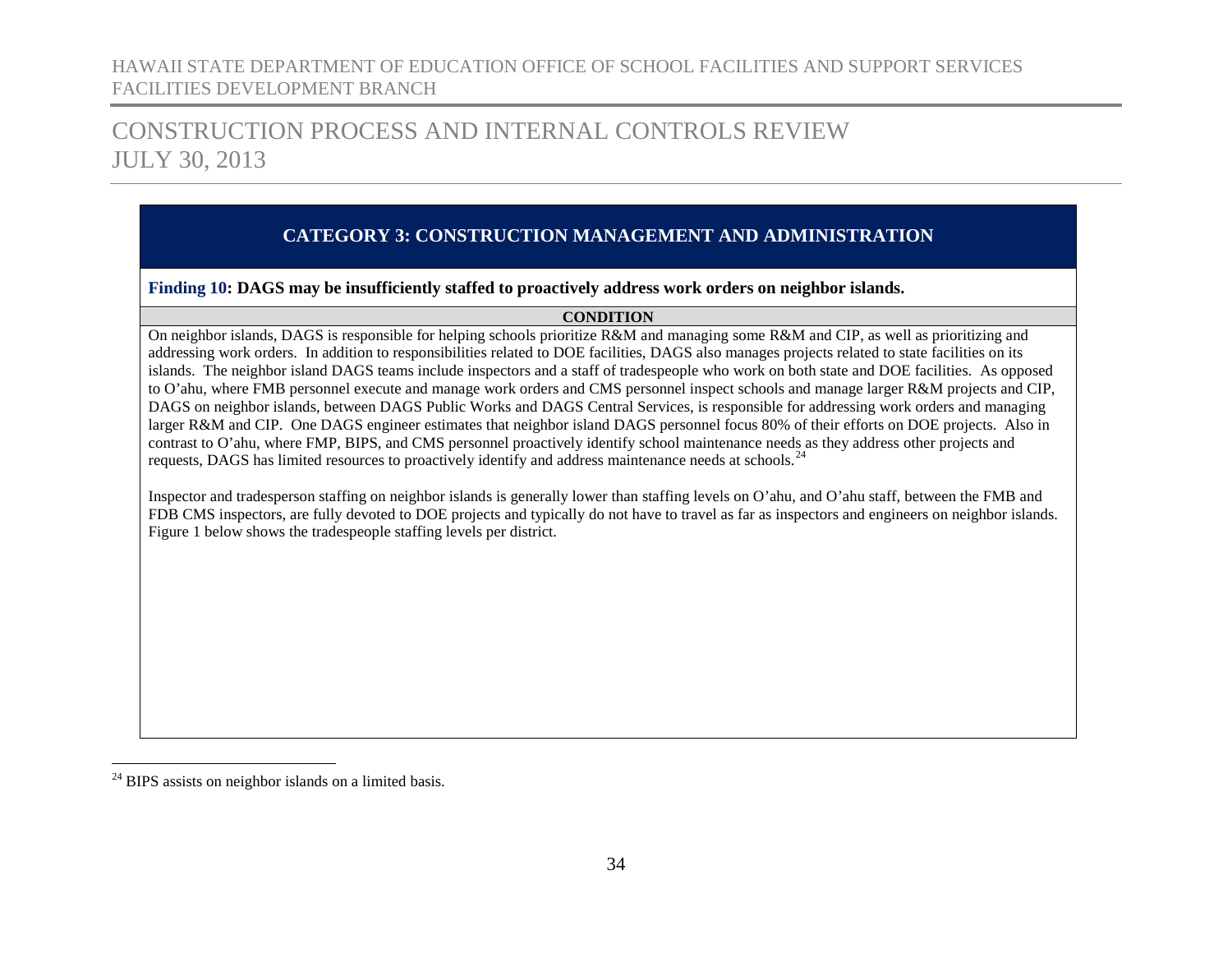## CONSTRUCTION PROCESS AND INTERNAL CONTROLS REVIEW JULY 30, 2013

### **CATEGORY 3: CONSTRUCTION MANAGEMENT AND ADMINISTRATION**

|                                          |                 | <------- DAGS Staff -------> |       | <---------------- FMB Staff -----------------> |                 |         |          |  |
|------------------------------------------|-----------------|------------------------------|-------|------------------------------------------------|-----------------|---------|----------|--|
|                                          |                 |                              |       | O'ahu -                                        | O'ahu -         | O'ahu - | O'ahu -  |  |
| <b>Trade</b>                             | Hawai'i         | Kaua'i                       | Maui  | Central                                        | <b>Honolulu</b> | Leeward | Windward |  |
| Plumber                                  | 3               |                              | 3     | 3                                              | 3               | 3       | 3        |  |
| Painter                                  | 2               |                              | 4     |                                                |                 |         |          |  |
| Carpenter                                | 10              |                              |       | 6                                              | 6               | 6       | 6        |  |
| Electrician                              | 4               | 1                            | 3     | 4                                              | 4               | 4       | 4        |  |
| Mason                                    |                 |                              |       |                                                |                 |         |          |  |
| <b>Cabinet Maker</b>                     |                 |                              |       |                                                |                 |         |          |  |
| Supervisor                               | 3               | 3                            |       | 3                                              | 3               | 3       | 3        |  |
| Laborer                                  |                 | 11                           | 4     | 10                                             | 11              | 10      | 9        |  |
| Total                                    | 31 <sup>1</sup> | 16                           | 22    | 26                                             | 27              | 26      | 25       |  |
| Number of Schools                        | 43              | 16                           | 30    | 42                                             | 53              | 42      | 30       |  |
| Tradespeople Per School                  | 0.72            | 1.00                         | 0.73  | 0.62                                           | 0.51            | 0.62    | 0.83     |  |
| District Area (mi <sup>2</sup> )         | 4,028           | 552                          | 1,127 |                                                |                 |         |          |  |
| Area (mi <sup>2</sup> ) per Tradesperson | 130             | 35                           | 51    |                                                |                 |         |          |  |

**Finding 10: DAGS may be insufficiently staffed to proactively address work orders on neighbor islands.**

<sup>1</sup> Includes two unfunded positions, thus there are 29 authorized positions.

The figure illustrates that on a per school basis, trades person staffing is lowest among the O'ahu districts. However, FMB personnel indicated that resource sharing occurs between the O'ahu districts when there is a need. Thus, for the largest island, Hawai'i, and for an island with some remote and outer island complexes, Maui, DAGS tradesperson staffing levels approach the lows of the O'ahu districts without the possibility of resource sharing. It should also be noted that a third-party construction manager manages all CIP and large R&M on Kaua'i so DAGS personnel on Kaua'i focus only on work orders.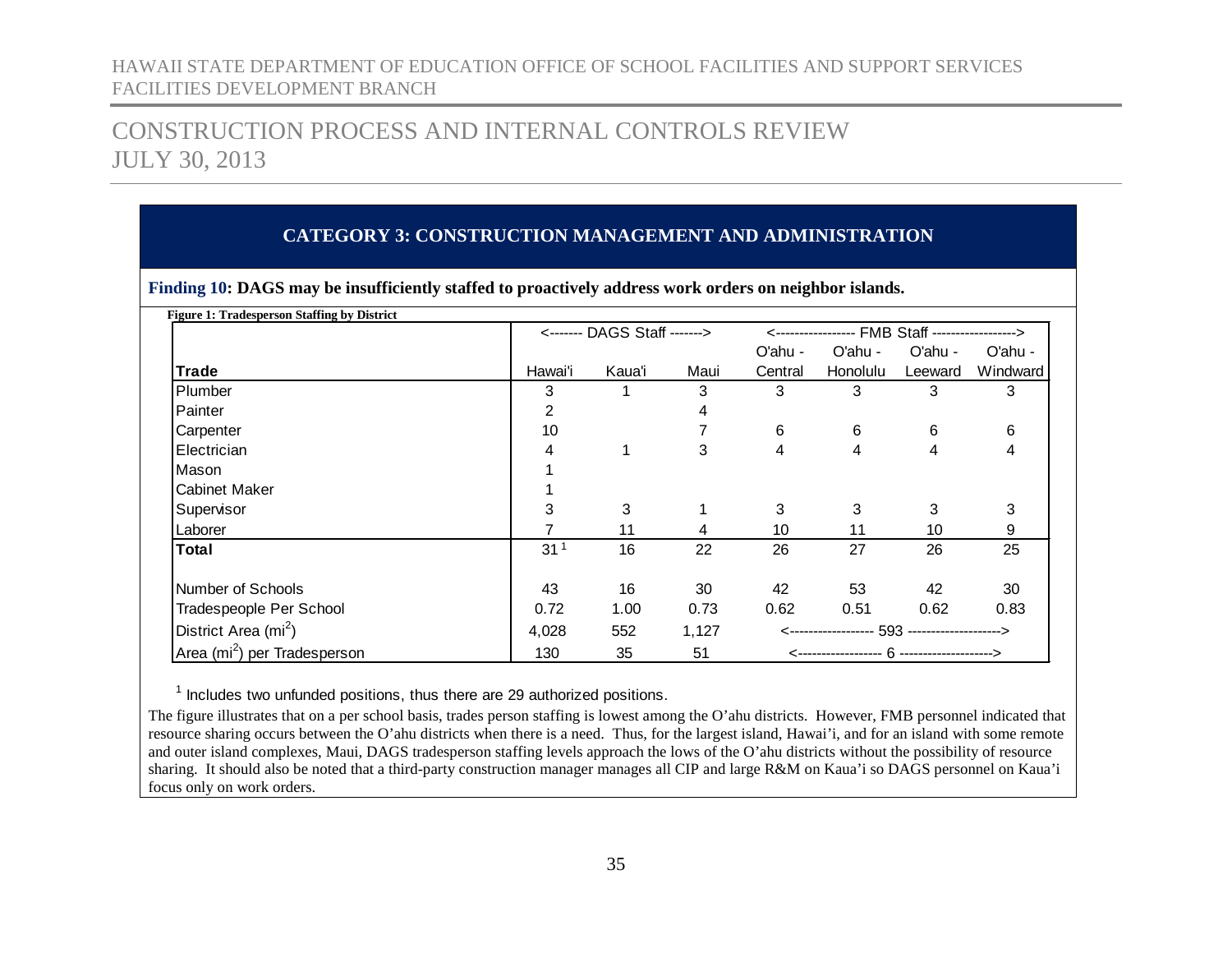## CONSTRUCTION PROCESS AND INTERNAL CONTROLS REVIEW JULY 30, 2013

### <span id="page-37-1"></span><span id="page-37-0"></span>**CATEGORY 3: CONSTRUCTION MANAGEMENT AND ADMINISTRATION**

**Finding 10: DAGS may be insufficiently staffed to proactively address work orders on neighbor islands.**

The performance objective for emergency work orders as outlined in the Service Level Agreement (SLA) between DAGS and DOE sets a goal for DAGS to complete 85% of work orders within three days. Because DAGS converts emergency work orders to trouble calls in Maximo once the emergency is abated, there is no way to measure responsiveness and performance against the SLA performance objectives for emergency work orders.

Another measure of DAGS' ability to address work orders is work order aging. The performance objectives in the SLA are to complete 75% of work orders within 12 months. Though DAGS appears to be meeting the performance objectives for completing work orders within 12 months on the neighbor islands,<sup>[25](#page-37-0)</sup> based on interviews performed, perception among neighbor island ASAs, complex area business managers, complex area superintendents, and principals interviewed is that DAGS is slow to respond to most non-emergency work order requests and does not proactively inspect facilities for preventative maintenance purposes.<sup>[26](#page-37-1)</sup>

Figure 1 also illustrates that DAGS, as well as FMB on O'ahu, has limited skilled tradespeople such as plumbers and electricians. Work orders can be delayed because the specialized nature of the work requires skills that only a few DAGS staff possess. If those staff are busy on other projects, the DAGS Central Service engineer can contract out the work, which also protracts the repair process. As will be discussed further in Finding 12, if school users on the neighbor islands determine that they have facilities needs that DAGS cannot address within the users' timing needs, users are likely to draw from their Weighted Student Formula (WSF) funding and contract directly with a third party to remediate the issue. As noted for O'ahu, FMB is often able to overcome limits on skilled staffing by sharing resources across districts.

<sup>&</sup>lt;sup>25</sup> Analysis based on work orders reported in fiscal year 2012 for Hawai'i, Kaua'i, and Maui.<br><sup>26</sup> Percentage of work orders started 30 days or more after the work order was reported by island (fiscal years 2011 and 2012

Hawai'i – 28%

Kaua'i – 37%

Maui – 20%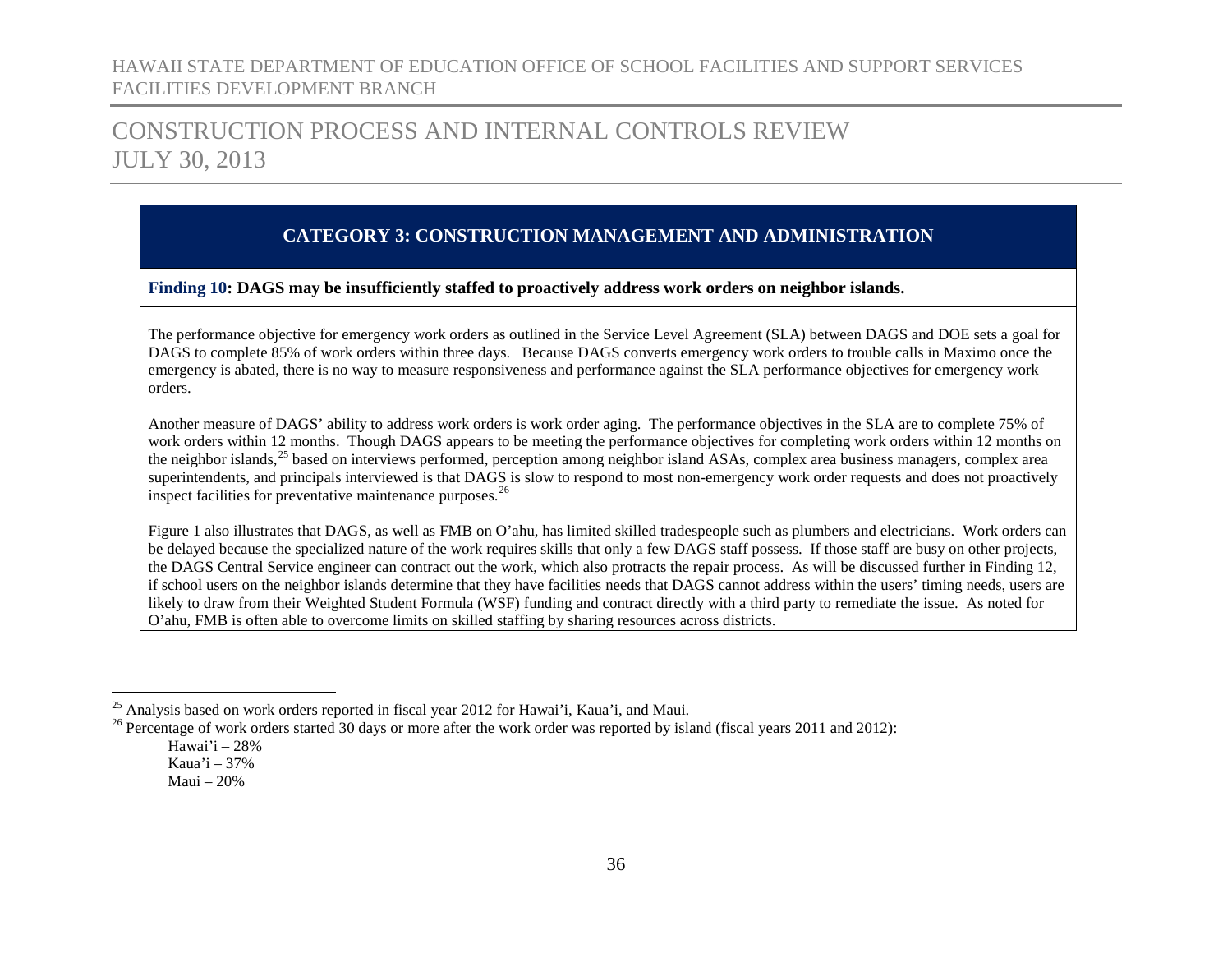## CONSTRUCTION PROCESS AND INTERNAL CONTROLS REVIEW JULY 30, 2013

### <span id="page-38-1"></span><span id="page-38-0"></span>**CATEGORY 3: CONSTRUCTION MANAGEMENT AND ADMINISTRATION**

**Finding 10: DAGS may be insufficiently staffed to proactively address work orders on neighbor islands.**

Another indication that DAGS' level of service has decreased is the perception from school users that DAGS has pared back on its functions for the schools. For instance, on Hawai'i, one principal noted that DAGS no longer installs television brackets and smart boards because of liability issues related to handling and installing school-owned equipment.<sup>[27](#page-38-0)</sup>

On O'ahu, ASAs and principals were largely satisfied with the level of service and responsiveness from FMB personnel.

**CAUSE** Budget cutbacks and limitations have hampered DAGS' ability to assemble a staff of tradespeople with diverse skills on neighbor islands. Additionally, DAGS engineers and tradespeople devote some of their attention to maintaining other, non-DOE, state facilities.

**EFFECT**

Delays in addressing work orders lead to deferred maintenance at DOE facilities, which could develop into larger, more costly-to-repair issues and student safety concerns. When school stakeholders determine that DAGS' attention to addressing the work order does not meet the urgency of the work order, schools are likely to work with ASAs to solicit and contract directly with a third party to complete the work. This creates risk for DOE because though ASAs appear to have a strong knowledge of Hawai'i procurement requirements, it is difficult for FDB to monitor procurement activities between the schools and third-parties. Furthermore, and of larger concern, schools pay for this type of work directly from their WSF funding, which is meant to be used primarily for educational purposes.<sup>[28](#page-38-1)</sup> School users may grow disenchanted with the Maximo work order system and lose confidence in DAGS' ability to proactively address maintenance and repair issues.

**CRITERIA**

Portfolio real estate owners invest in proactive maintenance and timely repairs to preserve the value of investments in their properties.

#### **RECOMMENDATION**

FDB should determine the appropriate staff size and reporting structure for neighbor island trades people and skilled labor to adequately address work orders on neighbor islands. FDB should consider reorganizing work order operations for neighbor islands into units of tradespeople and skilled laborers under an island-dedicated maintenance management team, similar to O'ahu's FMB. FDB should work with FMB to determine if

<sup>&</sup>lt;sup>27</sup> Schools are also responsible for school-supplied equipment on O'ahu.<br><sup>28</sup> This issue will be described in more detail in Finding 12.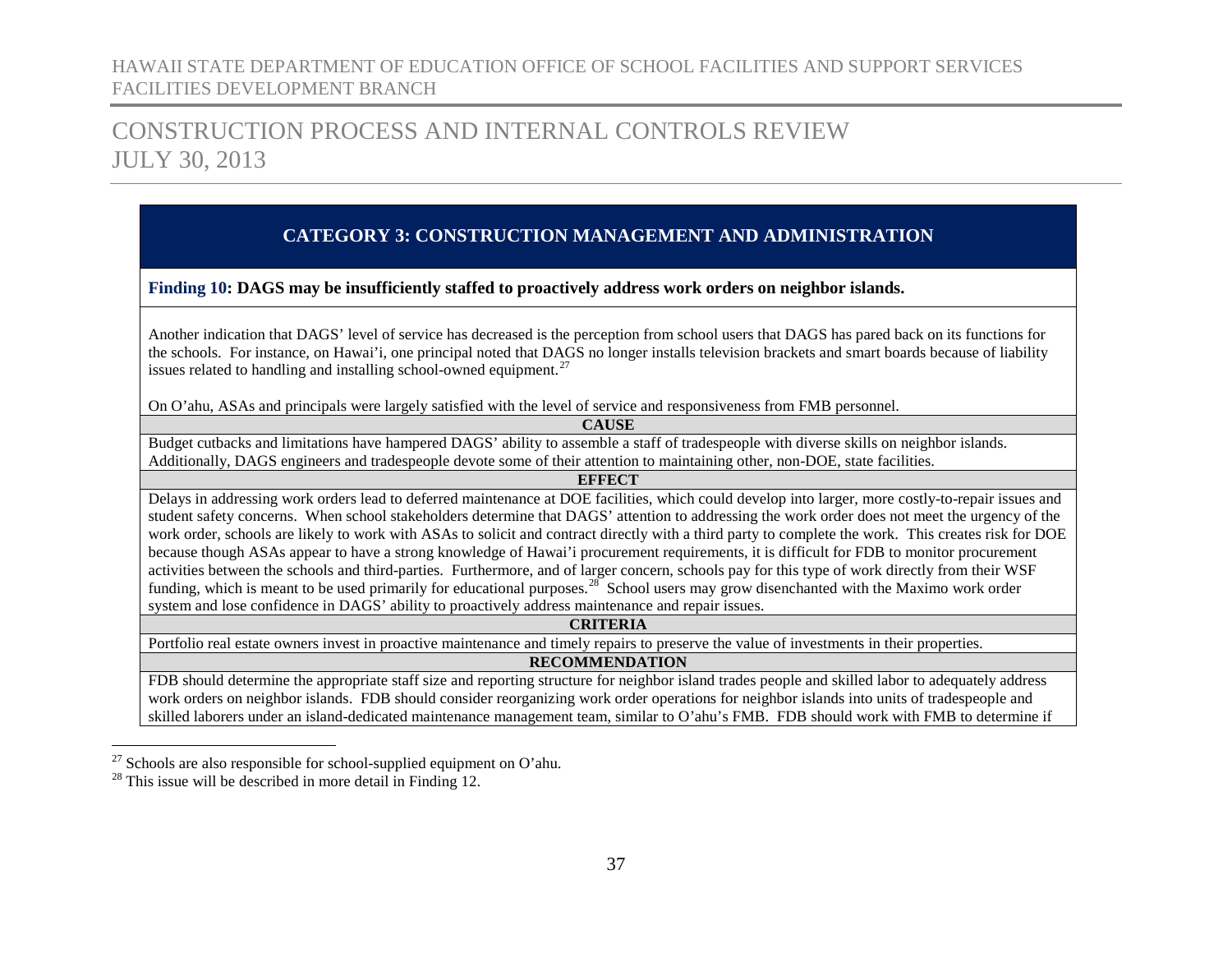## CONSTRUCTION PROCESS AND INTERNAL CONTROLS REVIEW JULY 30, 2013

### **CATEGORY 3: CONSTRUCTION MANAGEMENT AND ADMINISTRATION**

**Finding 10: DAGS may be insufficiently staffed to proactively address work orders on neighbor islands.**

these teams should report to FMB. Additionally, FDB should continue to leverage BIPS inspectors on neighbor islands to manage mid-level R&M that does not escalate to the category of large R&M.

FDB should enforce the agreed-upon service levels in the SLA with DAGS and remediate under performance. DAGS should adapt a process similar to FMB to recognize and track emergency work orders so performance against the SLA performance objectives can be measured.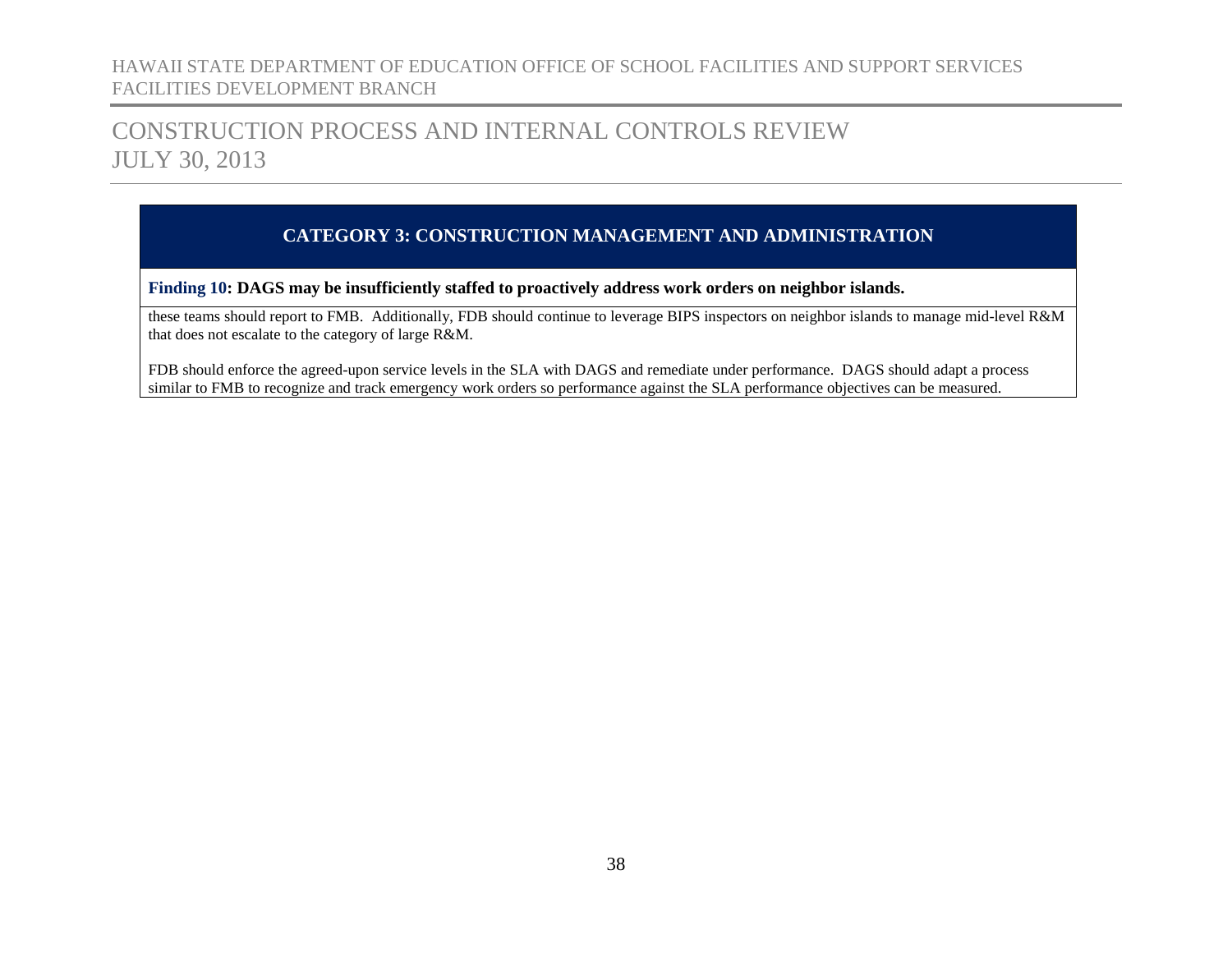## CONSTRUCTION PROCESS AND INTERNAL CONTROLS REVIEW JULY 30, 2013

### **CATEGORY 3: CONSTRUCTION MANAGEMENT AND ADMINISTRATION**

#### <span id="page-40-0"></span>**Finding 11: DAGS may be insufficiently staffed to manage quality for neighbor island R&M projects and CIP.**

#### <span id="page-40-1"></span>**CONDITION**

For some larger R&M and CIP, DAGS serves as construction manager and oversees the activities of general contractors. DAGS personnel indicated that a DAGS inspector may manage two to five projects at any time, with one peak period reaching 10 projects per inspector. While the number of inspectors on the neighbor islands is commensurate with the number of FDB inspectors on O'ahu, including BIPS inspectors, DAGS inspectors also oversee projects related to state facilities, tend to travel greater distances to reach projects, and manage work orders at the same time that they manage large R&M and CIP.

Managing multiple large R&M or CIP projects can overextend DAGS inspectors, leading to oversights in project inspection. One example occurred on the Konawaena High School softball field project. The general contractor provided a submittal for bleachers that did not conform with the bleachers the architect specified. The general contractor did not note a deviation from the construction plans, as it was required to do when proposing a substitution. The architect and project coordinator did not catch the substitution and the general contractor was able to install inappropriate bleachers before the DAGS inspector caught the error. Similarly, poor workmanship on fencing was not immediately addressed. In addition, the final inspection for the project was completed in January 2012, and as of September 2012, contract requirements such as providing padlocks and base plugs, as well as finding a workable solution for replacing the bleachers were still not addressed.

A similar oversight occurred at Paia Elementary School related to the new cafeteria building. Part of the project included site work adjacent to the facility. The ASA and principal identified a fire hydrant that was improperly coordinated between design and construction and was thus constructed in the middle of the sidewalk, limiting the usefulness of the sidewalk.<sup>[29](#page-40-1)</sup>

| Budget cutbacks and limitations have hampered DAGS' ability to assemble staffs of inspectors and engineers to meet DOE facilities' quality |  |  |  |  |
|--------------------------------------------------------------------------------------------------------------------------------------------|--|--|--|--|
| needs. Additionally, DAGS engineers devote some of their attention to maintaining other, non-DOE, state facilities,                        |  |  |  |  |

<sup>&</sup>lt;sup>29</sup> In this assessment, issues related to project quality were uncovered anecdotally and noted through site observation where possible. Interviews took place with select ASAs, Complex Area Business Managers (CABM), Complex Area Superintendents (CAS), and principals for schools or complexes on each island. The limited sample of personnel interviewed on O'ahu did not share any recent quality concerns attributed to insufficient project oversight.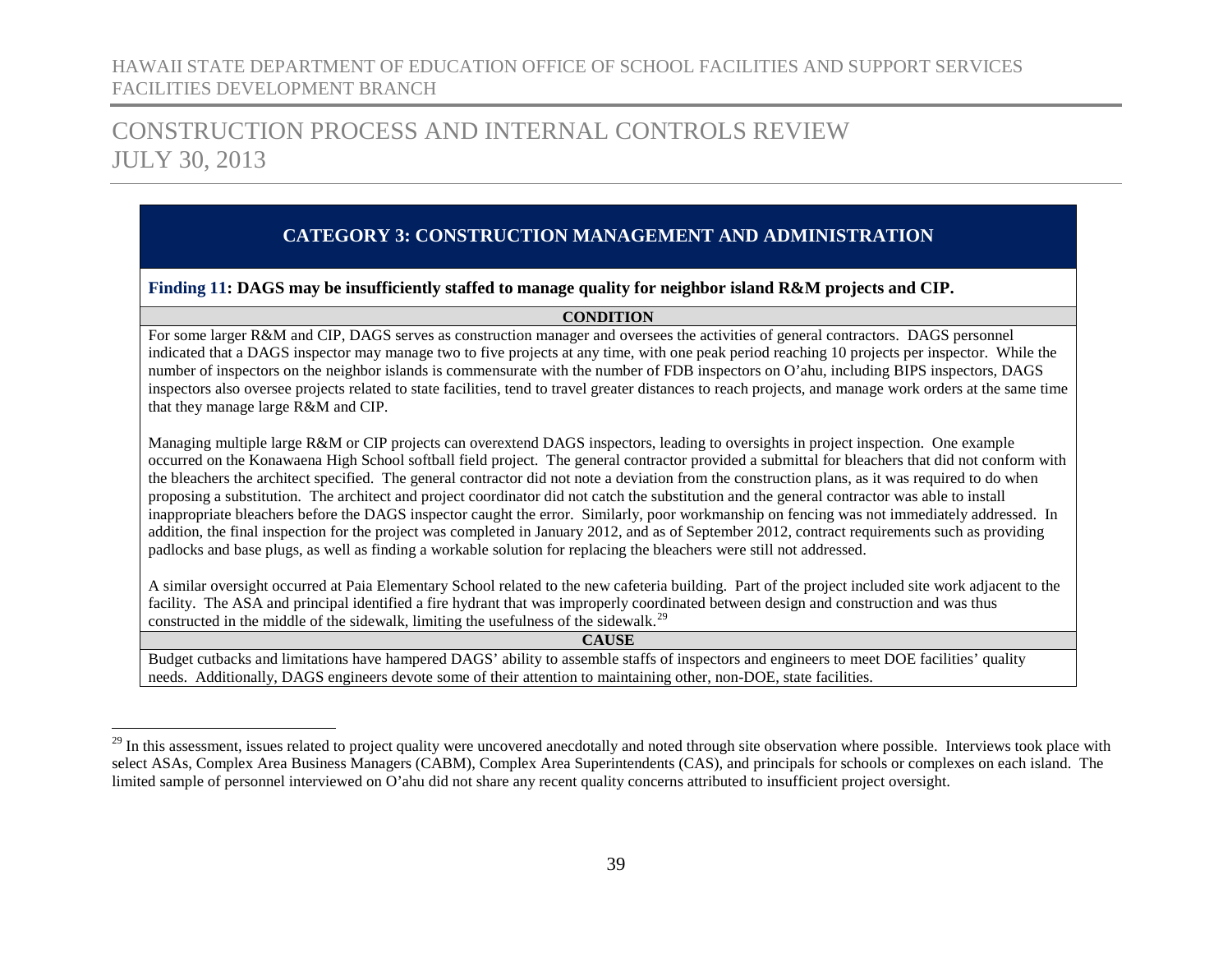## CONSTRUCTION PROCESS AND INTERNAL CONTROLS REVIEW JULY 30, 2013

### **CATEGORY 3: CONSTRUCTION MANAGEMENT AND ADMINISTRATION**

#### **Finding 11: DAGS may be insufficiently staffed to manage quality for neighbor island R&M projects and CIP.**

#### **EFFECT**

Projects that require rework or are delayed by quality issues may lead to change orders, draw down project contingency, and exceed project budgets, reducing the efficiency with which FDB uses its biennium capital budget and leading to idle or unusable facilities. Additionally, extended campus disturbance and long delays, as seen at Konawaena High School, lead to ASA and principal frustration and program disruption. Principal dissatisfaction is exacerbated when they note safety or quality concerns that a DAGS inspector would catch if DAGS had sufficient capacity to provide regular onsite supervision. When delays occur, or safety or quality concerns arise, campus users perceive FDB and DAGS as providing poor customer service, especially when compared to O'ahu schools.

#### **CRITERIA**

Construction project owners rely on regular field oversight to impact and monitor construction quality and schedule.

#### **RECOMMENDATION**

FDB should reevaluate neighbor island staffing levels to manage and inspect large R&M and CIP. FDB should consider assigning inspectors dedicated only to DOE R&M and CIP on neighbor islands, similar to the structure on O'ahu.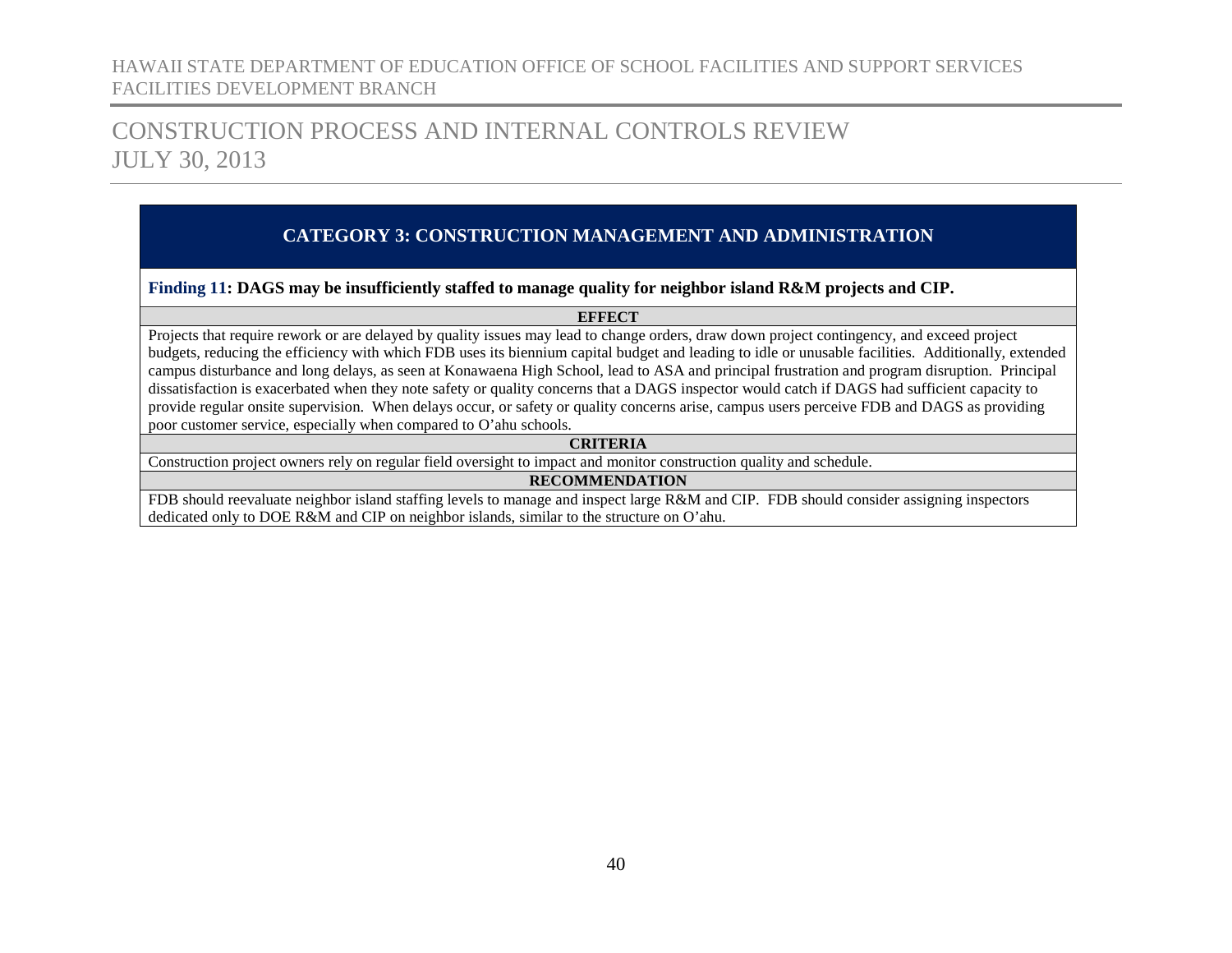## CONSTRUCTION PROCESS AND INTERNAL CONTROLS REVIEW JULY 30, 2013

### **CATEGORY 3: CONSTRUCTION MANAGEMENT AND ADMINISTRATION**

<span id="page-42-0"></span>**Finding 12: Delays in DAGS and FDB addressing school-requested projects has led neighbor island schools to use their general education funds (Weighted Student Formula funding) to address selected facilities projects.**

#### <span id="page-42-1"></span>**CONDITION**

As noted in Finding 10, if school users on the neighbor islands determine that they have repair or maintenance issues that DAGS cannot address within the users' timing needs, users are likely to draw from their WSF funding and contract directly with a third party to remediate the issue. Schools have the option of reprioritizing projects and substituting a project that they deem to be urgent with one of their higher priority projects for that annum. However, schools are reluctant to make that substitution because in many situations they would be forced to perform the urgent, but relatively inexpensive project in place of a much more costly project on their prioritized backlog. Because of the reduced controls in place for school-performed projects, it is difficult to fully quantify the frequency with which these projects occur, the impact of the reallocation of WSF away from education needs, and what, if any, premiums the schools pay to contractors due to their limited knowledge of trade and construction procurement. However, in discussing the use of WSF funding for facilities projects with a selection of six neighbor island elementary, middle, and high school principals, all six noted that they have used WSF funding to address facilities projects when they could not wait for DAGS to perform a repair or FDB to scope and design the project. Following are examples, gleaned through interviews, of schools using, or being faced with using WSF funding to perform R&M work not covered in the matrix of facilities responsibilities.<sup>[30](#page-42-1)</sup>

- A project at a school in Hawai'i included new flooring. Per the facilities responsibility matrix, schools are responsible for waxing floors. When the wax on the new floor failed shortly after project completion, the school requested that DAGS investigate to determine if the issue was covered under warranty and to re-wax the floor. DAGS referred the school to SSFM, the third-party consultant that managed the construction to determine the status of the warranty. When the school could no longer wait for the determination of whether the issue could be addressed by the warranty to be made, the custodian re-waxed the floor.
- In order to integrate a voice system into the program bell to make the program bell fully functional, a high school on Hawai'i would have had to pay \$30,000 out of its WSF funding. As of September 2012, the school had elected not to expend WSF funding for the integration and the voice system integration had not taken place.
- Multiple buildings at a high school on Hawai'i were defaced by graffiti. Though incidental graffiti removal responsibilities belong to the

<sup>&</sup>lt;sup>30</sup> The Auxiliary Services Group compiled a matrix of Facilities Responsibilities covering each island.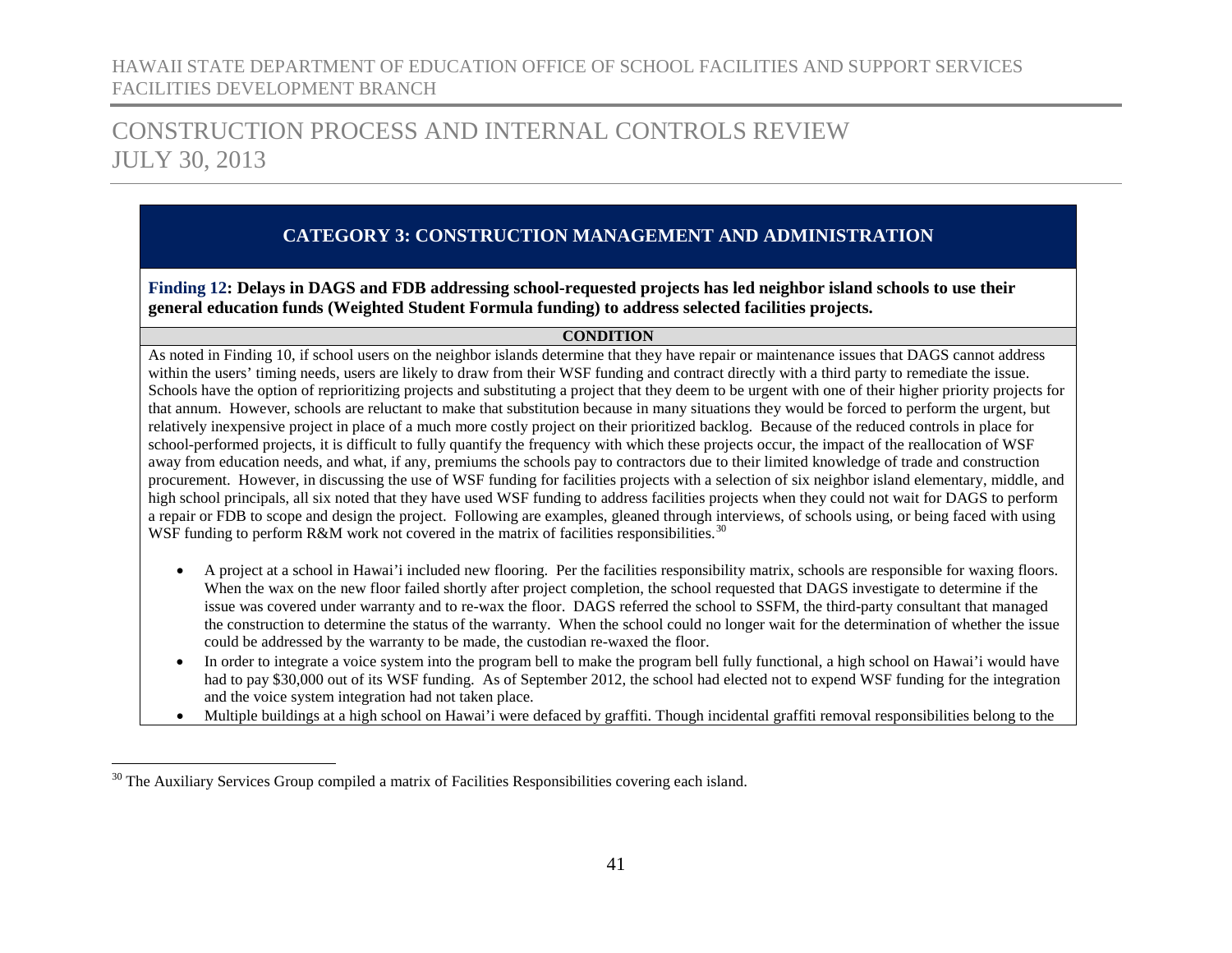## CONSTRUCTION PROCESS AND INTERNAL CONTROLS REVIEW JULY 30, 2013

### <span id="page-43-0"></span>**CATEGORY 3: CONSTRUCTION MANAGEMENT AND ADMINISTRATION**

**Finding 12: Delays in DAGS and FDB addressing school-requested projects has led neighbor island schools to use their general education funds (Weighted Student Formula funding) to address selected facilities projects.**

school, the school requested DAGS' assistance to remediate the wide-spread issue that was beyond the scope of graffiti cleanup contemplated by the matrix of facilities responsibilities.<sup>[31](#page-43-0)</sup> When DAGS indicated that it was not responsible for the graffiti cleanup, the school paid \$20,000 out of its WSF to remove the graffiti.

- A Maui high school used WSF funding rather than wait for DAGS to process a work order request to install ceiling outlets for projectors in order to avoid fire code violations.
- A Maui elementary school used WSF funding because it had an urgent need to create a space for a special-needs student.

In discussions with a select group of ASAs and principals on O'ahu, none of them noted using WSF funding to address work-order-level R&M or other facilities projects, and all of them were pleased with the responsiveness and ability of FMB personnel regarding work orders.

There are five functions on the facilities responsibilities matrix that FMB addresses on O'ahu but which schools are responsible for on neighbor islands. In addition, there are slight variations between the neighbor islands regarding the allocation of responsibilities.

#### **CAUSE**

DAGS on neighbor islands appears to be insufficiently staffed to respond to work orders and address some projects with the urgency that schools require. Rather than reprioritize relatively inexpensive, but more urgent repairs over costlier projects, schools may choose to use WSF funding to address urgent projects.

#### **EFFECT**

Using WSF funding to address facility projects that are FDB's responsibility may shift money away from educational programs. As it appears that the use of WSF funding for facilities projects is more common on neighbor islands, neighbor island schools may not be able to devote as large of a proportion of their WSF funding to education programs as schools on O'ahu can.

Performing projects independent of FDB oversight creates challenges for FDB to track school assets and may lead FDB personnel to discover conditions that they were not aware of when they scope and perform subsequent R&M and CIP at the school. Unforeseen conditions could lead to

<sup>&</sup>lt;sup>31</sup> The SLA does define extensive graffiti as a Type II Emergency Repair and does allocate responsibility to DAGS for remediation.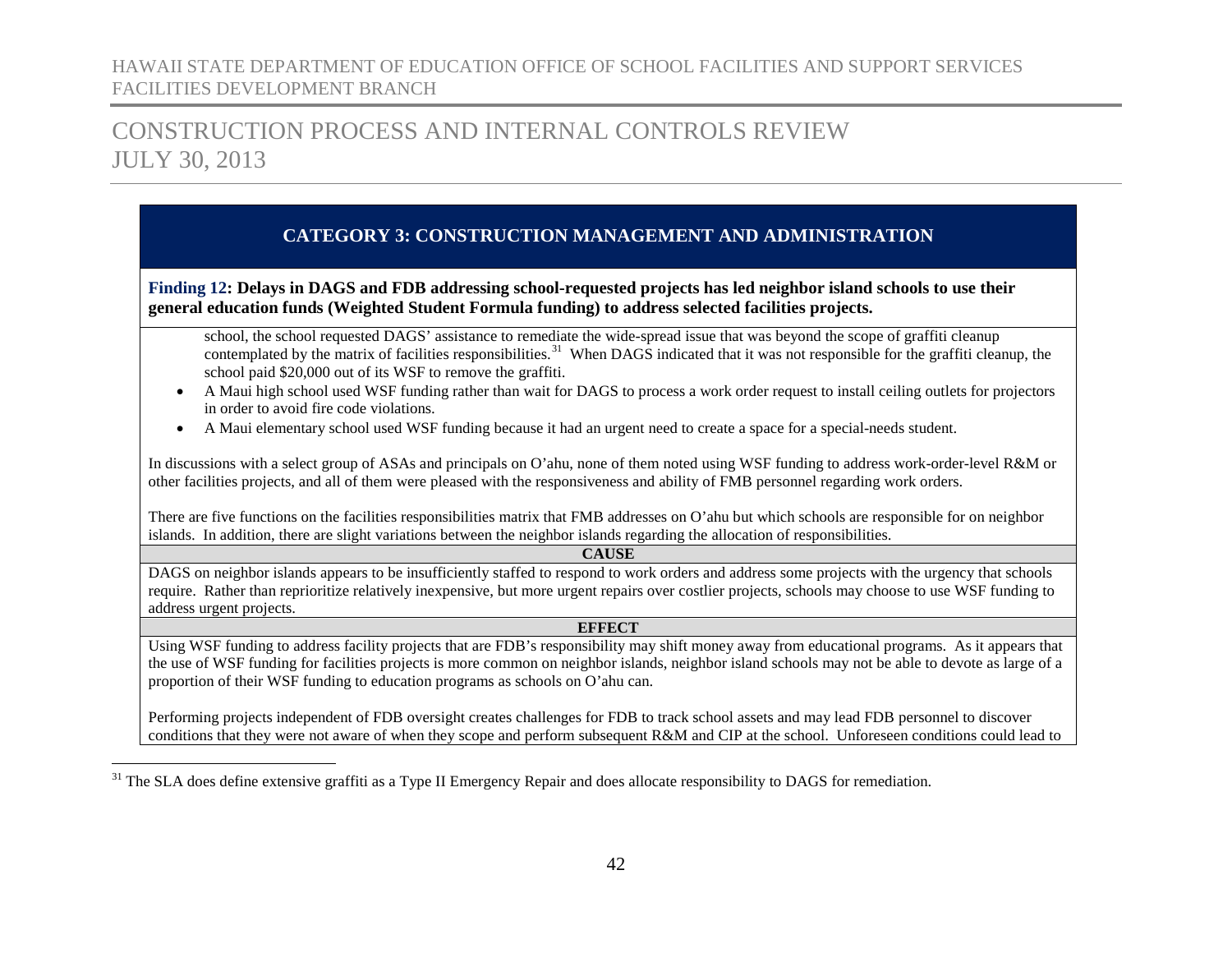## CONSTRUCTION PROCESS AND INTERNAL CONTROLS REVIEW JULY 30, 2013

### **CATEGORY 3: CONSTRUCTION MANAGEMENT AND ADMINISTRATION**

**Finding 12: Delays in DAGS and FDB addressing school-requested projects has led neighbor island schools to use their general education funds (Weighted Student Formula funding) to address selected facilities projects.**

delays and increased costs in project scoping and construction.

#### **CRITERIA**

R&M and CIP are funded through the FDB biennium budget. WSF funds are allocated for school programmatic use, custodial supplies, and specified small R&M. School districts establish controls and take steps to eliminate funding or other inequities in their school systems.

#### **RECOMMENDATION**

FDB should provide consistent service and attention to school facilities throughout the state. FDB and FMB should work together to establish a group in each district with a structure and set of responsibilities similar to FMB on O'ahu. Having units dedicated to vetting and performing work related to work orders that come in through school Maximo requests will alleviate some of the burden on the DAGS team, allowing them to focus on DOE R&M and CIP. With a team of engineers and inspectors devoted to R&M and CIP on each island, FDB will have the option of managing more projects internally rather than procuring third-party construction managers.

Concurrent or independent of this structure, FDB and FMB should work together to continue to provide regular training to custodians on how to perform the facility repairs for which schools are responsible. Additionally, FDB and FMB should work together to provide regular training to ASAs and custodians on best practices for making work order requests through the Maximo system and filling out consolidated project request forms.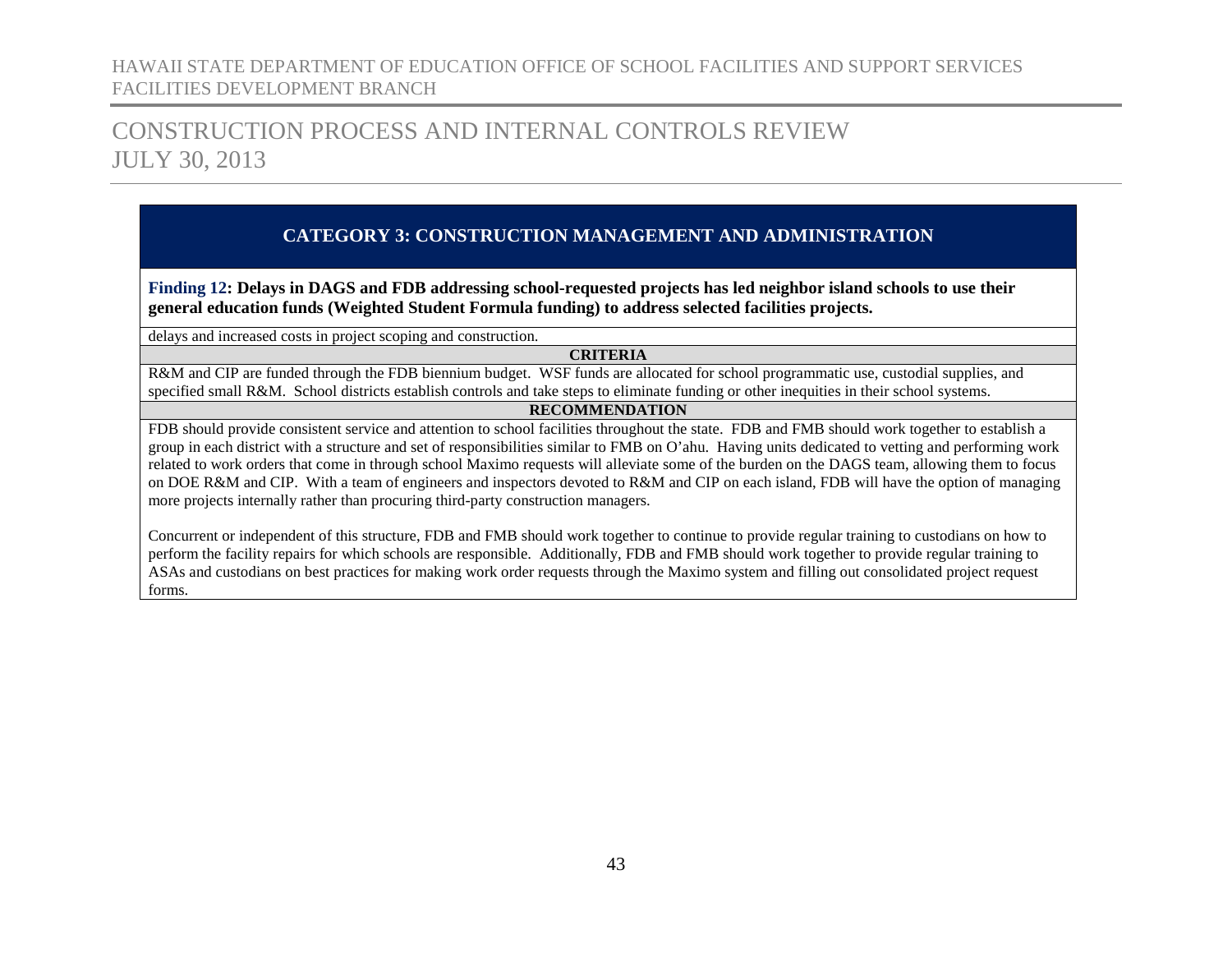## CONSTRUCTION PROCESS AND INTERNAL CONTROLS REVIEW JULY 30, 2013

### **CATEGORY 3: CONSTRUCTION MANAGEMENT AND ADMINISTRATION**

<span id="page-45-0"></span>**Finding 13: FDB does not adequately work through Administrative Services Assistants (ASAs) to keep school stakeholders apprised of project status.**

#### <span id="page-45-1"></span>**CONDITION**

FDB and DAGS provide project status updates on an inconsistent basis to school users such as principals and custodians, especially on projects with infrequent owner-architect-contractor (OAC) meetings. Principals, custodians, and ASAs noted that particularly for R&M projects and work orders for schools on neighbor islands, project coordinators and inspectors do not provide sufficient status updates regarding the status of a prioritized project, the anticipated timing to complete a work order, or the status of an ongoing construction project. In particular, some school users and DOE personnel expressed frustration with the difficulty in obtaining the status of work orders once they input them into the Maximo system. Users noted that when DAGS rejects or cancels work orders, they may not be notified or given a reason. The system generates an automatic email when DAGS cancels work orders, but the email goes to a generic school email address rather than to the person who submitted the work order.

Some users also noted that DAGS does not provide a timeframe in which it anticipates addressing projects. For most large R&M and CIP projects, FDB and DAGS hold regular owner-architect-contractor (OAC) meetings and school users are included. However, most projects are smaller and a regular OAC meeting does not occur. In these cases, the school users rely on updates from the project coordinator or inspector. In one case, a DAGS inspector visited a project and filed reports three times a week. However, because he was not updating the principal, custodian, or ASA, the principal's perception was that DAGS was not inspecting the job.

ASAs serve as the primary liaison between the school users and DAGS or FDB. According to the ASA position description, ASA responsibilities include everything from assisting in prioritizing and budgeting projects to serving as project coordinator for select small repair and maintenance projects. ASA responsibilities pertaining to facilities represent 45% of ASA position duties.<sup>32</sup> However, ASAs reported devoting anywhere from 30% to 70% of their time to facilities. As ASAs report to Complex Area Business Managers (CABM) and Complex Area Superintendents (CAS), and assist principals with ad hoc tasks, the role of the ASA may differ by complex. Thus, some ASAs may devote more time to R&M and CIP taking place in their complex than others, and may be better equipped to facilitate communication between FDB or DAGS and the school users.

 $32$  The ASA position description allocates 45% of position duties to facilities and grounds, 25% to safety services, 25% to fiscal assistance, and 5% to other duties.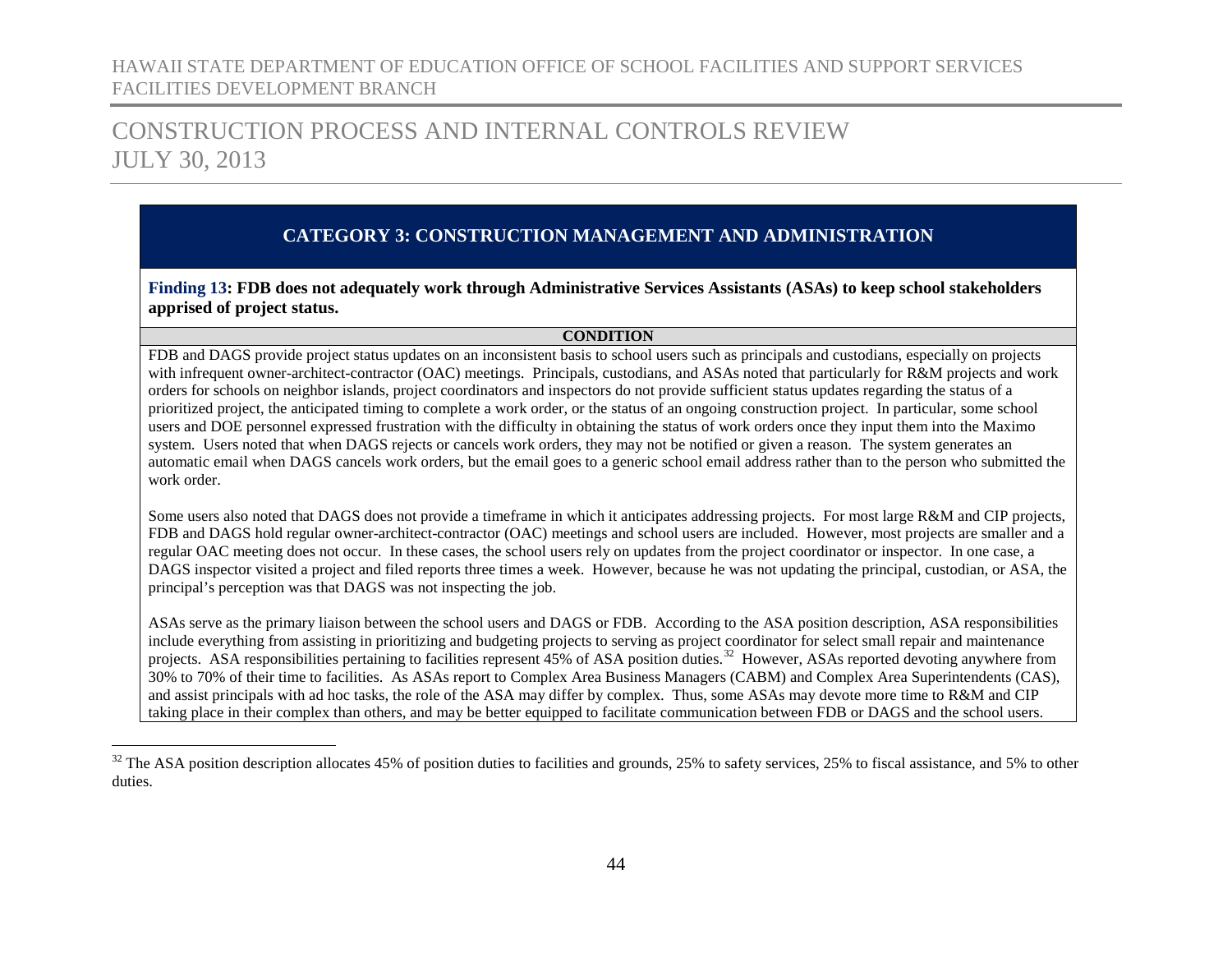## CONSTRUCTION PROCESS AND INTERNAL CONTROLS REVIEW JULY 30, 2013

### **CATEGORY 3: CONSTRUCTION MANAGEMENT AND ADMINISTRATION**

**Finding 13: FDB does not adequately work through Administrative Services Assistants (ASAs) to keep school stakeholders apprised of project status.**

Despite facility responsibilities representing a majority of most ASA's responsibilities, the position description lists only business administration, finance, and accounting experience among the minimum recommended requirements. Professional experience in facilities management is relegated to preferred knowledge, skills, and abilities. ASAs are expected to interpret design documents for school users, comprehend certain technical aspects of construction, and understand project budgets. Yet, most ASA do not have formal training in engineering or construction project management.

#### **CAUSE**

FDB project coordinators and FDB and DAGS inspectors are not required to have regular points of contact with school users during the execution of projects.

DAGS engineers and inspectors do not consistently update users on the status of work orders and technology is not leveraged to facilitate ondemand updates (as noted in Finding 2).

Some ASAs may not have the appropriate skills and experience to interact on a technical level with project coordinators, inspectors, consultants, and general contractors, and explain project status and issues to school users in layman terms. FDB does not provide regular training to ASAs and other users to impart the skills necessary to support facility maintenance and development.

#### **EFFECT**

School users become frustrated if ASAs, DAGS personnel, or FDB personnel do not update them on work order or project backlog priorities or status. Users can feel that DAGS or FDB make decisions unilaterally. School users may be more inclined to bypass the Maximo system or Consolidated Project Request form system and contract directly with third parties for repair or other facilities work leading to suboptimal use of WSF funding. ASAs who do not devote sufficient time to facilities maintenance projects or are under qualified to perform technical duties related to R&M and CIP, do not adequately serve as liaisons between FDB and DAGS and school users.

Principals and ASAs expressed concern that they do not have a direct feedback and evaluation mechanism for consultants, project coordinators, or inspectors, particularly when design oversights coupled with insufficient construction supervision lead to quality or safety concerns, or project delays. If inspectors or project coordinators do not respond to principal and ASA concerns, schools feel disenfranchised and that they have no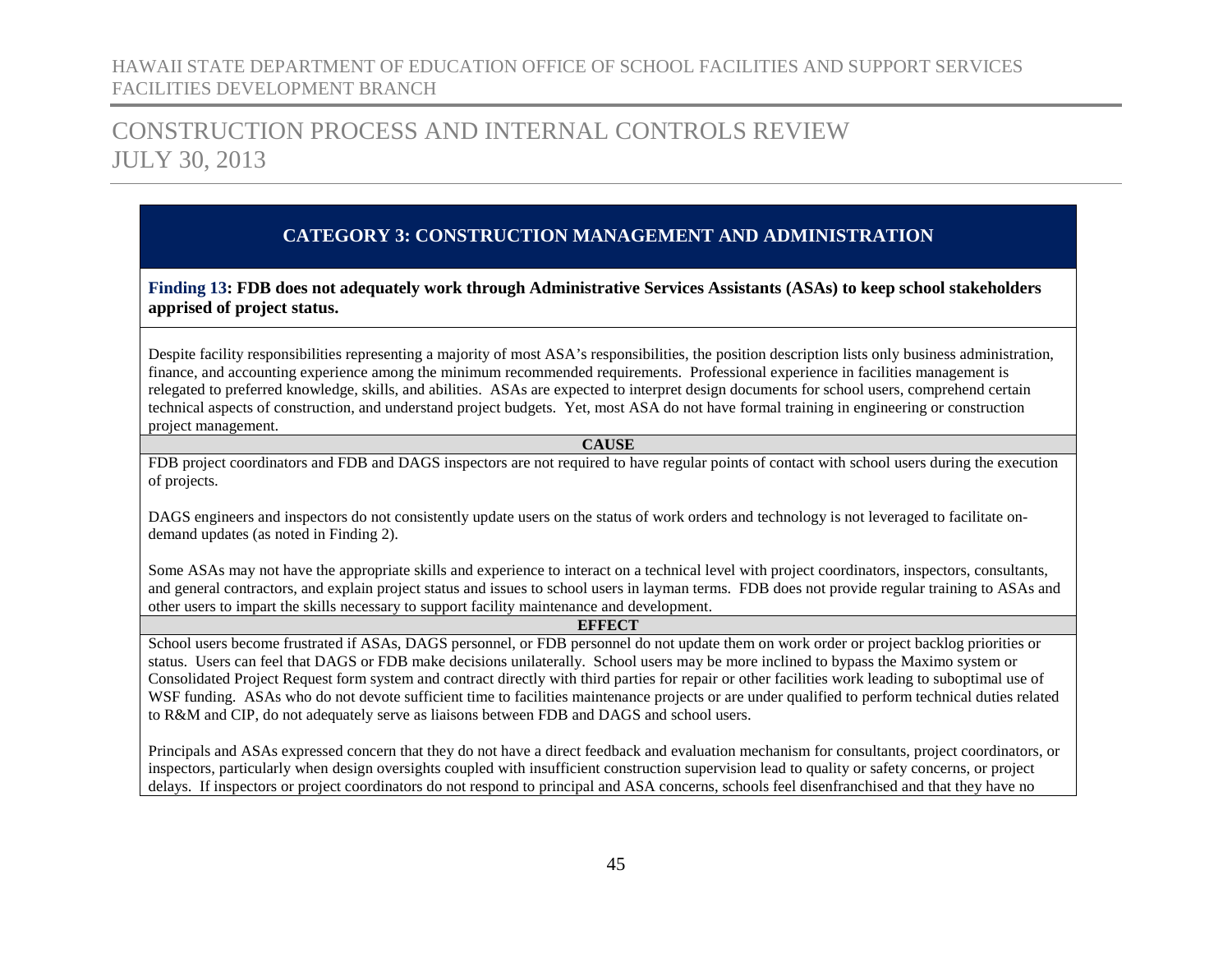## CONSTRUCTION PROCESS AND INTERNAL CONTROLS REVIEW JULY 30, 2013

### **CATEGORY 3: CONSTRUCTION MANAGEMENT AND ADMINISTRATION**

**Finding 13: FDB does not adequately work through Administrative Services Assistants (ASAs) to keep school stakeholders apprised of project status.**

control over projects on their campuses.

#### **CRITERIA**

Construction owners who manage projects on behalf of end users facilitate execution and project delivery by engaging and updating end users during all phases of design and construction.

#### **RECOMMENDATION**

FDB and DAGS should improve communication with school users related to work order status, especially for cancelled work orders, and FDB should redefine the ASA role to facilitate connectivity with the school users. Project coordinators, construction managers, and inspectors should establish regular meetings or phone calls with ASAs to provide updates on project prioritizations and ongoing R&M and CIP projects. In turn, ASAs should communicate project status to school users. FDB's recent change of assigning project coordinators by complex will help project coordinators deepen relationships with ASAs and centralize points of contact for project coordinators.

As part of redefining the role of the ASA, FDB, and FMB should provide regular facility maintenance and project management technical training to ASAs to endow them with the skills necessary to fulfill their job expectations. As noted in Finding 6, FDB and FMB should also train ASAs and appropriate school users to provide sufficient and specific descriptions for work order and project requests through the Maximo system or Consolidated Project Request forms. In the long term, FDB should consider whether the ASA role should be consolidated into FDB and if ASAs should report to FDB management to facilitate execution of facility responsibilities.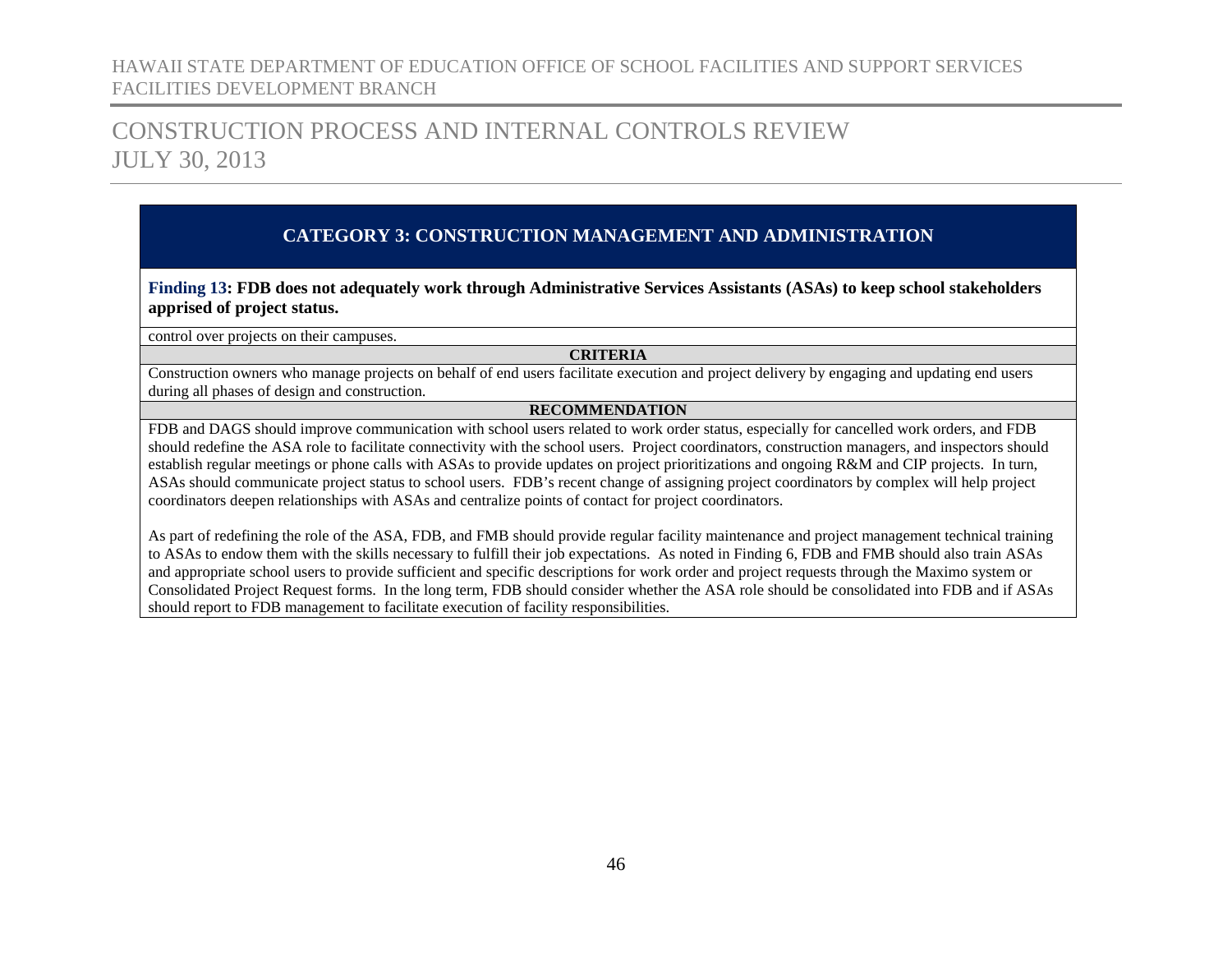## CONSTRUCTION PROCESS AND INTERNAL CONTROLS REVIEW JULY 30, 2013

### **CATEGORY 3: CONSTRUCTION MANAGEMENT AND ADMINISTRATION**

<span id="page-48-0"></span>**Finding 14: FDB does not incorporate and consistently enforce effective liquidated damages clauses for construction contracts.**

#### **CONDITION**

Contracts with general contractors specify liquidated damages for project completion beyond the contract completion date ranging from \$200 per day for most small contracts up to \$2,000 per day for ground-up construction projects. According to FDB management, liquidated damage amounts, particularly on small jobs, may not incentivize general contractors to meet contractual completion dates. FDB management also noted that in cases where project records are insufficient to support a claim of liquidated damages, FDB may seek to negotiate a settlement rather than apply liquidated damages. A review of a selection of project folders revealed that FDB will put general contractors on notice for liquidated damages when the contract completion date passes, with the Wailuku II Elementary School (Puu Kukui) project being a notable recent example. FDB management estimated that FDB applies liquidated damages in 10% of relevant cases.

#### **CAUSE**

FDB determines liquidated damages amounts based on a percentage of the project size rather than estimating the costs of specific project variables based on an extended period of performance. FDB sporadically enforces and collects liquidated damages because it does not want general contractors to rush to complete jobs at the expense of quality, the money that comes back to FDB cannot be productively used on other projects, and for most projects, damages cannot be tied to specific economic loss due to delays. FDB management indicated that the attorney general is reluctant to pursue large damages claims because of the difficulty for schools to quantify damages and the lack of success in adjudicating disputes of this nature.

#### **EFFECT**

Liquidated damages clauses that cannot be tied to the extension of project support costs or other costs incurred by the owner due to project delays are more difficult to enforce. The perception that FDB will not enforce such clauses may breed complacency among general contractors in terms of working urgently to meet contract completion dates. General contractors with portfolios of projects may deprioritize FDB projects leading to protracted periods of project performance, additional costs related to consultant overhead, and school user dissatisfaction because of project delays and safety concerns due to the disruptive nature of laydown areas or job sites to school activities.

#### **CRITERIA**

Owners estimate liquidated damages by making a reasonable approximation of actual damages for late project delivery by the general contractor. Estimates should be based on factors such as costs of additional project management and design support, rental of alternative space, interest, lost time due to travel, ineffectiveness of programs due to inadequate space, and lost revenue. Owners should proactively and effectively enforce liquidated damages clauses to protect their interests.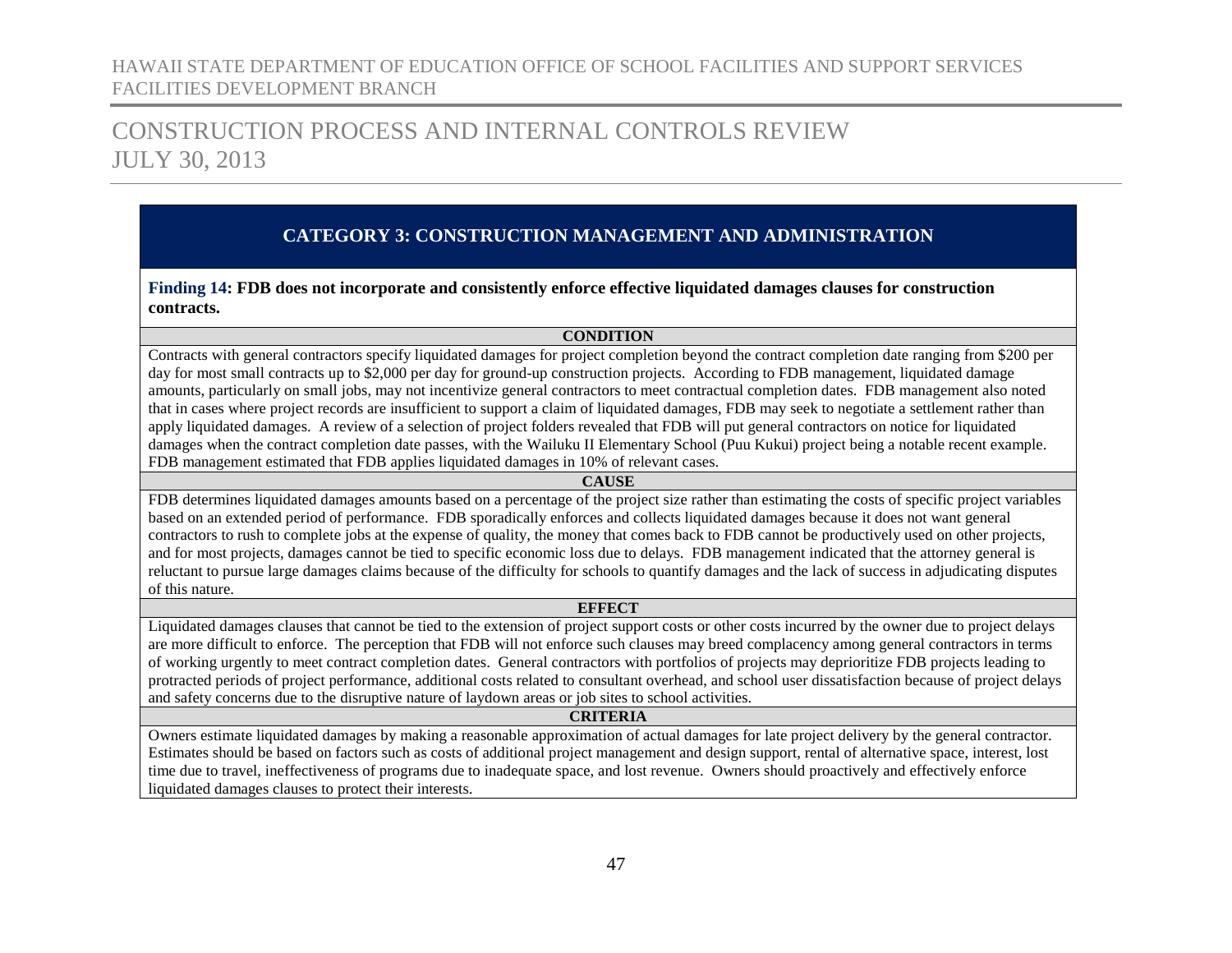## CONSTRUCTION PROCESS AND INTERNAL CONTROLS REVIEW JULY 30, 2013

### **CATEGORY 3: CONSTRUCTION MANAGEMENT AND ADMINISTRATION**

**Finding 14: FDB does not incorporate and consistently enforce effective liquidated damages clauses for construction contracts.**

#### **RECOMMENDATION**

FDB should determine liquidated damage amounts it uses in contracts with general contractors based on the impact of late project delivery, but enhance its liquidated damages estimates to incorporate project-specific considerations such as the cost of additional construction management and design support for the project. To protect itself legally, FDB should continue to put general contractors on notice for liquidated damages when projects exceed contract completion dates, even if FDB does not anticipate assessing liquidated damages.

Many of FDB's projects occur at existing schools, so other than endeavoring to reduce programmatic interruption and containing construction management and design oversight costs, timing for project completion is not typically urgent or driven by external factors. However, in the rarer circumstances when time is of the essence, such as the construction of the new Wailuku II Elementary School (Puu Kukui) which must be open for the 2013-2014 school year, FDB should consider including an incentive/disincentive clause to motivate on-time or early completion as well as to adequately mitigate its risks if project delays negatively impact the school opening date.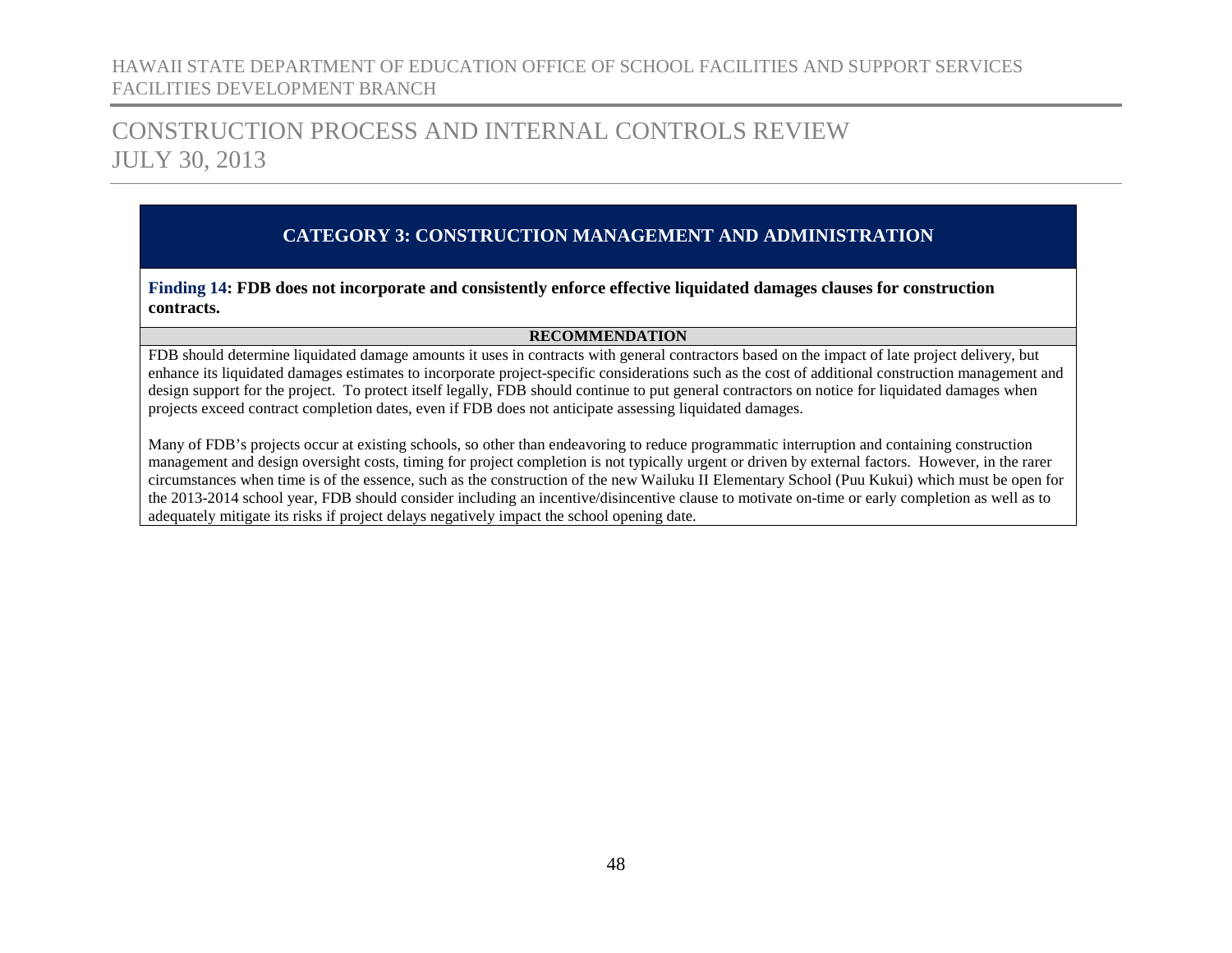## CONSTRUCTION PROCESS AND INTERNAL CONTROLS REVIEW JULY 30, 2013

### **CATEGORY 3: CONSTRUCTION MANAGEMENT AND ADMINISTRATION**

#### <span id="page-50-0"></span>**Finding 15: Project contingency may be insufficiently developed to address common unforeseen conditions.**

**CONDITION**

FDB generally calculates contingency for construction contracts by applying a percentage to the contract value, usually five or seven percent. FDB typically sets contingency for R&M, which usually involves more unforeseen conditions, at seven percent, and CIP at five percent. FDB may not include contingency for some project types, such as reroofing. The percentages are not based on historical FDB performance.

In a review of a sample of 28 files of project documents for projects at various stages of execution, it was noted that 14 included sufficient information to determine the construction contingency amount. Of those 14 projects, contingency was overdrawn on 10 projects. When FDB exceeds the budget, it must request additional funding through the Notice-of-Insufficient Funding (NIF) process.

#### **CAUSE**

FDB appears to apply standard contingency percentages to projects rather than mining the wealth of historical project information it has or developing contingency based on specific project risks to determine appropriate, project-specific contingency.

#### **EFFECT**

When FDB exhausts contingency and approved funding on projects, it must request additional funding, leading to project delays while additional funding is released.

#### **CRITERIA**

Owners with strong corporate governance procedures establish controls to develop budgets during planning and track budgets closely with forecasted costs during project execution. Owners develop contingency based on specific project risks or unknowns, or estimate contingency using a reasonable percentage based on sound empirical evidence.

#### **RECOMMENDATION**

To further develop contingency for projects, FDB should use existing databases of its projects to gauge the accuracy of calculated contingency and incorporate mechanisms to facilitate data collection related to contingency in future technology updates. By using database information to break projects into common project types, FDB can better establish and apply contingency amounts by project type. Planners, PMS personnel, and CMS personnel can use these metrics as a baseline for establishing contingency in budgets. FDB personnel should consider specific project risks and adjust the baseline contingency amount as necessary.

FDB should continue to closely manage contingency accounts to verify that funds are properly used and that controls are in place for review and approval of any change orders that draw against contingency.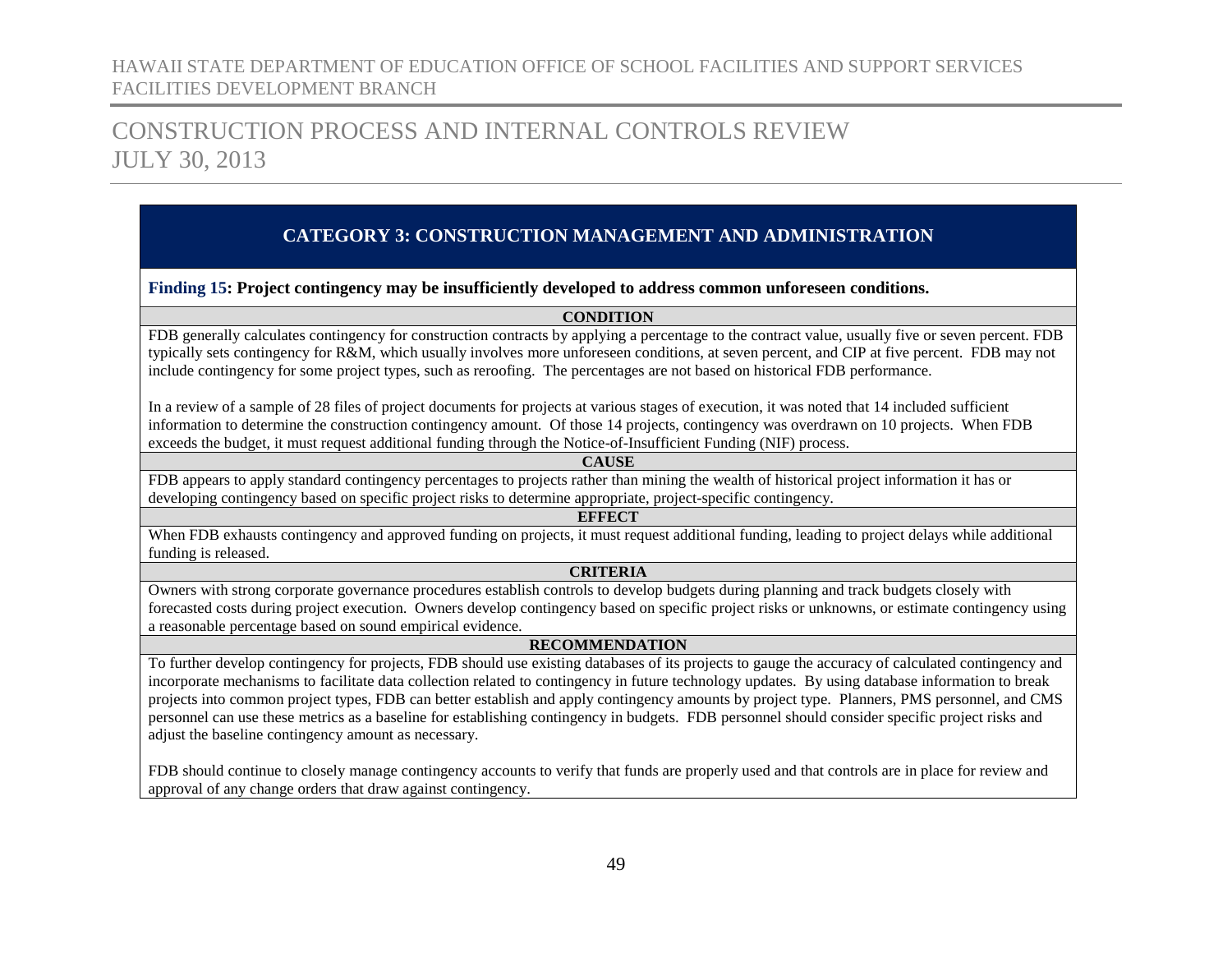## CONSTRUCTION PROCESS AND INTERNAL CONTROLS REVIEW JULY 30, 2013

### **CATEGORY 3: CONSTRUCTION MANAGEMENT AND ADMINISTRATION**

<span id="page-51-0"></span>**Finding 16: The standards set by the Service Level Agreement with DAGS do not appear to adequately meet the needs of neighbor island schools.**

#### <span id="page-51-2"></span><span id="page-51-1"></span>**CONDITION**

The SLA establishes performance objectives for DAGS for addressing emergency work orders, minor repairs, and major construction contracts. Based on inquiry with neighbor island ASAs and CABMs, DAGS is very responsive in emergency situations, but takes too long to address minor repairs. In contrast to this perception, DAGS does meet the objectives for completing 75% of total work orders within one year. Performance against performance objectives for emergency work orders cannot be measured for Hawai'i and Kaua'i because DAGS Central Services converts work orders that start as emergency work orders into regular trouble calls once the emergency is abated, losing the record of the original work order type.<sup>33</sup> On Maui, DAGS does not change the work type of emergency work orders or mark the emergency work order complete and open a new work order once the emergency is secured, making it difficult to measure when emergencies are secured.

The SLA does not establish performance objectives for FACTRAK use and fully define document retention requirements.

**CAUSE**

FDB and DAGS last amended the SLA in October 2006. Thus, the SLA includes outdated references, does not establish performance objectives for FACTRAK use or define document retention requirements, and may no longer include performance objectives for completing work orders that meet user needs. Additionally, SLA performance objectives related to major construction may not consider changes in DAGS Public Works staffing since 2006 and the current volume of large R&M and CIP at schools on neighbor islands.

#### **EFFECT**

Users are dissatisfied with DAGS' ability to respond to and address work orders expediently, and DAGS' capabilities to sufficiently supervise large R&M and CIP. DAGS inconsistently retains project documentation and does not consistently populate FACTRAK with key milestone data and project documents.<sup>[34](#page-51-2)</sup>

<sup>&</sup>lt;sup>33</sup> On O'ahu, FMB indicates that it closes the emergency work order once the emergency is abated and opens a separate work order for any trouble call needed to complete the repair, leaving a record of performance for abating emergency work orders. <sup>34</sup> See Finding 3.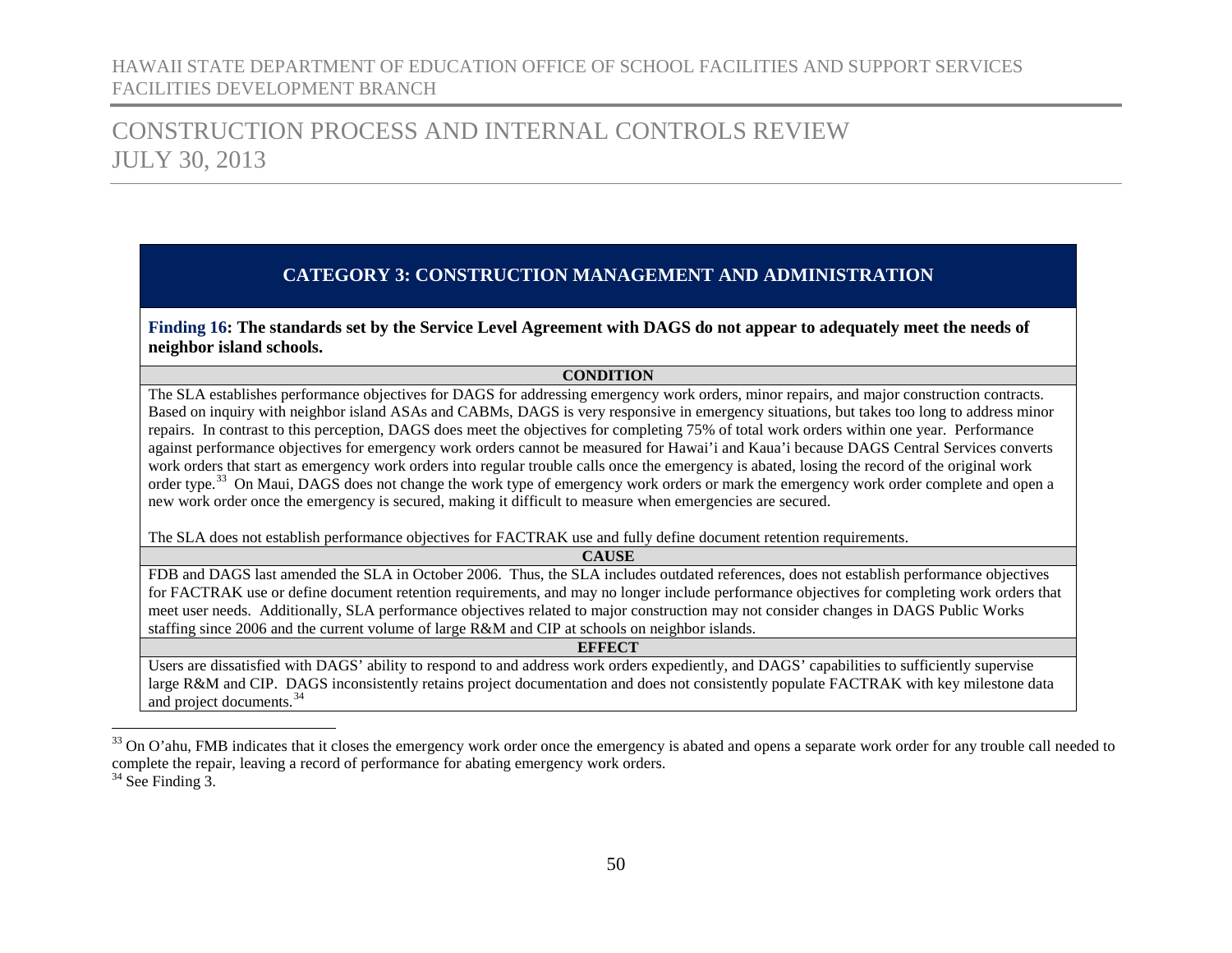## CONSTRUCTION PROCESS AND INTERNAL CONTROLS REVIEW JULY 30, 2013

### **CATEGORY 3: CONSTRUCTION MANAGEMENT AND ADMINISTRATION**

**Finding 16: The standards set by the Service Level Agreement with DAGS do not appear to adequately meet the needs of neighbor island schools.**

#### **CRITERIA**

Owners with long-term service contracts must revisit and renegotiate those contracts on a regular basis, usually annual or biennially in order to set realistic terms and performance objectives. When the SLA service level requirements are not met, FDB should take corrective action to improve service.

#### **RECOMMENDATION**

As part of redefining responsibilities for DAGS related to the repair, maintenance, and construction of schools on neighbor islands, DOE should renegotiate the SLA with DAGS. At a minimum, DOE should incorporate updated references to FDB sections and FDB and DAGS positions as well as performance objectives for document retention and FACTRAK usage for large R&M and CIP. In conjunction with and consideration of a redefinition of DAGS responsibilities, DOE should raise performance objectives related to work order completion times and project oversight to better serve users. Following are specific areas where the SLA can be improved:

- Establish protocols for DAGS to track emergency work orders in Maximo so performance for such work orders can be measured.
- Clarify references to and responsibilities of DAGS Central Services and DAGS Public Works.
- Revisit the Custodian and Facilities Responsibilities Matrix to assign additional responsibilities to DAGS to address items where it has the expertise and capacity and schools do not.
- Consider tailoring the SLA for each neighbor island district to reflect local conditions by applying the core SLA to all districts and creating an addendum for each district.
- Incorporate requirements for the development of quarterly reports for users so DAGS can demonstrate the level of service it provides.
- Require routine contact between FDB, FMB, and DAGS Central Services and DAGS Public Works on neighbor islands through video conference and periodic in-person meetings.

FDB management indicated that it is currently in the process of renegotiating the SLA on behalf of DOE with DAGS; DOE and DAGS should revisit the SLA annually and in conjunction with performance against objectives and other organizational changes, make amendments that challenge DAGS and facilitate providing neighbor island users the best possible service.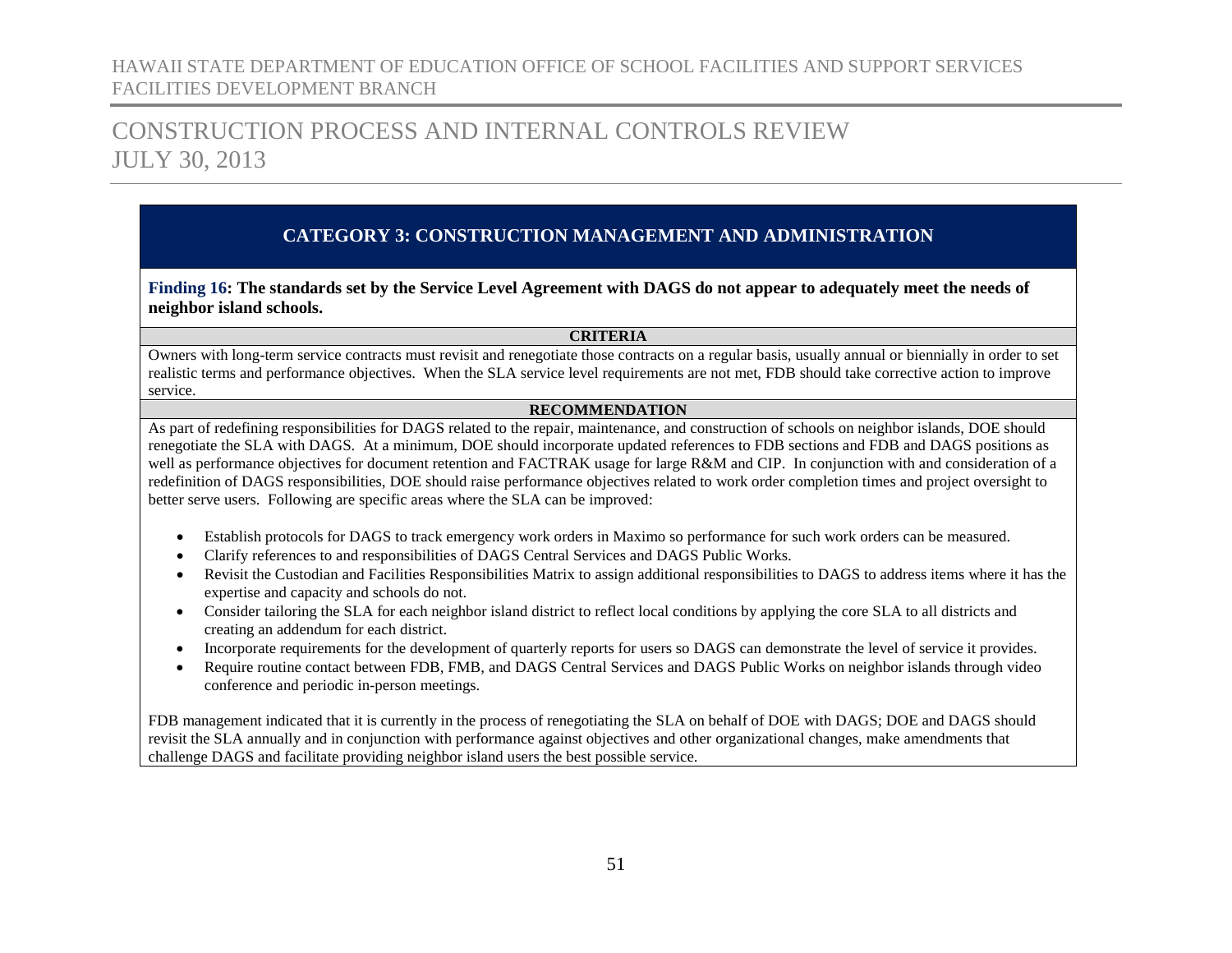## CONSTRUCTION PROCESS AND INTERNAL CONTROLS REVIEW JULY 30, 2013

### **CATEGORY 4: PROJECT CLOSEOUT AND ASSET INVENTORY**

#### <span id="page-53-1"></span><span id="page-53-0"></span>**Finding 17: Delays in construction project closeout increase FDB risk.**

#### **CONDITION**

FDB does not diligently close out projects according to branch requirements. General contractors typically have 10 days after project acceptance to complete any punch list work, and an additional 75-80 days to provide required closeout documentation such as as-built drawings, maintenance service contracts and equipment lists, operations and maintenance manuals, air conditioning test and balancing reports, and any other technical submittals required by the specifications. Thus, projects should be closed within 90 days of project acceptance. In a review of 1,581 projects accepted prior to May 2012 for which FDB populated the acceptance date, 311 records are without close out dates. For the remainder, 72% were accepted after 90 days, with average acceptance time at about 304 days.

#### **CAUSE**

FDB is slow to close construction projects because documentation is not efficiently managed. Project closeout documentation typically requires a handoff of the project from CMS back to PMS, and document review by consultant and PMS personnel, especially for CIP and large R&M. For neighbor island projects managed by DAGS or third-party construction managers, the handoff of documentation to PMS is more problematic in terms of the consistency of document retention and organization of documents. When a project reaches the acceptance stage, some consultants, and most PMS personnel have deprioritized the project and are thus slow to gather and review necessary closeout information.

#### **EFFECT**

Allowing projects to remain open and slowness in gathering closeout documents creates risk for FDB because warranties may be jeopardized if missing operations and maintenance manuals and as-built drawings prevent proper maintenance of aspects of construction that FDB has accepted.

#### **CRITERIA**

Per Part I of Policies and Procedures Relating to Closing of Construction Contracts:

- 2. Construction projects shall be closed and the Notice of Final Settlement shall be posted no later than three months (90 calendar days) after the Project Acceptance Date.
- 3. The correction of final punch list items shall not be more than ten (10) working days in arrears from the correction deadline specified in the project acceptance notice or agreed-upon revised deadline for completion of same.

In general, savvy owners seek to minimize risk and close projects as soon as the general contractor has met all its requirements.

#### **RECOMMENDATION**

FDB should improve controls to more frequently meet the 90-day requirement to close construction projects. When appropriate, FDB should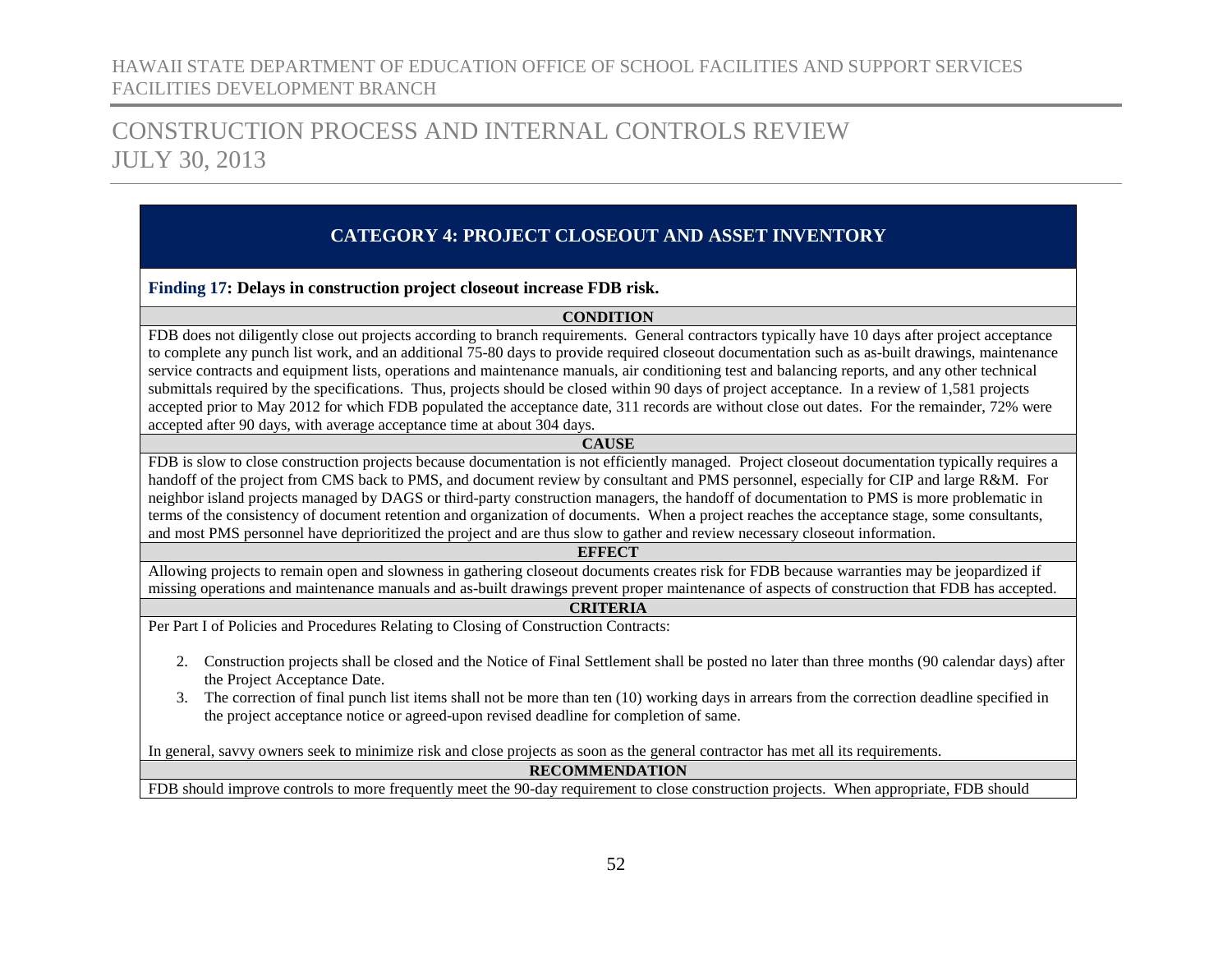## CONSTRUCTION PROCESS AND INTERNAL CONTROLS REVIEW JULY 30, 2013

### **CATEGORY 4: PROJECT CLOSEOUT AND ASSET INVENTORY**

#### **Finding 17: Delays in construction project closeout increase FDB risk.**

continue to enforce liquidated damages in accordance with Section 00800 – Special Conditions §1.04B and §1.04C of the project specifications for failure to correct punch list deficiencies and failure to submit closing documents within the specified timeframes.

With the recent retirement of a key member of the CMS team who populated FACTRAK information and monitored construction closeout milestones, FDB should designate an employee to take on those populating and monitoring responsibilities. Rather than having PMS personnel assume responsibility on the back end of projects, CMS personnel should increase their roles in working with consultants to gather, review, and archive operations and maintenance manuals, as-built drawings, and other closeout document requirements. FDB should consider ability to meet project closeout deadlines as another project management milestone metric to include in CMS personnel evaluations.

<span id="page-54-0"></span>CMS personnel should work with general contractors to gather closeout documents such as operations and maintenance manuals as they become available throughout the execution of the project. FDB should continue to withhold final payments until the general contractor meets all project closeout requirements and final settlement of the contract takes place.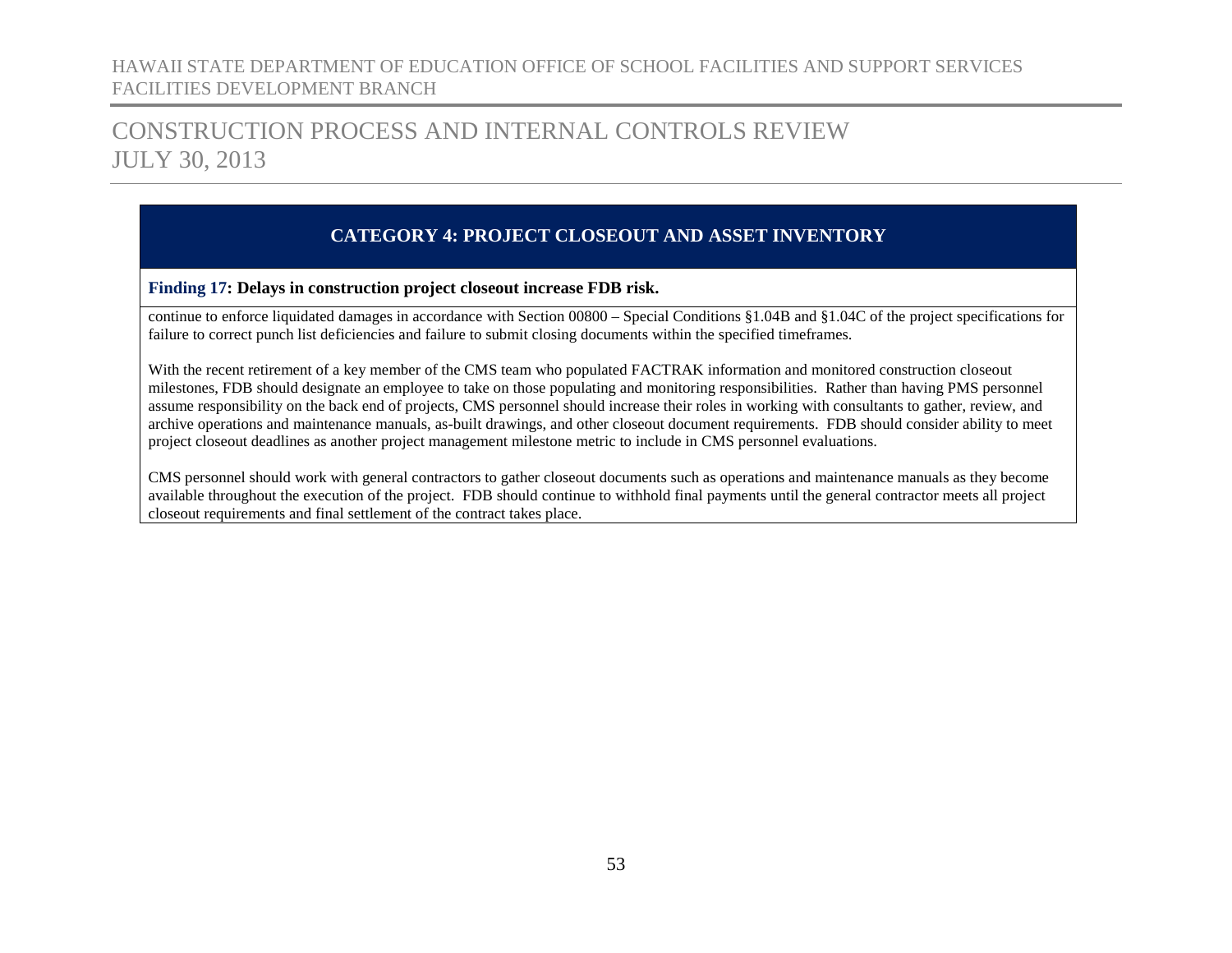## CONSTRUCTION PROCESS AND INTERNAL CONTROLS REVIEW JULY 30, 2013

# **Appendix 1 – Interview List**

| <b>INTERVIEW LIST</b>    |                                                                                                                                |                           |  |  |  |  |
|--------------------------|--------------------------------------------------------------------------------------------------------------------------------|---------------------------|--|--|--|--|
| <b>INTERVIEWEE</b>       | <b>POSITION</b>                                                                                                                | <b>DATE</b>               |  |  |  |  |
| <b>Tracy Okumura</b>     | <b>General Professional VII</b>                                                                                                | <b>August 16, 2012</b>    |  |  |  |  |
| <b>Robert Purdie</b>     | Engineer VI - Project Management Section Unit II Head, Public<br><b>Works Manager - Construction Management Section</b>        | <b>August 20, 2012</b>    |  |  |  |  |
| <b>William Like</b>      | <b>Engineer VI - Construction Management Section</b>                                                                           | <b>August 20, 2012</b>    |  |  |  |  |
| <b>Harold Alejandro</b>  | <b>Engineer IV - Project Management Section Unit I</b>                                                                         | <b>August 21, 2012</b>    |  |  |  |  |
| <b>Benjamin Miura</b>    | <b>Engineer VI - Project Management Section Unit I</b>                                                                         | <b>August 21, 2012</b>    |  |  |  |  |
| <b>Mitchell Tamayori</b> | Architect IV - Standards & Quality Assurance Unit, Project<br><b>Management Section Unit I</b>                                 | <b>August 21, 2012</b>    |  |  |  |  |
| <b>William Like</b>      | <b>Engineer VI - Construction Management Section</b>                                                                           | <b>August 22, 2012</b>    |  |  |  |  |
| <b>Mike Shigetani</b>    | Public Works Manager - Chair of Pre-Qualified Vendor Selection<br><b>Committee, Project Management Section Head</b>            | <b>August 22, 2012</b>    |  |  |  |  |
| <b>Robert Purdie</b>     | <b>Engineer VI - Project Management Section Unit II Head, Public</b><br><b>Works Manager - Construction Management Section</b> | <b>August 22, 2012</b>    |  |  |  |  |
| Patrick Oyadomari        | <b>Administrative Services Assistant - Auxiliary Services Branch</b>                                                           | <b>August 23, 2012</b>    |  |  |  |  |
| <b>Thomas Yee</b>        | <b>Work Program Specialist - Auxiliary Services Branch</b>                                                                     | <b>August 23, 2012</b>    |  |  |  |  |
| <b>Sheila Sohl</b>       | <b>Contracts Assistant II - Auxiliary Services Branch</b>                                                                      | <b>August 23, 2012</b>    |  |  |  |  |
| <b>Anna Tongson</b>      | <b>Administrative Services Assistant</b>                                                                                       | <b>August 23, 2012</b>    |  |  |  |  |
| <b>Gilbert Chun</b>      | <b>Auxiliary Services Director (TA)</b>                                                                                        | <b>August 23, 2012</b>    |  |  |  |  |
| Duane Kashiwai           | <b>Public Works Administrator</b>                                                                                              | <b>August 24, 2012</b>    |  |  |  |  |
| <b>Gail Nakaahiki</b>    | <b>Complex Area Business Manager Kaua'i</b>                                                                                    | September 18, 2012        |  |  |  |  |
| <b>Stanley Doi</b>       | <b>DAGS Central Services Kaua'i</b>                                                                                            | <b>September 18, 2012</b> |  |  |  |  |
| <b>Herbert Iwai</b>      | <b>SSFM Construction Manager</b>                                                                                               | September 19, 2012        |  |  |  |  |
| <b>Kent Tomimoto</b>     | <b>Central Services Kaua'i Branch Engineer</b>                                                                                 | September 19, 2012        |  |  |  |  |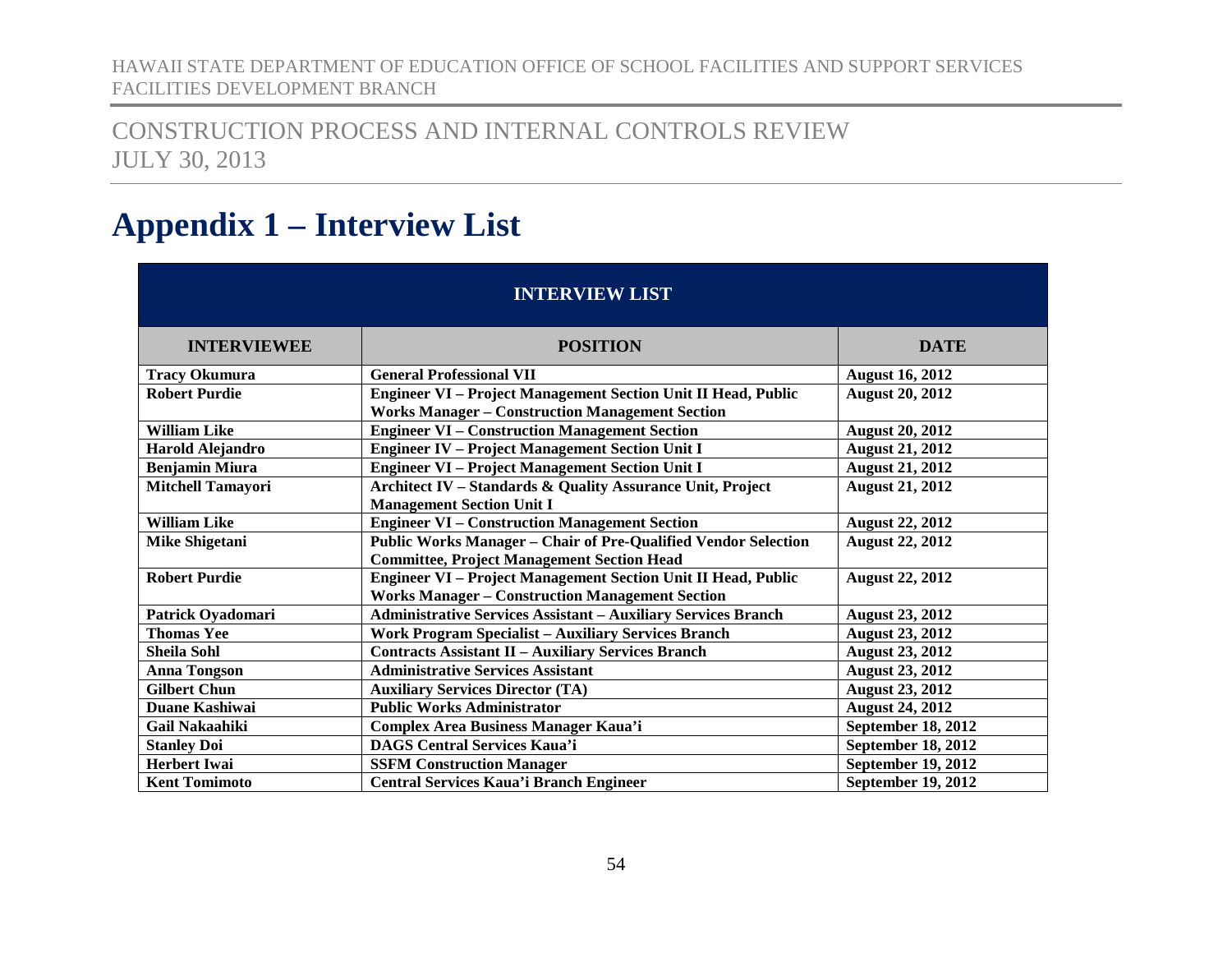| <b>INTERVIEW LIST (continued)</b> |                                                               |                           |  |  |  |
|-----------------------------------|---------------------------------------------------------------|---------------------------|--|--|--|
| <b>INTERVIEWEE</b>                | <b>POSITION</b>                                               | <b>DATE</b>               |  |  |  |
| <b>Miles Tagawa</b>               | <b>DAGS</b> – Public Works Kona Branch Engineer               | <b>September 21, 2012</b> |  |  |  |
| <b>Melvin Goya</b>                | <b>Administrative Services Assistant Konawaena Complex</b>    | September 21, 2012        |  |  |  |
| <b>Claire Yoshida</b>             | Principal, Konawaena Elementary School                        | <b>September 21, 2012</b> |  |  |  |
| <b>Jovce Crisafi</b>              | Principal, Ho'okena Elementary School                         | <b>September 21, 2012</b> |  |  |  |
| <b>Noreen Kunitomo</b>            | Principal, Honaunau Elementary School                         | <b>September 21, 2012</b> |  |  |  |
| <b>Shawn Suzuki</b>               | Principal, Konawaena High School                              | <b>September 21, 2012</b> |  |  |  |
| <b>Mary Correa</b>                | Ka'u-Kea'au-Pahoa Complex Area Superintendent                 | September 24, 2012        |  |  |  |
| <b>Karie Klien</b>                | Complex Area Business Manager Ka'u-Kea'au-Pahoa Complex       | <b>September 24, 2012</b> |  |  |  |
| <b>Chelsey Nishioka</b>           | Administrative Services Assistant Ka'u-Kea'au-Pahoa Complex   | September 24, 2012        |  |  |  |
| <b>Jerry Watanabe</b>             | <b>DAGS Central Services Hawai'i District</b>                 | <b>September 24, 2012</b> |  |  |  |
| <b>Corey Kaizuka</b>              | <b>DAGS Central Services Hawai'i District</b>                 | September 24, 2012        |  |  |  |
| <b>Chad Farias</b>                | Principal, Kea'au Elementary School                           | September 25, 2012        |  |  |  |
| <b>Dean Cevallos</b>              | Principal, Kea'au High School                                 | September 25, 2012        |  |  |  |
| <b>Ken Watanabe</b>               | Principal, Kea'au Middle School                               | September 25, 2012        |  |  |  |
| <b>Frances Pitzer</b>             | Hana-Lahainaluna-Lanai-Molokai Complex Area Business Manager  | <b>September 26, 2012</b> |  |  |  |
| <b>Bruce Anderson</b>             | Complex Area Superintendent Baldwin-Kekaulike-Maui Complex    | <b>September 26, 2012</b> |  |  |  |
| <b>Jesse Henderson</b>            | <b>Administrative Services Assistant Kekaulike Complex</b>    | <b>September 26, 2012</b> |  |  |  |
| <b>Rodney Toba</b>                | <b>DAGS Central Services Maui District</b>                    | <b>September 26, 2012</b> |  |  |  |
| <b>Wade Shimabukuro</b>           | <b>DAGS Central Services Maui District</b>                    | <b>September 26, 2012</b> |  |  |  |
| <b>Richard Horita, Bowers +</b>   | <b>Construction Manager</b>                                   | September 27, 2012        |  |  |  |
| Kubota                            |                                                               |                           |  |  |  |
| <b>Susan Scofield</b>             | Principal, King Kekaulike High School                         | <b>September 28, 2012</b> |  |  |  |
| <b>Susan Alivado</b>              | <b>Principal, Paia Elementary School</b>                      | September 28, 2012        |  |  |  |
| <b>Robert Purdie</b>              | Engineer VI - Project Management Section Unit II Head, Public | <b>October 2, 2012</b>    |  |  |  |
|                                   | <b>Works Manager - Construction Management Section</b>        |                           |  |  |  |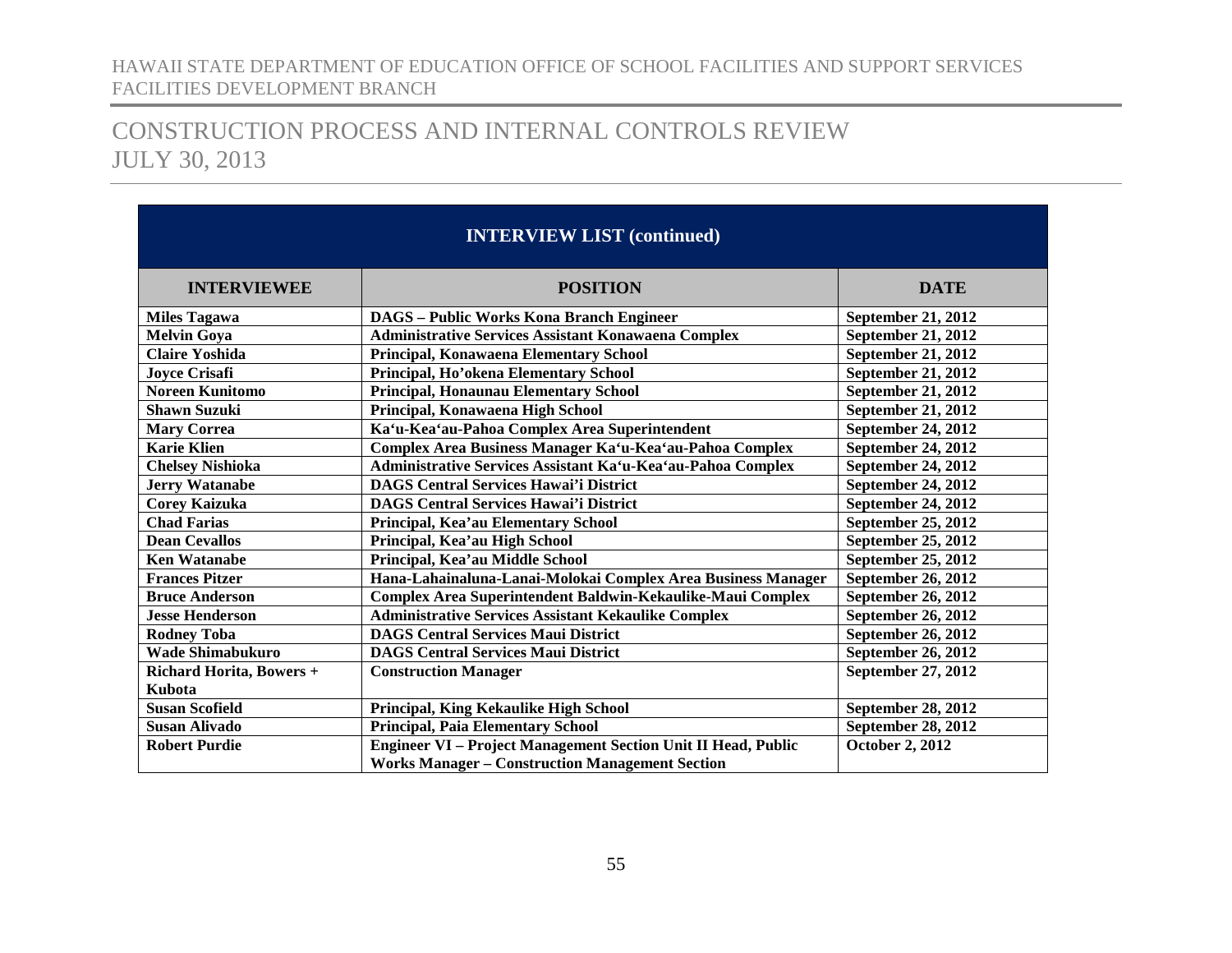| <b>INTERVIEW LIST (continued)</b>                                                          |                                                                                                                 |                         |  |  |  |
|--------------------------------------------------------------------------------------------|-----------------------------------------------------------------------------------------------------------------|-------------------------|--|--|--|
| <b>INTERVIEWEE</b>                                                                         | <b>DATE</b>                                                                                                     |                         |  |  |  |
| <b>William Like</b>                                                                        | <b>Engineer VI - Construction Management Section</b>                                                            | <b>October 2, 2012</b>  |  |  |  |
| Duane Kashiwai                                                                             | <b>Public Works Administrator</b>                                                                               | <b>October 2, 2012</b>  |  |  |  |
| <b>Tracy Okumura</b>                                                                       | <b>General Professional VII</b>                                                                                 | <b>October 2, 2012</b>  |  |  |  |
| <b>Michael Garcia</b>                                                                      | <b>Building Construction Inspector, Construction Management Unit</b>                                            | <b>October 3, 2012</b>  |  |  |  |
| <b>Keary Yoshimoto</b>                                                                     | <b>Building Construction Inspector, Construction Management Unit</b>                                            | <b>October 3, 2012</b>  |  |  |  |
| Dan Taira                                                                                  | <b>Engineer V - Construction Management Unit</b>                                                                | <b>October 3, 2012</b>  |  |  |  |
| <b>Ricky Sasaki</b>                                                                        | <b>Architect V - Construction Management Unit</b>                                                               | <b>October 3, 2012</b>  |  |  |  |
| <b>Todd Kaulukukui</b><br><b>Engineer III - Building Inspection Planning Services Unit</b> |                                                                                                                 | <b>October 3, 2012</b>  |  |  |  |
| <b>Work Program Specialist</b><br><b>Keenan Chang</b>                                      |                                                                                                                 | <b>October 3, 2012</b>  |  |  |  |
| <b>Auxiliary Services Director (TA)</b><br><b>Gilbert Chun</b>                             |                                                                                                                 | <b>October 4, 2012</b>  |  |  |  |
| <b>Clayton Haida</b>                                                                       | <b>Building Construction Inspector, Central District - Building</b><br><b>Inspection Planning Services Unit</b> | <b>October 5, 2012</b>  |  |  |  |
| <b>Anna Tongson</b>                                                                        | <b>Administrative Services Assistant</b>                                                                        | October 25, 2012        |  |  |  |
| <b>Niralyn Okuna</b>                                                                       | <b>Administrative Services Assistant Waianae Complex</b>                                                        | October 26, 2012        |  |  |  |
| <b>Randall Miura</b>                                                                       | Principal, Leihoku ES                                                                                           | October 26, 2012        |  |  |  |
| <b>Kerry Yoneshige</b>                                                                     | <b>Business Management Officer, DAGS</b>                                                                        | <b>October 26, 2012</b> |  |  |  |
| <b>Maelin Ibara</b>                                                                        | <b>Administrative Services Assistant Roosevelt Complex</b>                                                      |                         |  |  |  |
| Vice Principal, McKinley High School<br><b>Anne-Marie Murphy</b>                           |                                                                                                                 | <b>November 7, 2012</b> |  |  |  |
| <b>Administrator - Facilities Management Branch</b><br><b>Francis Cheung</b>               |                                                                                                                 | <b>November 8, 2012</b> |  |  |  |
| <b>Jill Puletasi</b>                                                                       | Principal (TA), Manoa Elementary School                                                                         | <b>November 9, 2012</b> |  |  |  |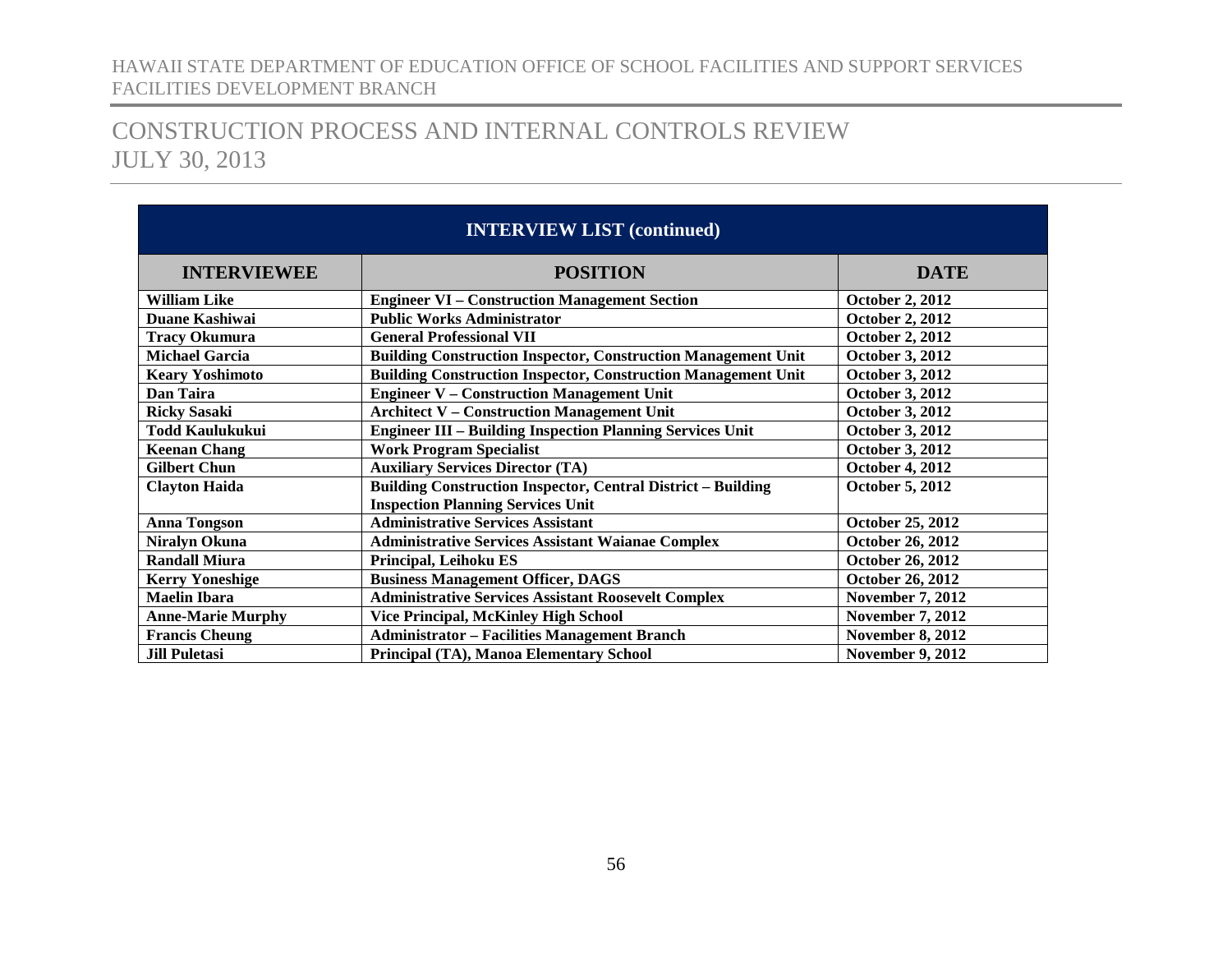CONSTRUCTION PROCESS AND INTERNAL CONTROLS REVIEW JULY 30, 2013

# <span id="page-58-0"></span>**Appendix 2 – Documents Reviewed**

### **DOCUMENTS REVIEWED**

#### **POLICIES AND PROCEDURES**

|                | POLICIES AND PROCEDURES                                                                                                                                                 |  |  |  |  |  |
|----------------|-------------------------------------------------------------------------------------------------------------------------------------------------------------------------|--|--|--|--|--|
| 1              | <b>Facilities Development Branch Policy and Procedures Manual</b>                                                                                                       |  |  |  |  |  |
| $\overline{2}$ | <b>Construction Contract Administration - July 1980</b>                                                                                                                 |  |  |  |  |  |
| 3              | Revisions to the Policies and Procedures Governing Design Consultant Contracts - November 1981                                                                          |  |  |  |  |  |
| 4              | <b>Policies and Procedures Relating to Closing of Construction Contracts - February 1984</b>                                                                            |  |  |  |  |  |
| 5              | <b>Interim General Conditions 1999 Edition for Construction</b>                                                                                                         |  |  |  |  |  |
| 6              | <b>Repair and Maintenance Project Guidelines - June 1999</b>                                                                                                            |  |  |  |  |  |
| $\overline{7}$ | Policies and Procedures Relating to Changes Initiated During Construction - May 2000                                                                                    |  |  |  |  |  |
|                | DOE ADMINISTRATIVE DOCUMENTS                                                                                                                                            |  |  |  |  |  |
| 8              | Hawaii State Department of Education Directory July 2012                                                                                                                |  |  |  |  |  |
| 9              | FDB and Auxiliary Services Organizational Charts as of August 14, 2012                                                                                                  |  |  |  |  |  |
| 10             | Service Level Agreement Between the Department of Education and the Department of Accounting and General Services -<br><b>July 1, 2005</b>                              |  |  |  |  |  |
| 11             | Service Level Agreement Between the Department of Education and the Department of Accounting and General Services –<br>Amendments Numbers 1 through 4 - October 1, 2006 |  |  |  |  |  |
| 12             | <b>Administrative Services Assistant (ASA) Position Description</b>                                                                                                     |  |  |  |  |  |
| 13             | Weighted Student Formula/School Financial Plan Implementation Manual - Draft 2011 - Page 22 of 38                                                                       |  |  |  |  |  |
| 14             | Hawaii Public Schools - 2012-13 Official Enrollment                                                                                                                     |  |  |  |  |  |
| 15             | <b>Governor's Budget Execution Policies FY 2013</b>                                                                                                                     |  |  |  |  |  |
| 16             | <b>FDB Staffing and Open Positions</b>                                                                                                                                  |  |  |  |  |  |
|                | DESIGN AND PROJECT MANAGEMENT                                                                                                                                           |  |  |  |  |  |
| 17             | Professional Services Screened List of Consultants - FY 2013                                                                                                            |  |  |  |  |  |
| 18             | <b>Sample Design Scope Meeting Agenda</b>                                                                                                                               |  |  |  |  |  |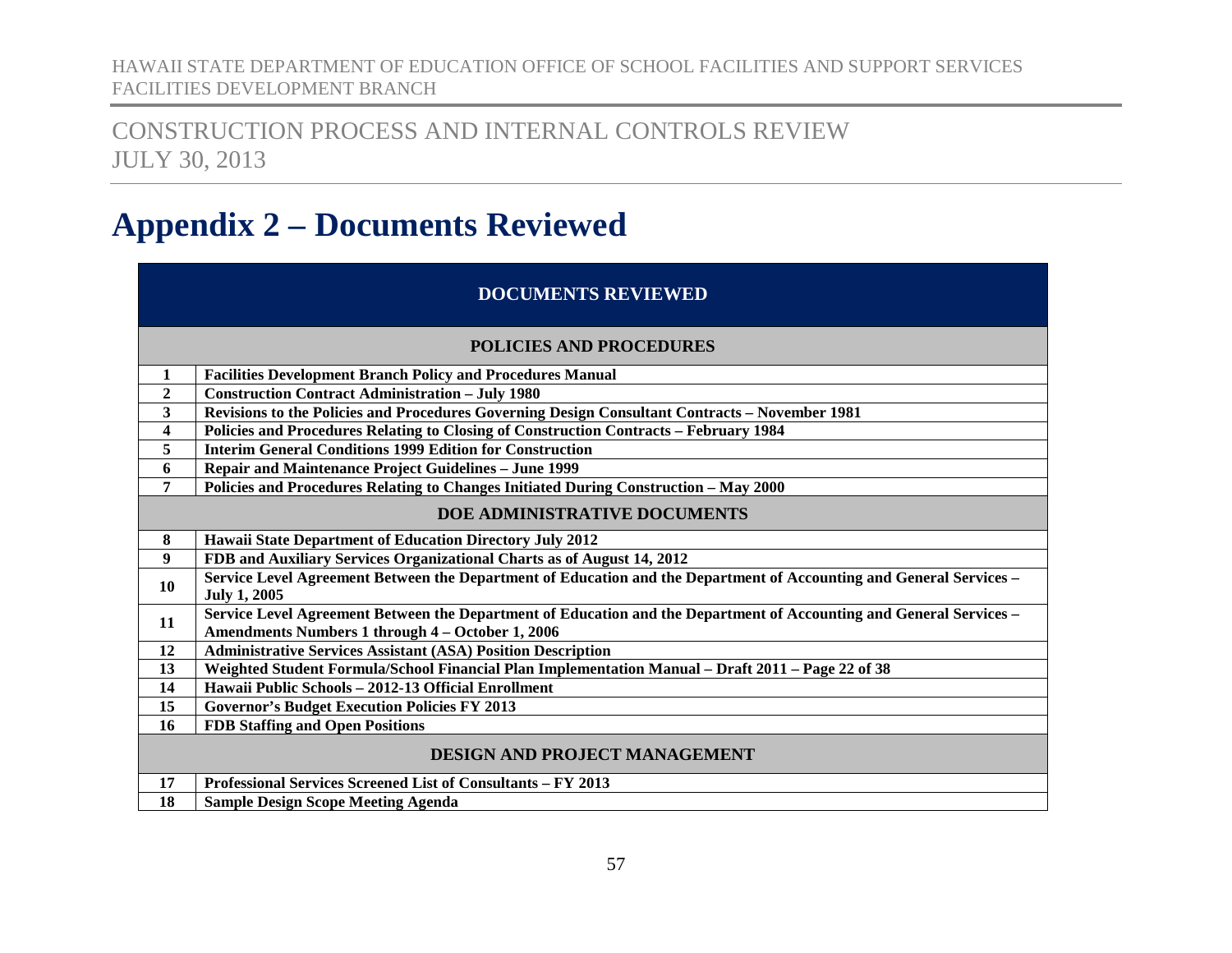## CONSTRUCTION PROCESS AND INTERNAL CONTROLS REVIEW JULY 30, 2013

### **DOCUMENTS REVIEWED (continued)**

#### **DESIGN AND PROJECT MANAGEMENT**

| DESIGN AND PROJECT MANAGEMENT |                                                                                                                                                     |  |  |  |  |
|-------------------------------|-----------------------------------------------------------------------------------------------------------------------------------------------------|--|--|--|--|
| 19                            | <b>Sample Record of Consultants' Contract Document</b>                                                                                              |  |  |  |  |
| 20                            | <b>Project Checklist</b>                                                                                                                            |  |  |  |  |
| 21                            | Sample Project Coordinator Checklist for Consultant Contracts (Form 37)                                                                             |  |  |  |  |
| 22                            | <b>Biennium Budget and Appropriations FY 2013</b>                                                                                                   |  |  |  |  |
|                               | PROCUREMENT OF CONSTRUCTION SERVICES                                                                                                                |  |  |  |  |
| 23                            | Listing of Contracts Awarded through HePS - FY 2011                                                                                                 |  |  |  |  |
| 24                            | Listing of Contracts Awarded through HePS - FY 2012                                                                                                 |  |  |  |  |
| 25                            | Listing of Contracts Awarded through HePS - March 1, 2012 - August 1, 2012                                                                          |  |  |  |  |
| 26                            | Listing of Contracts Awarded through HePS - July 1, 2012 - January 7, 2013                                                                          |  |  |  |  |
| 27                            | Listing of Contracts in HePS Awaiting Award - August 1, 2012                                                                                        |  |  |  |  |
| 28                            | Listing of Open Bid Solicitations in HePS - August 1, 2012                                                                                          |  |  |  |  |
| 29                            | <b>Sample Bid Analysis and Recommendation</b>                                                                                                       |  |  |  |  |
| 30                            | <b>Sample HePS IFB Checklist</b>                                                                                                                    |  |  |  |  |
| 31                            | <b>Sample Bid Rejection Letter</b>                                                                                                                  |  |  |  |  |
| 32                            | Bid Analysis - Stevenson Middle School Educational Facilities - Project Q22000-11                                                                   |  |  |  |  |
| 33                            | <b>Snapshot of HePS Login - Bidder View</b>                                                                                                         |  |  |  |  |
| 34                            | Support Memo to Office of Business Services for Sole Source Procurement - Kilauea Elementary School Cafeteria - June 28,<br>2006 - Project P0078906 |  |  |  |  |
| 35                            | Hookena Elementary School ADA Ramp - Request for Proposal and Design Documents                                                                      |  |  |  |  |
|                               | <b>CONSTRUCTION MANAGEMENT AND ADMINISTRATION</b>                                                                                                   |  |  |  |  |
| 36                            | CM Section Head Report - August 8, 2012                                                                                                             |  |  |  |  |
| 37                            | <b>SharePoint Change Order Tracking</b>                                                                                                             |  |  |  |  |
| 38                            | <b>SharePoint Construction Contract Tracking</b>                                                                                                    |  |  |  |  |

**SharePoint Consultant Contract Modifications**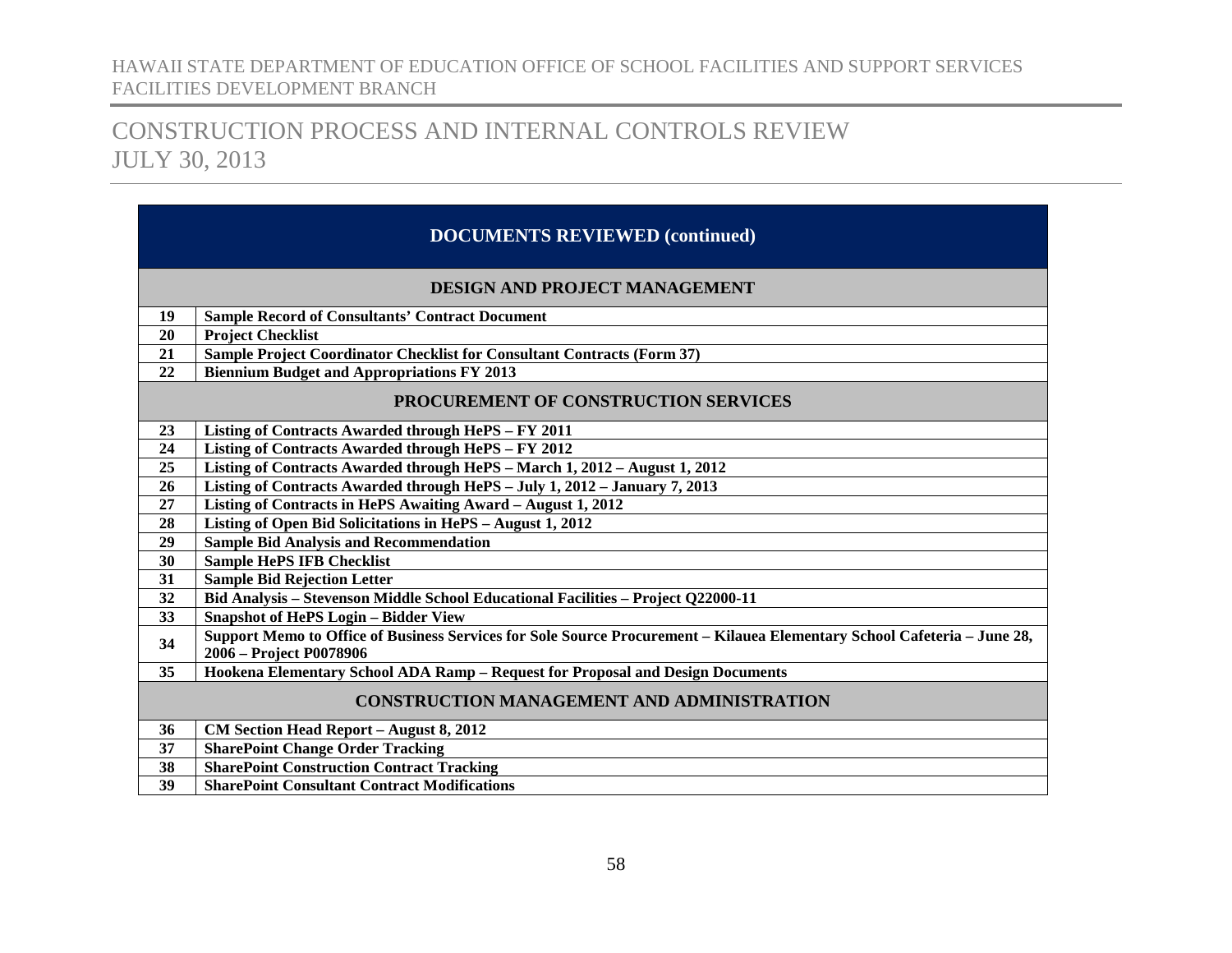|                 | <b>DOCUMENTS REVIEWED (continued)</b>                                                                         |  |  |  |  |  |
|-----------------|---------------------------------------------------------------------------------------------------------------|--|--|--|--|--|
|                 | <b>CONSTRUCTION MANAGEMENT AND ADMINISTRATION</b>                                                             |  |  |  |  |  |
| 40              | Sample Construction Contract – Wailuku II Elementary School – May 2010 – Project Q51003-07                    |  |  |  |  |  |
| 41              | Sample Construction Contract - Kaimiloa Elementary School Restroom Renovation - Mach 2012 - Project P81812-08 |  |  |  |  |  |
|                 | PERTAINING TO SLA                                                                                             |  |  |  |  |  |
| 42              | <b>CSD-710</b>                                                                                                |  |  |  |  |  |
| 43              | <b>CSD-510</b>                                                                                                |  |  |  |  |  |
| 44              | <b>Sample U-Fund Reimbursement Request</b>                                                                    |  |  |  |  |  |
| $\overline{45}$ | Custodian and Facilities Responsibility Matrix - June 18, 2012                                                |  |  |  |  |  |
|                 | <b>RECEIVED FROM NEIGHBOR ISLANDS</b>                                                                         |  |  |  |  |  |
| 46              | <b>Snapshot of Maximo Work Orders for Maui District - 2011</b>                                                |  |  |  |  |  |
| 47              | Maui District Backlog of Projects as of August 29, 2012                                                       |  |  |  |  |  |
| 48              | <b>Baldwin Complex Funded but Incomplete Projects - 2011</b>                                                  |  |  |  |  |  |
| 49              | Maui Funded Projects as of September 5, 2012                                                                  |  |  |  |  |  |
| $\overline{50}$ | DAGS School Inspection Schedule - Maui District - July-September 2012                                         |  |  |  |  |  |
|                 | <b>MANAGEMENT OF SMALL R&amp;M</b>                                                                            |  |  |  |  |  |
| 51              | Maximo Work Orders for July 1, 2012 - July 31, 2012 - Kaua'i                                                  |  |  |  |  |  |
| 52              | Comparison of Maintenance Costs by Object Codes (Costs by District 2009-2012)                                 |  |  |  |  |  |
| 53              | Work Order List Report - Island of Hawai'i - FY 2012                                                          |  |  |  |  |  |
| 54              | Work Order List Report - Kaua'i - FY 2012                                                                     |  |  |  |  |  |
| 55              | Work Order List Report - Maui - FY 2012                                                                       |  |  |  |  |  |
| 56              | Summary of Work Orders - O'ahu - FY 2012                                                                      |  |  |  |  |  |
| 57              | <b>FMB Staffing - November 2012</b>                                                                           |  |  |  |  |  |
| 58              | DAGS Trade Staffing at District/Base Yard - November 15, 2012                                                 |  |  |  |  |  |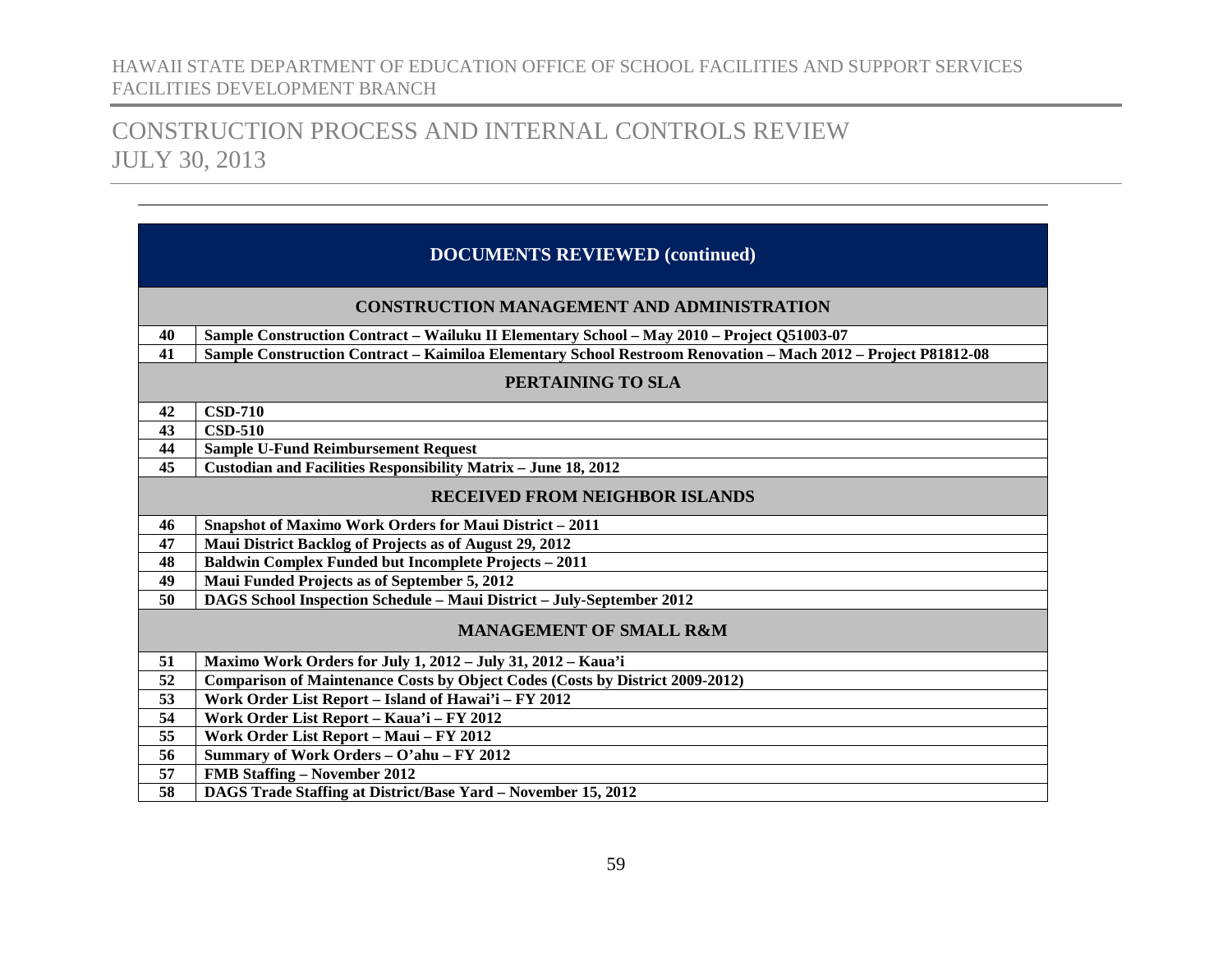| <b>DOCUMENTS REVIEWED (continued)</b> |                                                                                                          |  |  |  |  |  |
|---------------------------------------|----------------------------------------------------------------------------------------------------------|--|--|--|--|--|
|                                       | <b>PROJECT CLOSEOUT AND ASSET INVENTORY</b>                                                              |  |  |  |  |  |
| 59                                    | <b>Sample Checklist - Documents Required for Closing Subject Contract</b>                                |  |  |  |  |  |
|                                       | <b>SPECIFIC PROJECT FOLDER DOCUMENTATION (WHERE AVAILABLE)</b>                                           |  |  |  |  |  |
| 60                                    | Blueprints – Kaiser High School ADA Transition Plan – May 2012 – Job Q26901-09                           |  |  |  |  |  |
| 61                                    | Project Specifications - Kaiser High School ADA Transition Plan - May 2012 - Job Q26901-09               |  |  |  |  |  |
| 62                                    | Design Contract - Royal Elementary School Drainage Contract - Job Q23003-11                              |  |  |  |  |  |
| 63                                    | Blueprints - King Kekaulike, Lahainaluna, and Maui High Schools Softball Fields - April 2004             |  |  |  |  |  |
| 64                                    | Project Specifications - King Kekaulike, Lahainaluna, and Maui High Schools Softball Fields - April 2004 |  |  |  |  |  |
| 65                                    | <b>Consultant Invoices</b>                                                                               |  |  |  |  |  |
| 66                                    | <b>Pre-Bid Meeting Sign in and Meeting Minutes</b>                                                       |  |  |  |  |  |
| 67                                    | <b>Allowance Transfer</b>                                                                                |  |  |  |  |  |
| 68                                    | <b>Notice to Bidders</b>                                                                                 |  |  |  |  |  |
| 69                                    | <b>Bid Analysis and Recommendation</b>                                                                   |  |  |  |  |  |
| 70                                    | <b>Tax Clearance</b>                                                                                     |  |  |  |  |  |
| 71                                    | <b>Bid Protest</b>                                                                                       |  |  |  |  |  |
| 72                                    | <b>Construction Contract</b>                                                                             |  |  |  |  |  |
| 73                                    | <b>Commencement Submittal Requirements</b>                                                               |  |  |  |  |  |
| 74                                    | <b>Requirements and Specifications to Construct</b>                                                      |  |  |  |  |  |
| 75                                    | <b>Notice of Insufficient Funding (NIF)</b>                                                              |  |  |  |  |  |
| 76                                    | <b>Performance Bond</b>                                                                                  |  |  |  |  |  |
| 77                                    | Form C41                                                                                                 |  |  |  |  |  |
| 78                                    | <b>Notice to Proceed</b>                                                                                 |  |  |  |  |  |
| 79                                    | <b>Meeting Minutes</b>                                                                                   |  |  |  |  |  |
| 80                                    | <b>Project Daily Reports</b>                                                                             |  |  |  |  |  |
| 81                                    | <b>General Contractor Payment Application</b>                                                            |  |  |  |  |  |
| 82                                    | <b>Certified Pavroll</b>                                                                                 |  |  |  |  |  |
| 83                                    | <b>Certificate of Vendor Compliance</b>                                                                  |  |  |  |  |  |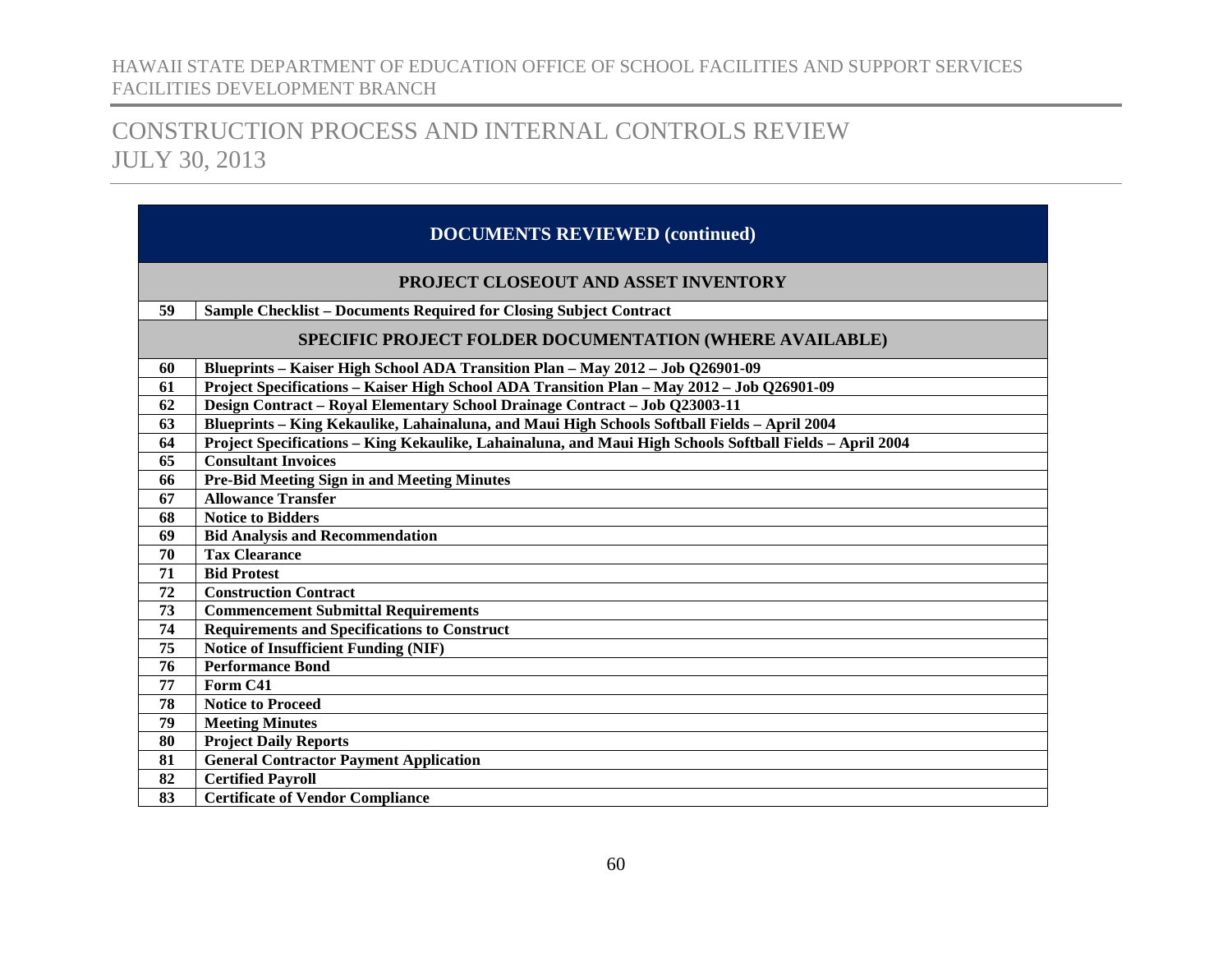## CONSTRUCTION PROCESS AND INTERNAL CONTROLS REVIEW JULY 30, 2013

### **DOCUMENTS REVIEWED (continued)**

| 84 | <b>Design Addendums</b>                        |
|----|------------------------------------------------|
| 85 | <b>Change Orders</b>                           |
| 86 | <b>Requests for Information (RFI)</b>          |
| 87 | <b>Checklist for Final Contract Submittals</b> |
| 88 | <b>Project Acceptance</b>                      |
| 89 | <b>Proof of Final Inspections</b>              |
| 90 | <b>Warranties</b>                              |
| 91 | <b>Punch List</b>                              |
| 92 | <b>Final Settlement</b>                        |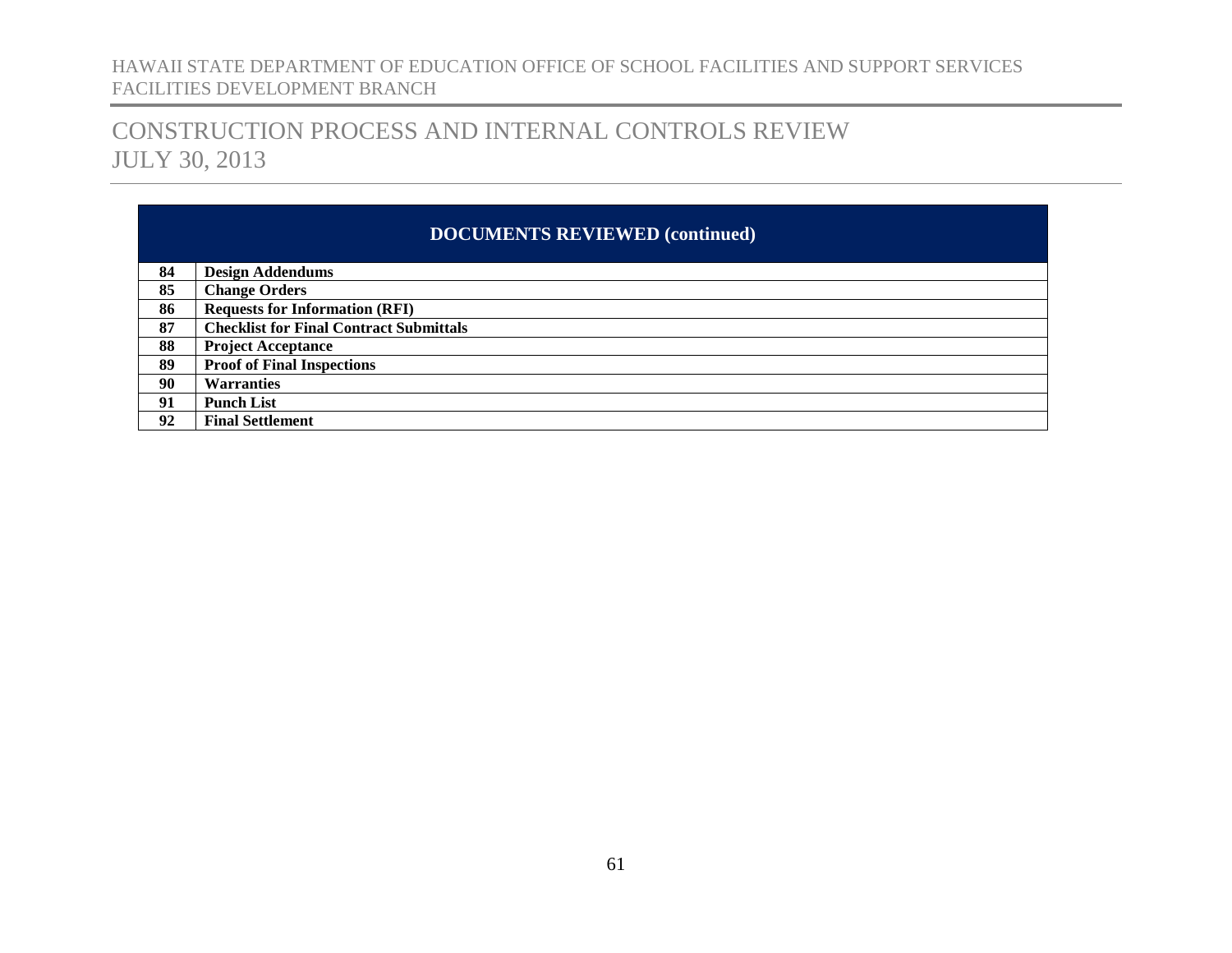## CONSTRUCTION PROCESS AND INTERNAL CONTROLS REVIEW JULY 30, 2013

# <span id="page-63-0"></span>**Appendix 3 – Sampled Projects**

|                         | DOE JOB<br><b>NUMBER</b> | <b>SCHOOL</b><br><b>NAME</b> | <b>PROJECT DESCRIPTION</b>                            | <b>FACTRAK</b><br><b>INPUT</b><br><b>Note: This column</b><br>indicates that the data for<br>this sample was reviewed<br>in FACTRAK | <b>COMPLIANCE</b><br><b>Note: This column</b><br>indicates that the project<br>folder for this sample was<br>reviewed for compliance |
|-------------------------|--------------------------|------------------------------|-------------------------------------------------------|-------------------------------------------------------------------------------------------------------------------------------------|--------------------------------------------------------------------------------------------------------------------------------------|
| 1                       | P72808-08                | Leilehua HS                  | <b>Resurface Mauka Driveway/Pl</b>                    | $\mathbf X$                                                                                                                         | $\mathbf X$                                                                                                                          |
| $\overline{2}$          | P92001-07                | <b>Sunset Beach ES</b>       | <b>Building B - Replace A/C</b>                       | $\mathbf X$                                                                                                                         | $\mathbf X$                                                                                                                          |
| $\overline{\mathbf{3}}$ | P42806-08                | <b>Wilcox ES</b>             | <b>Building F Reroof</b>                              | $\mathbf X$                                                                                                                         | $\mathbf X$                                                                                                                          |
| 4                       | P86815-08                | <b>Waipahu ES</b>            | <b>Building B Reroof</b>                              | $\mathbf X$                                                                                                                         | $\mathbf X$                                                                                                                          |
| 5                       | Q91902-09                | <b>Castle HS</b>             | <b>Room H2 FSC Improvements</b>                       | $\mathbf X$                                                                                                                         | $\mathbf X$                                                                                                                          |
| 6                       | P42806-08                | <b>Wilcox ES</b>             | <b>Building F Reroof</b>                              | $\mathbf X$                                                                                                                         | $\mathbf X$                                                                                                                          |
| 7                       | P00789-06                | <b>Kilauea ES</b>            | Cafeteria                                             | $\mathbf X$                                                                                                                         | $\mathbf X$                                                                                                                          |
| 8                       | O15804-08                | <b>Kealakehe ES</b>          | Hawai'i School District Temporary Facilities for 2008 | $\mathbf X$                                                                                                                         | $\mathbf X$                                                                                                                          |
| 9                       | P15012-10                | Kahakai ES                   | <b>Building E Replace Security Screens</b>            | $\overline{\mathbf{X}}$                                                                                                             | $\mathbf X$                                                                                                                          |
| 10                      | P62002-07                | Honokaa HS and IS            | <b>Rock Wall Repairs</b>                              | $\mathbf X$                                                                                                                         | $\mathbf X$                                                                                                                          |
| 11                      | P14001-07                | <b>Keaau HS</b>              | <b>Football Field Maintenance</b>                     | $\mathbf X$                                                                                                                         | $\mathbf X$                                                                                                                          |
| 12                      | Q55801-08                | <b>Maui HS</b>               | <b>Softball Stadium Improvements</b>                  | $\mathbf X$                                                                                                                         | $\mathbf X$                                                                                                                          |
| 13                      | Q55803-08                | Paia ES                      | <b>Cafeteria (Replace Due To Fire)</b>                | $\mathbf X$                                                                                                                         | $\mathbf X$                                                                                                                          |
| 14                      | Z00221-05                | <b>Various</b>               | <b>Softball Fields</b>                                | $\mathbf X$                                                                                                                         | $\mathbf X$                                                                                                                          |
| 15                      | P55003-10                | <b>Kahului ES</b>            | <b>Campus Repair Facias</b>                           | $\mathbf X$                                                                                                                         | $\mathbf X$                                                                                                                          |
| 16                      | P53000-10                | Makawao ES                   | <b>Emergency Ceiling Repair</b>                       |                                                                                                                                     | $\mathbf X$                                                                                                                          |
| 17                      | P00147-06                | <b>Lincoln ES</b>            | A/C Upgrades For Buildings F & G                      | $\mathbf X$                                                                                                                         | $\mathbf X$                                                                                                                          |
| 18                      | Q72002-07                | Leilehua HS                  | <b>Football Field Improvements</b>                    | $\mathbf X$                                                                                                                         | $\mathbf X$                                                                                                                          |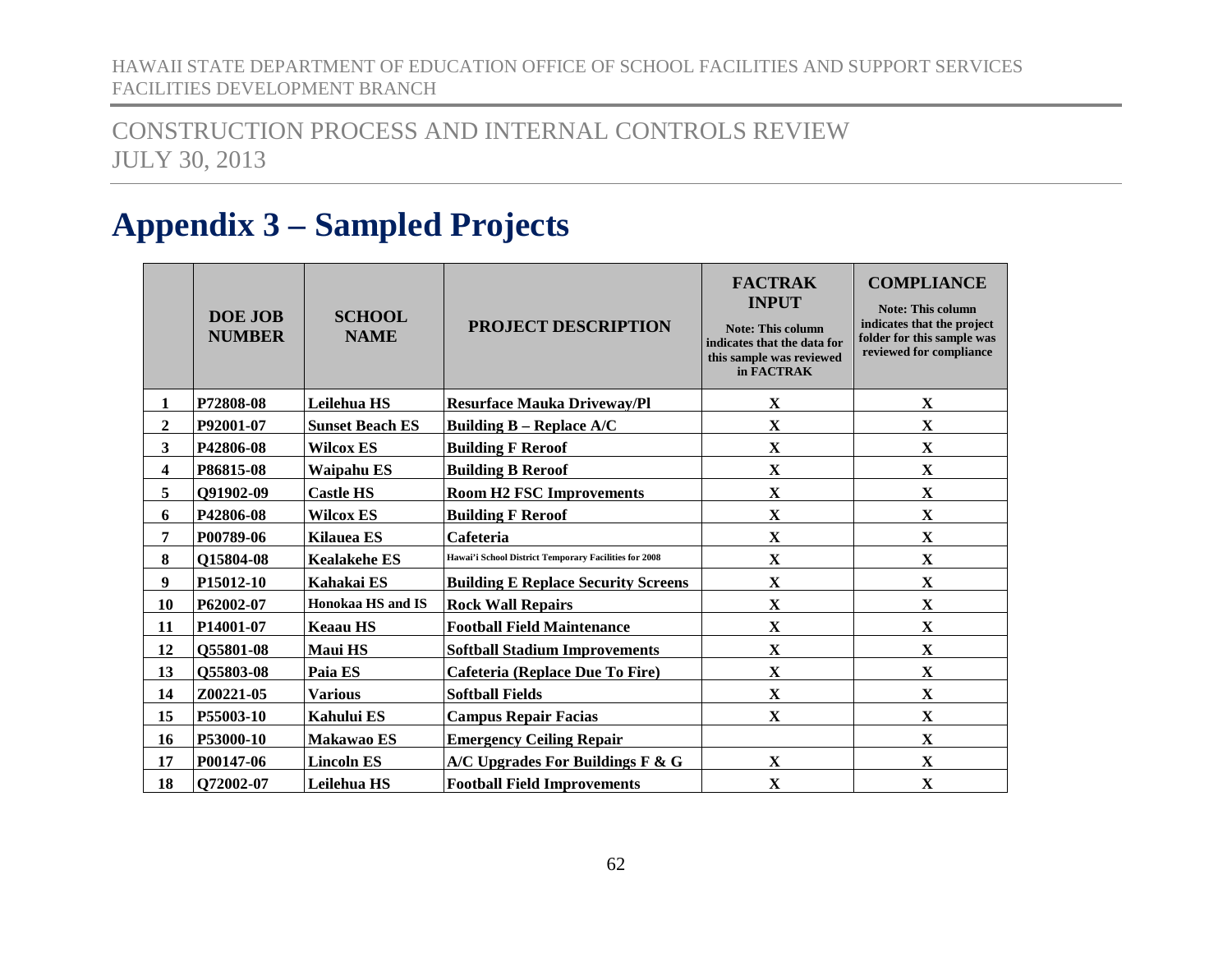|    | <b>DOE JOB</b><br><b>NUMBER</b> | <b>SCHOOL</b><br><b>NAME</b> | <b>PROJECT DESCRIPTION</b>                                      | <b>FACTRAK</b><br><b>INPUT</b> | <b>COMPLIANCE</b> |
|----|---------------------------------|------------------------------|-----------------------------------------------------------------|--------------------------------|-------------------|
| 19 | P00042-06                       | Hokulani ES                  | <b>Electrical System Upgrade</b>                                | X                              | X                 |
| 20 | Q84007-07                       | <b>Pearl City</b>            | <b>Covered Walkway</b>                                          | $\mathbf X$                    | $\mathbf X$       |
| 21 | Q71008-07                       | <b>Webling ES</b>            | <b>Two Portable Classrooms</b>                                  | $\mathbf X$                    | $\mathbf X$       |
| 22 | Q61013-10                       | <b>Various</b>               | <b>Central School District, Temporary Facilities for FY2010</b> | $\mathbf X$                    | $\mathbf X$       |
| 23 | P24038-10                       | Palolo ES                    | <b>Reroof Covered Playcourt</b>                                 | $\mathbf X$                    | $\mathbf X$       |
| 24 | Q23003-11                       | <b>Royal ES</b>              | <b>Drainage System At Front Lawn</b>                            | $\mathbf X$                    | $\mathbf X$       |
| 25 | P22014-07                       | <b>Nuuanu ES</b>             | <b>Electrical Upgrade</b>                                       | $\mathbf X$                    | $\mathbf X$       |
| 26 | P81812-08                       | Kaimiloa ES                  | <b>Building F Renovate Toilets</b>                              | $\mathbf X$                    | $\mathbf X$       |
| 27 | Q26901-09                       | <b>Kaiser HS</b>             | <b>ADA Transition Accessibility</b>                             | $\mathbf X$                    | $\mathbf X$       |
| 28 | Q22000-11                       | <b>Stevenson MS</b>          | <b>Multipurpose Educational Facilities</b>                      | $\mathbf X$                    | $\mathbf X$       |
| 29 | P00006-06                       | <b>McKinley HS</b>           | <b>Architectural Barrier Removal</b>                            | X                              | $\mathbf X$       |
| 30 | Q00035-06                       | <b>McKinley HS</b>           | <b>Softball Stadium</b>                                         | $\mathbf X$                    | $\mathbf X$       |
| 31 | P81009-07                       | <b>Campbell HS</b>           | <b>2007 Whole School Renovation</b>                             | $\mathbf X$                    |                   |
| 32 | P92010-07                       | Kahuku HS and IS             | <b>Building VV Repair Stadium Light Poles, Phase 2</b>          | $\mathbf X$                    | $\mathbf X$       |
| 33 | P00694-06                       | <b>Kaala ES</b>              | <b>Building B Reroof</b>                                        | $\mathbf X$                    |                   |
| 34 | P72008-07                       | Leilehua HS                  | Buildings B, D, E, F, & T - Reroof                              | $\mathbf X$                    | $\mathbf X$       |
| 35 | Z00468-05                       | Lanakila ES                  | Building L, Replace A/C and Reroof                              | $\mathbf X$                    | $\mathbf X$       |
| 36 | P00028-06                       | <b>McKinley HS</b>           | <b>New/Expand Girl's Athletic Locker Room</b>                   | $\mathbf X$                    | $\mathbf X$       |
| 37 | Q17001-07                       | <b>Honaunau ES</b>           | <b>Electrical Upgrade</b>                                       | $\mathbf X$                    | $\mathbf X$       |
| 38 | P00925-06                       | Kawananakoa MS               | <b>Building B (Auditorium) Renovations</b>                      | $\mathbf X$                    | $\mathbf X$       |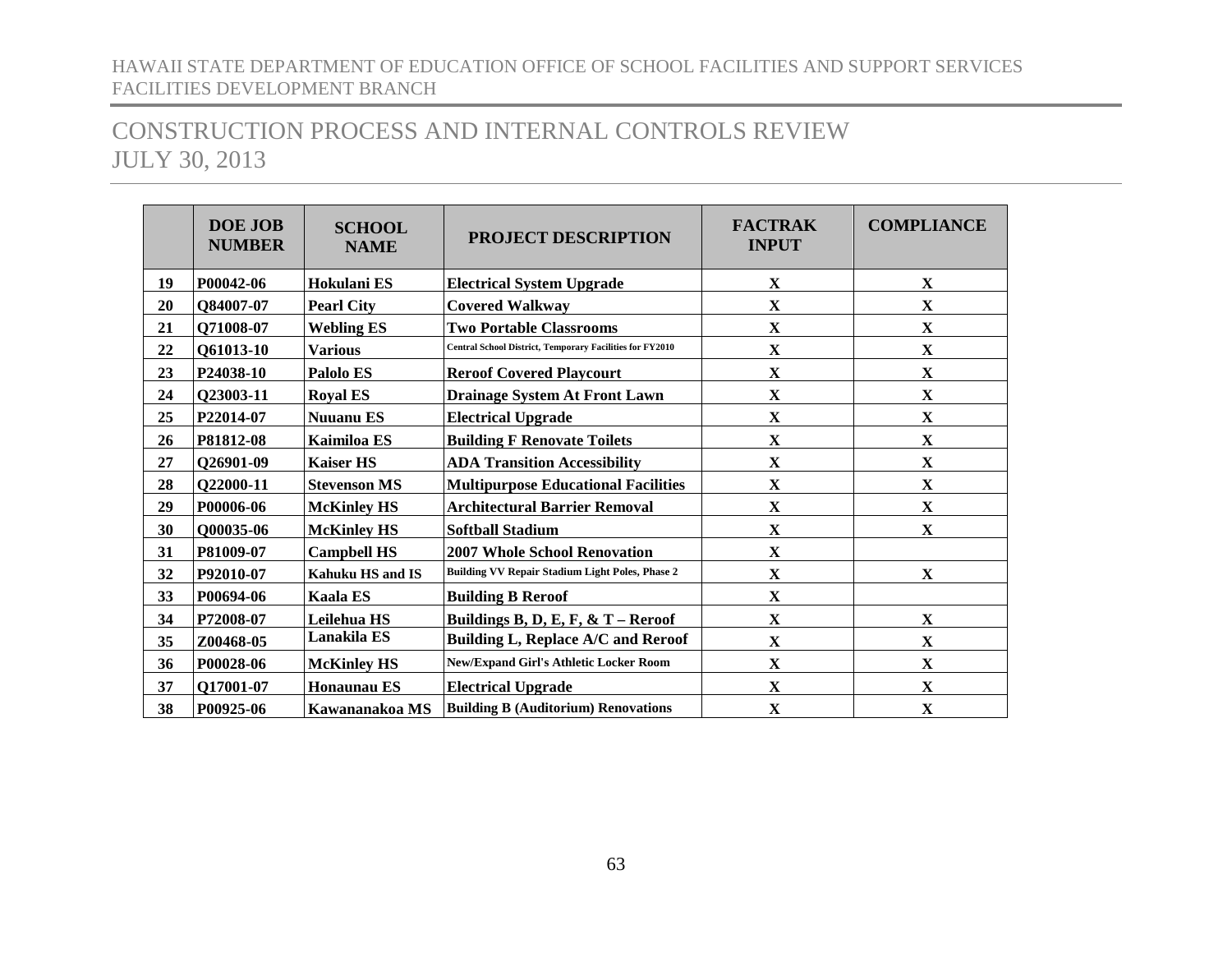## CONSTRUCTION PROCESS AND INTERNAL CONTROLS REVIEW JULY 30, 2013

# <span id="page-65-0"></span>**Appendix 4 – Management Response to Phase I Assessment**

| <b>Phase I</b><br>Finding # | Phase I<br><b>Finding Description</b>                                                              | <b>Status (Complete, In-Progress, Not</b><br>Started) | If not "Complete," date Management will<br>complete action plan |
|-----------------------------|----------------------------------------------------------------------------------------------------|-------------------------------------------------------|-----------------------------------------------------------------|
| 1                           | Facilities Development Branch does<br>not have consolidated, up-to-date<br>policies and procedures | In-Progress                                           | August 31, 2013                                                 |
| $\overline{2}$              | Facilities Development Branch does<br>not consistently retain project<br>documents.                | In-Progress                                           | Tied to implementation of improved technology -<br>FY2014.      |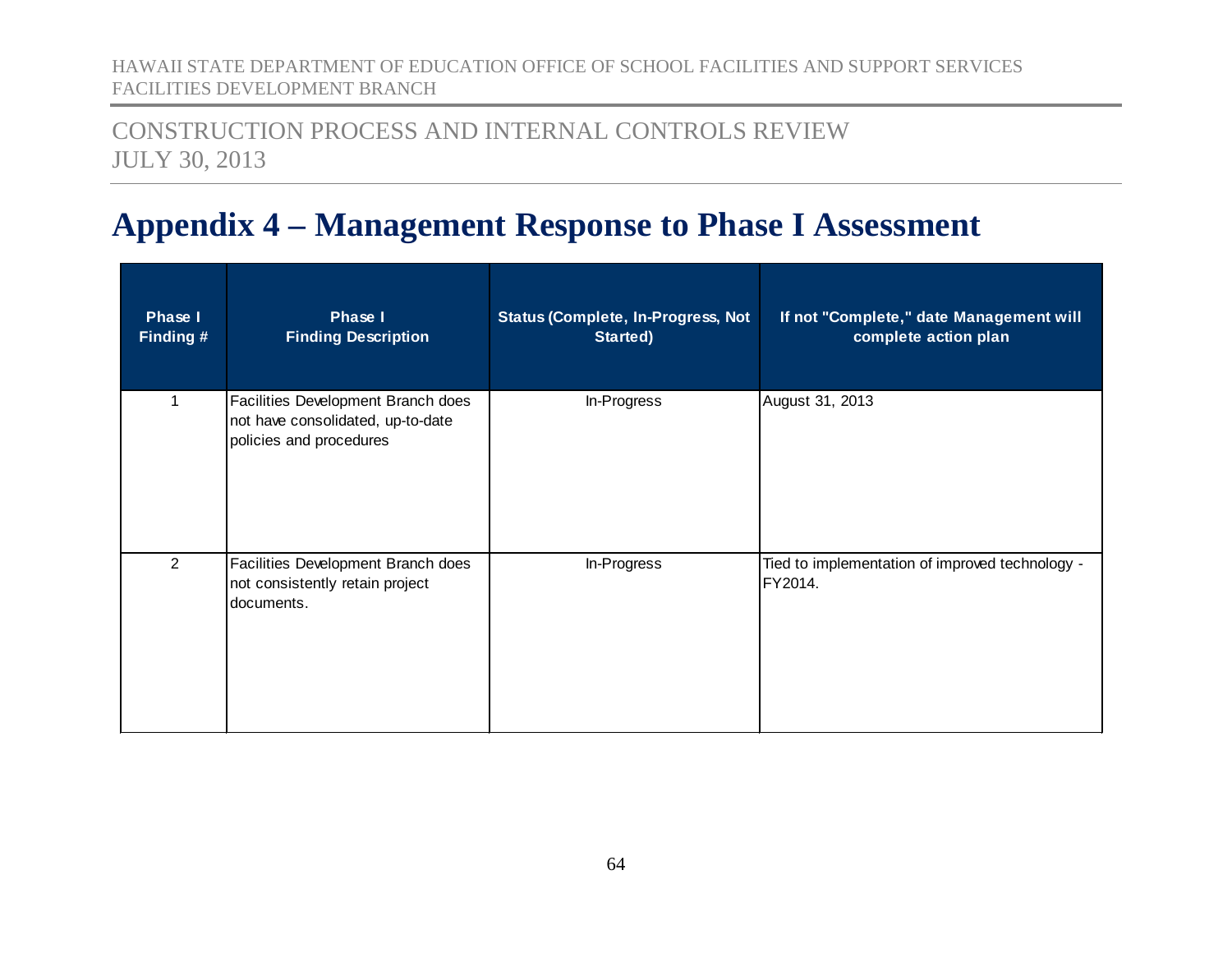| Phase I<br>Finding # | Phase I<br><b>Finding Description</b>                                                                                                                  | <b>Status (Complete, In-Progress, Not</b><br>Started) | If not "Complete," date Management will<br>complete action plan                                                                                                                                                                                                                                                       |
|----------------------|--------------------------------------------------------------------------------------------------------------------------------------------------------|-------------------------------------------------------|-----------------------------------------------------------------------------------------------------------------------------------------------------------------------------------------------------------------------------------------------------------------------------------------------------------------------|
| 3                    | Facilities Development Branch does<br>not sufficiently leverage technology to<br>streamline the planning and project<br>management process.            | In-Progress                                           | Study underway with ESRI to look at current GIS state<br>as well as to explore incorporation of various data<br>sources into a data warehouse that will utilize both<br>GIS and SharePoint. Interviews for this study<br>scheduled for late August 2013. Realistic earliest<br>implementation is beginning of FY2015. |
| 4                    | A decentralized planning approach<br>hinders Facilities Development<br>Branch's ability to prioritize projects<br>appropriately.                       | Complete                                              | N/A                                                                                                                                                                                                                                                                                                                   |
| 5                    | The Project Management Section<br>does not execute R&M projects with<br>the same priorities as those originally<br>determined by the Planning Section. | Complete                                              | N/A                                                                                                                                                                                                                                                                                                                   |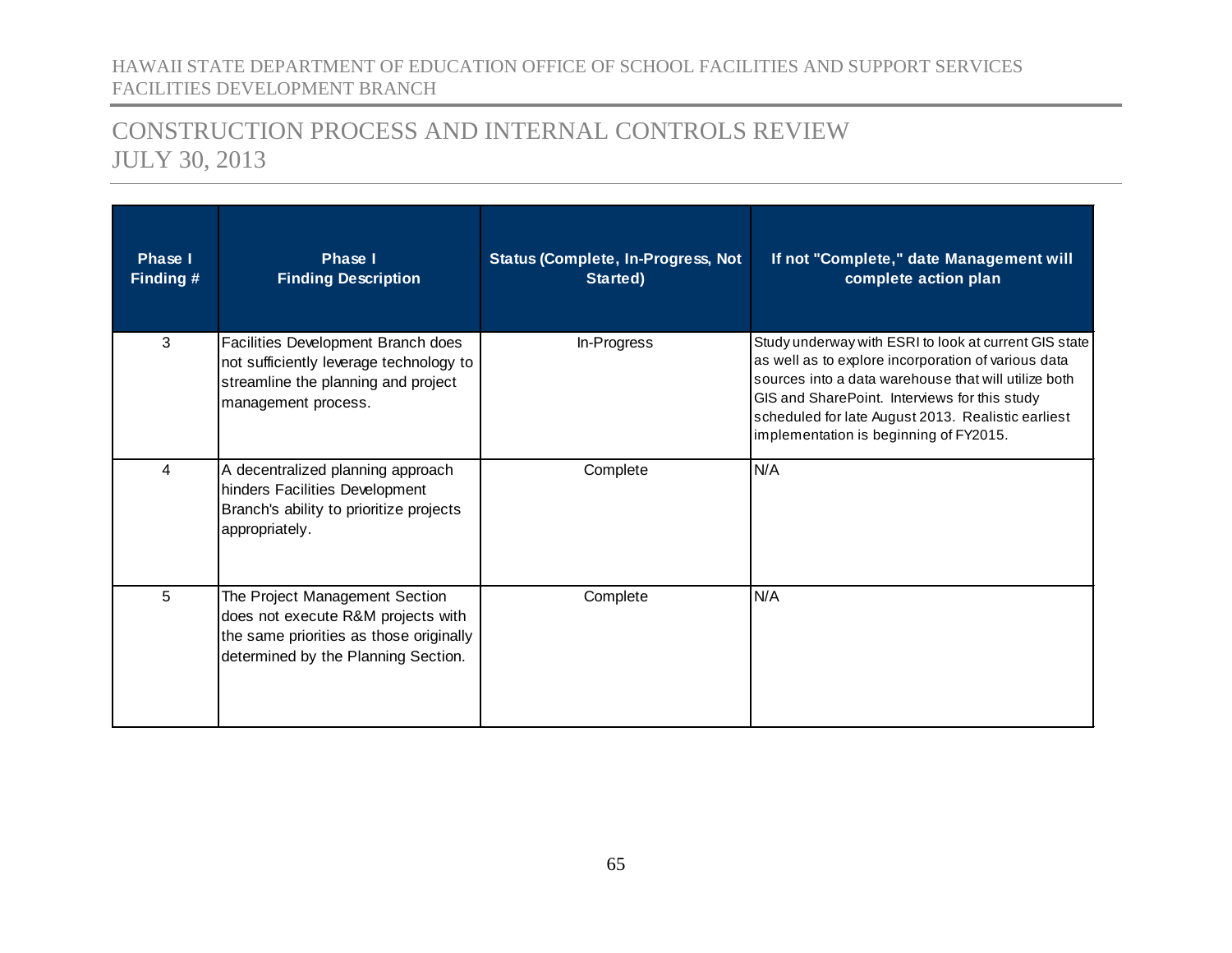| Phase I<br>Finding # | Phase I<br><b>Finding Description</b>                                                                                                                                       | <b>Status (Complete, In-Progress, Not</b><br>Started) | If not "Complete," date Management will<br>complete action plan                                                                                                                                                 |
|----------------------|-----------------------------------------------------------------------------------------------------------------------------------------------------------------------------|-------------------------------------------------------|-----------------------------------------------------------------------------------------------------------------------------------------------------------------------------------------------------------------|
| 6                    | The Planning Section develops and<br>relies on unrealistic budgets that<br>hamper prioritization efforts and lead<br>to inefficiency in project execution.                  | In-Progress                                           | In February 2013, Planning Section will develop<br>an outline of what it wants its section structure to<br>be and integrate its learning plan into the outline.<br>Training will be complete by September 2013. |
| $\overline{7}$       | The consultant fee validation process<br>is insufficient to ensure that FDB gets<br>the best pricing from its consultants.                                                  | In-Progress                                           | No timeframe discussed. Hinged upon improved<br>use of FACTRAK as a database, which is tied to<br>improved technology, which is part of a long-term<br>goal.                                                    |
| 8                    | Facilities Development Branch does<br>not adequately track its assets<br>across its campuses to aid in<br>sufficiently forecasting when major<br>repairs will be necessary. | In-Progress                                           | FDB has selected a provider. Expects project to<br>be completed in December 2013.                                                                                                                               |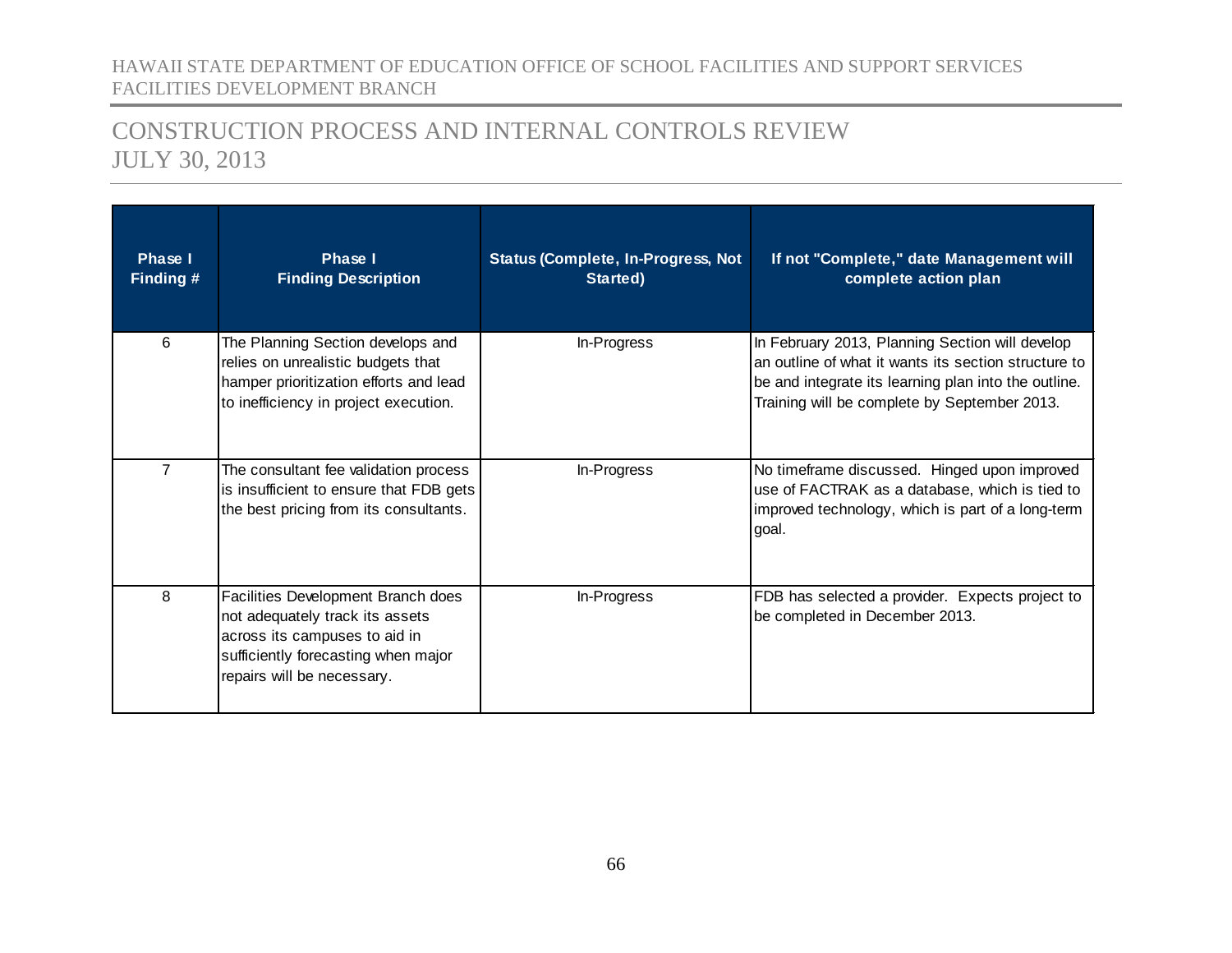| <b>Phase I</b><br>Finding # | Phase I<br><b>Finding Description</b>                                                                                                                                                                       | <b>Status (Complete, In-Progress, Not</b><br>Started) | If not "Complete," date Management will<br>complete action plan |
|-----------------------------|-------------------------------------------------------------------------------------------------------------------------------------------------------------------------------------------------------------|-------------------------------------------------------|-----------------------------------------------------------------|
| 9                           | Legislative budgeting and funding<br>cycles contribute to an inefficient<br>professional services contracting and<br>construction bidding process.                                                          | Complete                                              | N/A                                                             |
| 10                          | The Planning Section provides the<br><b>Professional Services Selection</b><br>Committee and Project Management<br>Section underdeveloped scopes<br>creating inefficiency in the<br>procurement process.    | Complete                                              | N/A                                                             |
| 11                          | Facilities Development Branch should<br>consider formalizing policies to help<br>ensure that consultants with no prior<br>experience working with FDB have<br>opportunities to be selected for<br>projects. | In-Progress                                           | FDB will begin implementing this approach in<br>2013.           |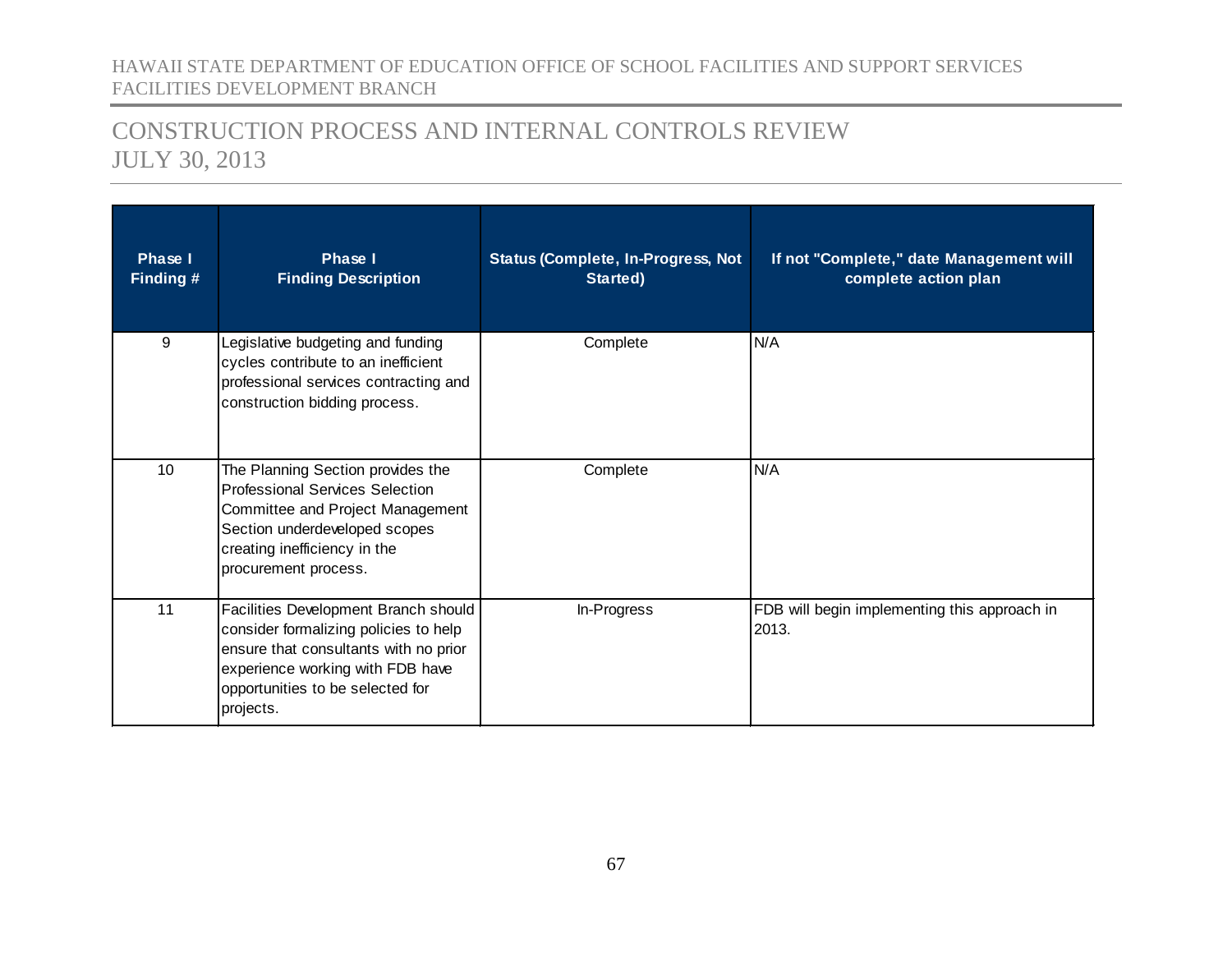| <b>Phase I</b><br>Finding # | Phase I<br><b>Finding Description</b>                                                                                                                             | <b>Status (Complete, In-Progress, Not</b><br>Started) | If not "Complete," date Management will<br>complete action plan |
|-----------------------------|-------------------------------------------------------------------------------------------------------------------------------------------------------------------|-------------------------------------------------------|-----------------------------------------------------------------|
| 12                          | Facilities Development Branch does<br>not consistently capitalize on<br>opportunities to improve contracting<br>efficiencies for projects with similar<br>scopes. | Complete                                              | N/A                                                             |
| 13                          | Facilities Development Branch's<br>Project Coordinator project<br>assignment process contributes to<br>inefficient project execution.                             | Complete                                              | N/A                                                             |
| 14                          | Currently within the Project Control<br>Section there are a number of<br>vacancies.                                                                               | Complete                                              | N/A                                                             |